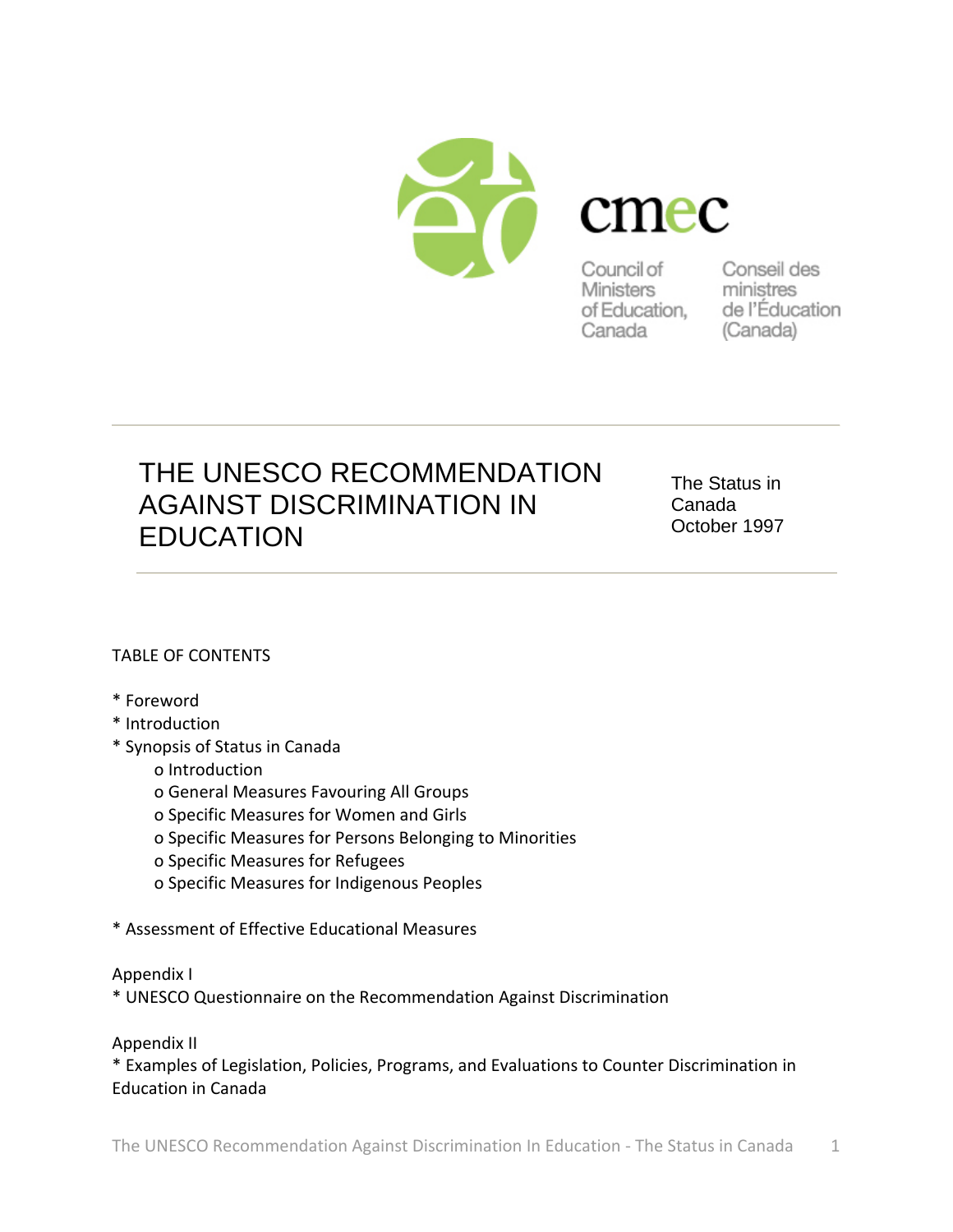- \* General Measures Favouring All Groups
- \* Specific Measures for Women and Girls
- \* Specific Measures for Persons Belonging to Minorities
- \* Specific Measures for Refugees
- \* Specific Measures for Indigenous Peoples

Appendix III

\* Reply of the Quebec Ministry of Education

Appendix IV \* Contacts and Resources

The Council of Ministers of Education, Canada, would like to acknowledge the work of Ms. Francine Lecoupe, who wrote this report.

## Foreword

Canada is comprised of ten provinces and two territories, each of which, within the federative system of shared powers, is responsible for education. The Constitution Act, 1867, provides in part that "in and for each province, the Legislature may exclusively make laws in relation to education." Therefore, each of the provinces and territories has developed its own educational structures and institutions; while these are similar in many ways, they reflect the circumstances of regions separated by great distances and the diversity of the country's historical and cultural heritage.

Canada has two official languages: English, the mother tongue of approximately 61 per cent of the population; and French, the mother tongue of approximately 26 per cent. Most French speakers live in Quebec, where they make up 82 per cent of the population, but there are also many French speakers in New Brunswick, Ontario, and Manitoba. In Canada, education is available in both official languages, but to a greater or lesser degree, depending on the region.

The government of Canada has assigned responsibility for the delivery of educational services to the two northern territories through two federal statutes, namely, the Northwest Territories Act and the Yukon Act. It provides funding for education in these territories, each of which has established its own department of education and manages the delivery of educational services. Provincial and territorial authority over education brings with it the power to delegate authority to local school boards or to other bodies set up or recognized by the province or territory.

In all of the provinces and territories, members of school boards (or in the case of New Brunswick, District Parent Advisory Committees) are elected by public ballot. The powers and duties of these boards and bodies are defined in provincial or territorial statutes and are, in general, consistent throughout Canada.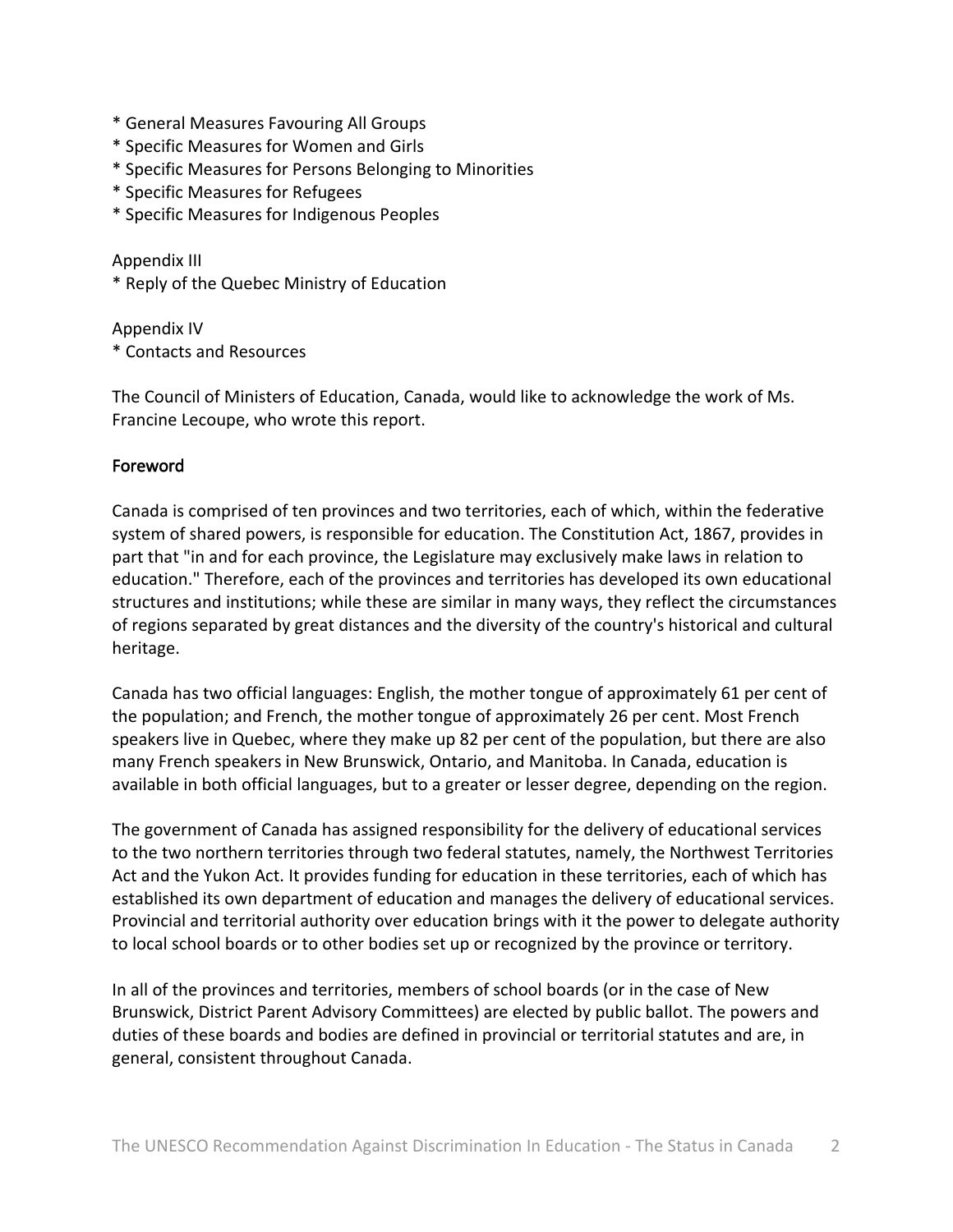The authority delegated to school boards is thus permissive authority and it is given at the discretion of the provincial or territorial government. The delegation of authority is not a surrender by the province or territory of its authority over school matters, because the provincial and territorial legislatures determine the scope of local control.

School board authority generally includes implementation of curriculum, the operation and administration of school systems, acquisition of required financial resources, initiation of proposals for new construction or other major capital expenditures, and staffing responsibilities.

The Government of Canada (the federal government) is responsible for the education of registered Indians and Inuit people resident on reserve at the elementary and secondary levels, as well as education and training in the Armed Forces, Coast Guard, and Correctional (penitentiary) Services.

## Pre‐elementary education

Pre‐school programs or kindergartens, which are operated by the local education authorities and provide one year of pre-grade one education for 5 year-olds, are offered by all provinces and territories with the exception of Prince Edward Island.

## Elementary and secondary education

In each province or territory, a ministry or department of education is responsible for elementary and secondary education. Public education is provided free to all Canadian citizens and permanent residents until the end of secondary school ‐ normally, age 18. The ages for compulsory schooling vary from one jurisdiction to another, generally, it is required from age 6 or 7 to age 16.

Primary education in most jurisdictions covers the first six to eight years of compulsory schooling. Afterwards, children proceed to a secondary education program. Agreat variety of programs ‐ vocational (job training) as well as academic ‐ are offered at the secondary level. The first years are devoted to compulsory subjects, with some optional subjects included. In the latter years, the number of compulsory subjects is reduced, permitting students to spend more time on specialized programs that prepare them for the job market, or to take the specific courses they need to meet the entrance requirements of the college or university of their choice. Secondary school diplomas are granted to students who pass the compulsory and optional courses of their programs.

Special‐needs students, such as the physically or mentally disabled, the gifted, etc., are accommodated in the public schools in various ways. In some cases, separate programs are available to meet their needs; in others, these students are integrated into the regular classroom and, to the extent possible, follow the regular program of instruction.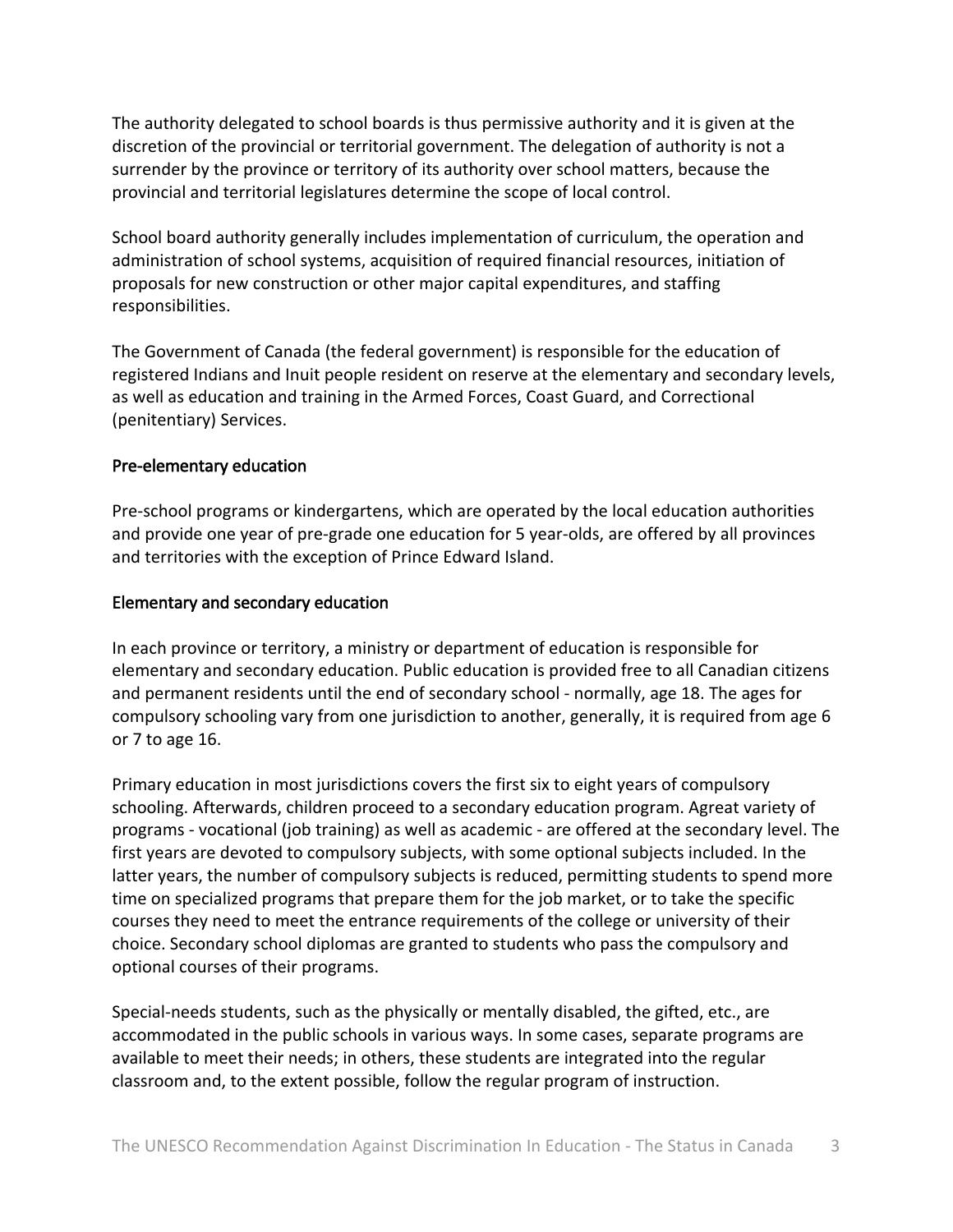Private or independent schools, which provide an alternative to publicly funded schools, may operate in any province or territory if they meet the general standards prescribed by that jurisdiction for elementary and secondary schools. Although in most cases they closely follow the curriculum and diploma requirements of the Department or Ministry of Education, they function independently of the public system and charge fees. Five provinces - Alberta, British Columbia, Manitoba, Quebec, and Saskatchewan ‐ provide some form of financial assistance to these schools.

The point of transition from elementary to secondary school may vary from jurisdiction to jurisdiction. Some school boards break up the elementary‐secondary continuum into schools that group together, for example, kindergarten to grade six, grades seven to nine (junior high), and ten to twelve (senior level). In Quebec, secondary schooling ends after eleven years of studies.

## Postsecondary education

Once secondary school has been successfully completed, a student may apply to a college or a university, depending on the region and on whether he or she qualifies.

Quebec students ‐ again, having completed secondary schooling in 11 as opposed to 12 years ‐ must obtain a college diploma in order to be admitted into a university program. The colleges, called cégeps (collèges d'enseignement général et professionnel), offer both a general program that leads to university admission, and a professional program that prepares students for the labour force. In Ontario, students must complete six Ontario Academic Credit courses in order to be admitted to a university program. This can be accomplished during the four‐year secondary school program, or during an additional year after completion of grade twelve.

Postsecondary education is available in both government‐supported and private institutions, some of which award degrees and some of which do not. Colleges such as technical and vocational institutions, community colleges, cégeps and other institutes of technology offer programs for continuing education and for developing skills for careers in business, the applied arts, technology, social services and some health sciences. Programs vary in length from six months to three years. There are also private vocational or job training colleges in some provinces. In general, colleges award diplomas or certificates only; they do not award academic degrees. In 1995‐96 Alberta started a demonstration project allowing colleges and technical institutions to award applied degrees to enhance career preparation of students.

Many colleges offer, in co-operation with industry and business partners, professional development services or specialized programs in high‐technology areas. Technical training and technology programs prepare students for employment in the trades, industry or agriculture, or for a job as a professional technician or technologist. A certificate is granted for programs requiring one year of study (24 to 30 weeks). Two‐year or three‐year programs lead to a diploma. Some programs last four years; these are made up of courses of an academic rather than job‐training nature.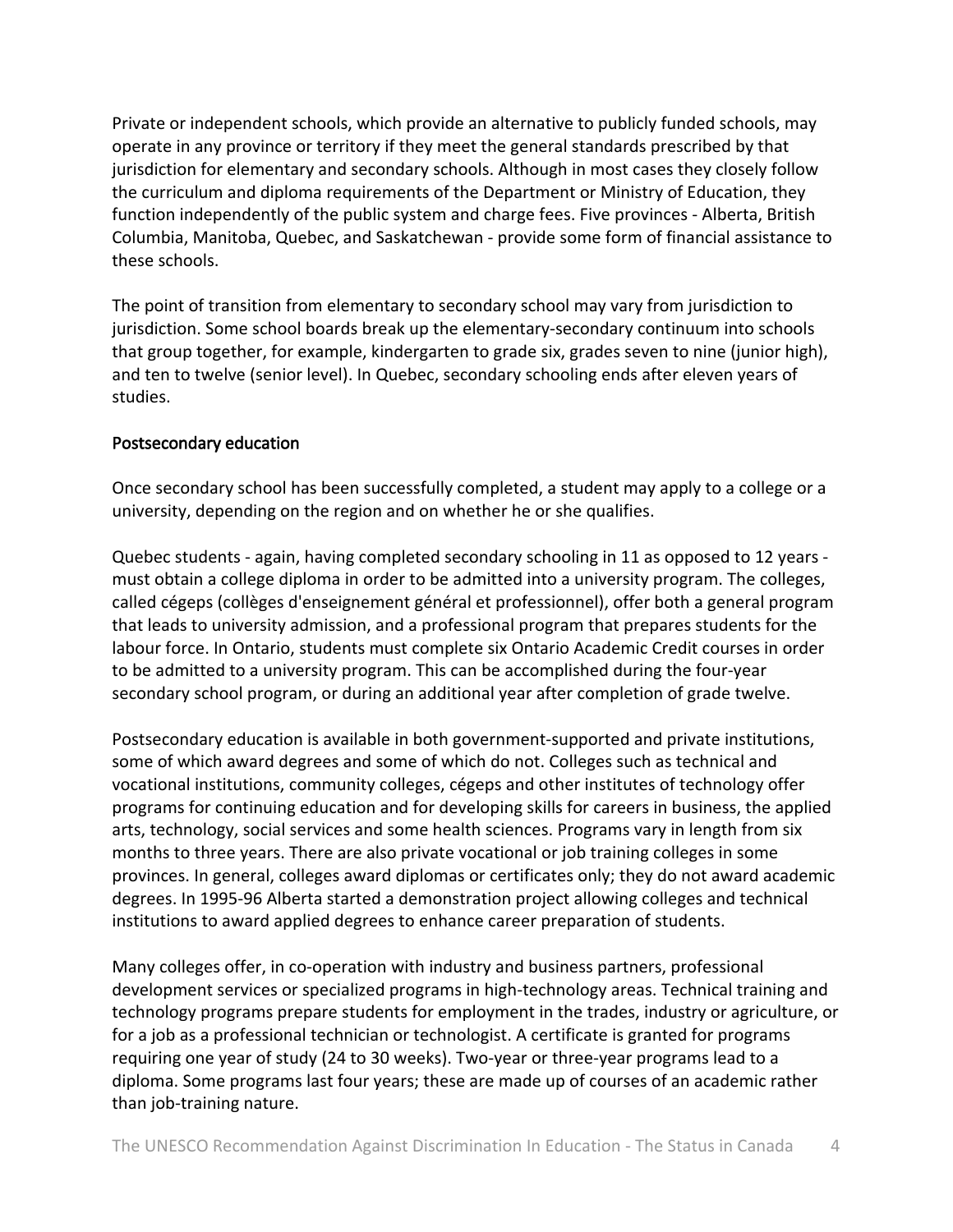The British Columbia community college system allows students to complete two years of academic course work towards bachelor's degrees. Thus, while some students may decide not to continue, others have the opportunity to go on to complete the third and fourth years at a university‐college or university and receive a degree. In many provinces, however, the transfer is not automatic. A student must apply for admission and have his or her college studies evaluated before being granted credit for completed college courses.

Programs leading to degrees are offered in universities or, as they are sometimes known, degree‐granting institutions. Most Canadian universities, especially those in the larger cities, offer a complete range of programs. Others are more specialized, and have developed areas of excellence. There are also some specialized institutions that are not campus‐based and offer university programs through correspondence courses and distance education.

It is possible to study at three different levels, which lead to a bachelor's, master's or doctoral (Ph.D.) degree. Not all universities offer graduate studies (master's and doctorates). In addition to degree programs, most universities offer diploma and certificate programs. These can be either at the undergraduate or graduate level, and can range from one to three years in duration.

Bachelor's degrees can take either three or four years of study, depending on the program and the province. Universities in some provinces grant general pass degrees in three years and require a fourth year for an honours degree. Other provinces require four years of study regardless of whether it is for a general or an honours degree.

Master's degrees require one or two years of study after completion of a bachelor's degree. Some may require a thesis or professional internship.

Doctoral degrees usually require three years of study after a master's degree. Most students need much more time to complete a Ph.D., the average being four or five years. Doctoral degrees usually involve researching, writing, presenting and defending a thesis, in addition to attending seminars and a specified number of courses.

## Council of Ministers of Education, Canada

The Council of Ministers of Education, Canada (CMEC) was established in 1967 by the provincial ministers, with the concurrence of their respective governments. In a context where each province and territory is responsible for its education system, CMEC offers ministries and departments of education the unique opportunity to work collectively.

Through CMEC, cooperation among the provinces and territories is effected in a broad range of activities at the elementary, secondary, and postsecondary levels. An arm of the provinces, CMEC is the ministers' mechanism for consulting on matters of mutual interest, representing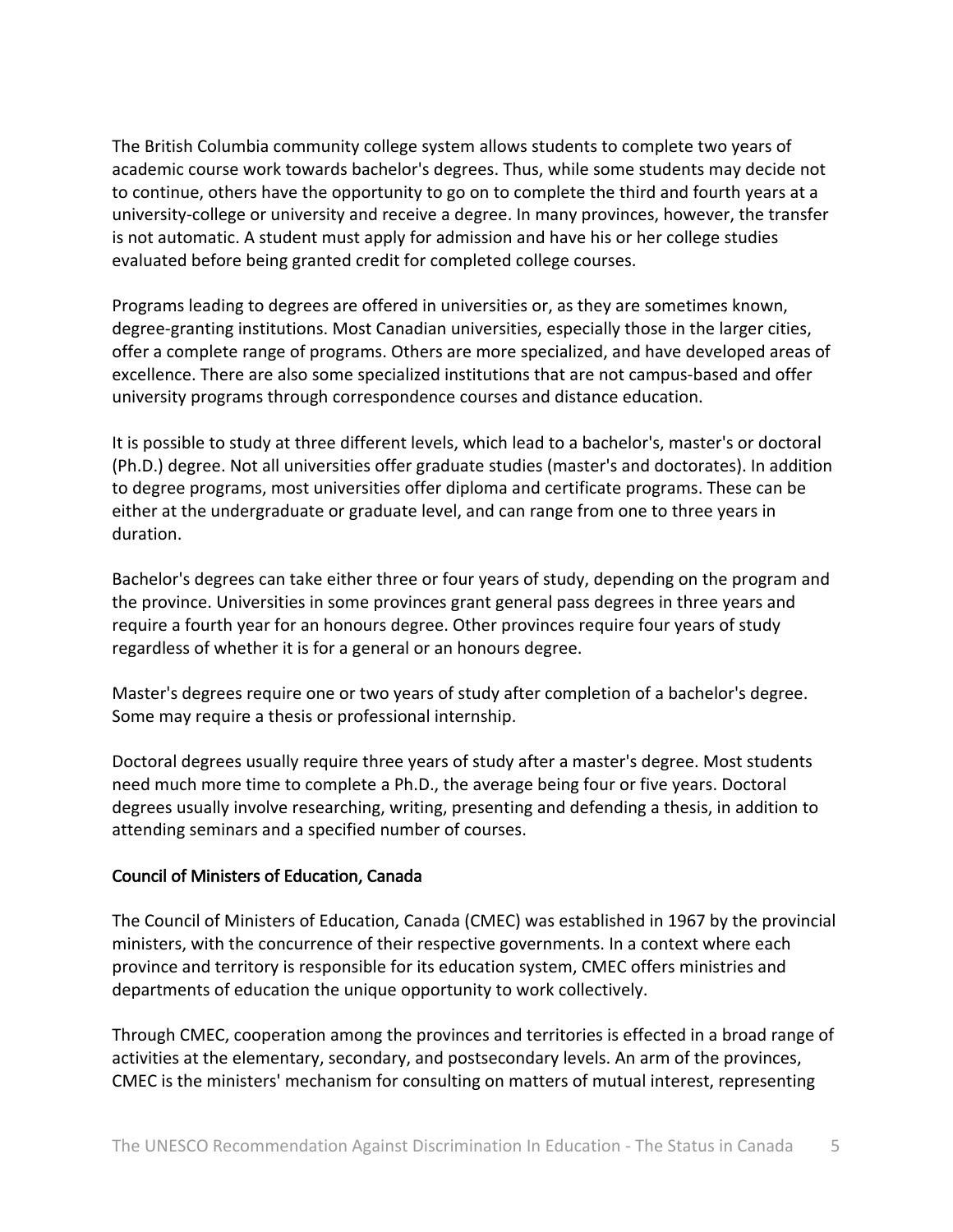Canadian education internationally, providing liaison with various federal departments and cooperating with other national education organizations.

## The Government of Canada

In Canada, as noted above, the provinces and territories are responsible for education at every level. However, since Confederation, and particularly since World War II, the Government of Canada has played an important support role, based on the common federal‐ provincial/territorial objective of human resource development. This support has been rooted in two concerns deriving from the federal government's overall responsibility for the well‐being of the federation ‐‐ first, a recognition of the crucial role played by colleges and universities in the creation of an ever more highly trained work force as an essential ingredient in the health of the national economy; and second, a desire that all Canadians in all regions have equivalent access to postsecondary education and learning opportunities. Following from the second concern is the interest of the national government in facilitating the mobility of students within Canada and abroad.

## **Introduction**

The UNESCO Convention and the Recommendation Against Discrimination in Education were adopted by the General Conference in 1960. Since then, five consultations of Member States have been conducted to monitor the progress being made and the obstacles still to be overcome. This sixth consultation will focus on the status of basic education of four population groups: women and girls, persons belonging to minorities, refugees, and indigenous people.

The body of this report will provide an overall picture of the situation in Canada, describing in general terms the legislation and policies underpinning the kinds of actions being undertaken to counter discrimination in education. The results of these initiatives will be summarized. In light of Article 5 of the Convention and Recommendation, effective educational measures will be discussed. Article 5 states that "[e]ducation shall be directed to the full development of the human personality and to the strengthening of respect for human rights and fundamental freedoms; it shall promote understanding, tolerance and friendship among all nations, racial and religious groups, and shall further the activities of the United Nations for the maintenance of peace."

UNESCO's suggested framework for response is included in Appendix I. Seven provinces (Nova Scotia, Quebec, Ontario, Manitoba, Saskatchewan, Alberta, and British Columbia) and two federal government departments, Status of Women Canada and Citizenship and Immigration Canada, participated in the survey. A detailed summary of their contribution is presented in Appendix II. Appendix III provides the response from the Ministry of Education of Quebec. Finally, Appendix IV contains the contacts for each of the participating jurisdictions and federal government departments, along with a list of resources.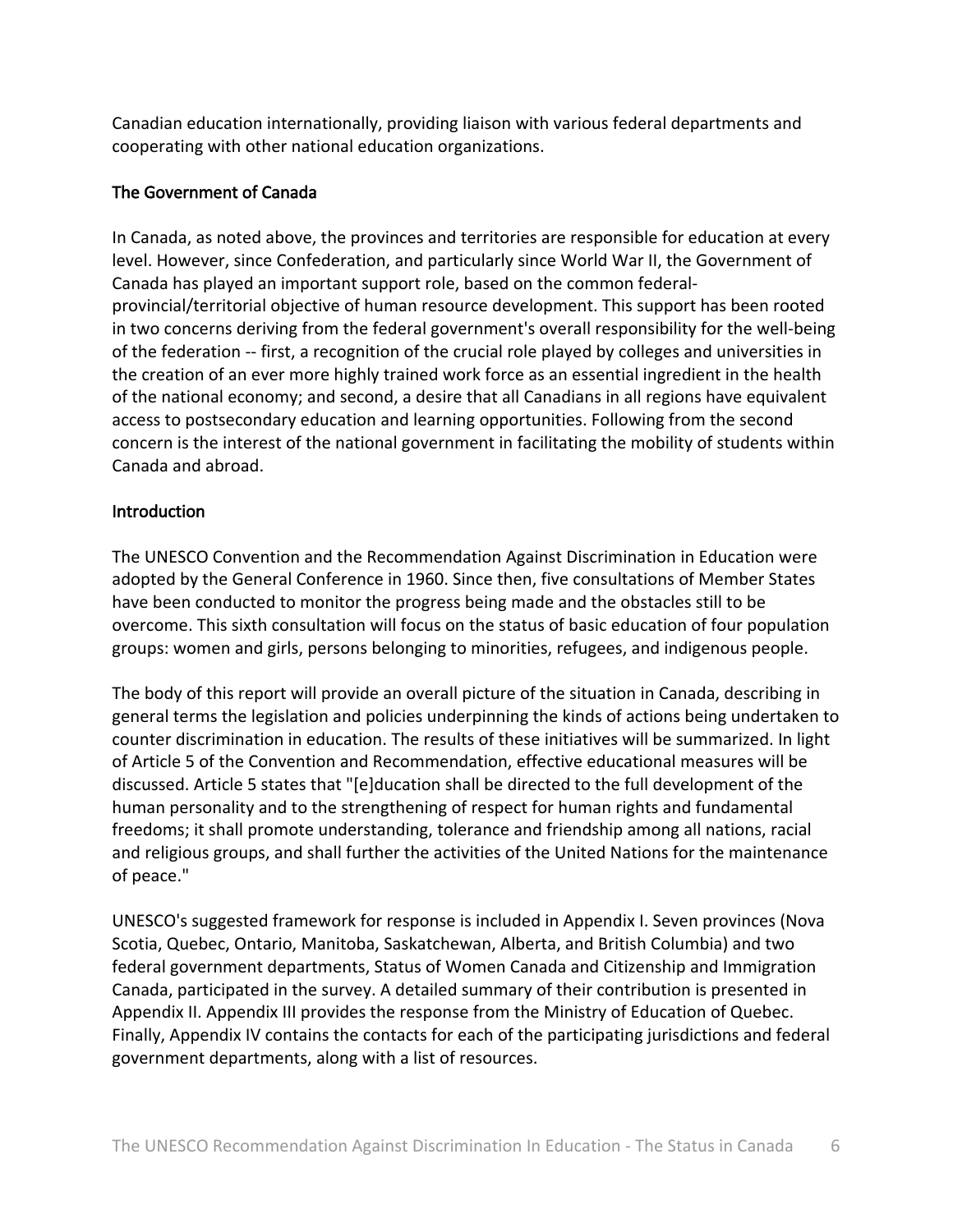It should also be noted that many organizations and community groups work directly with the schools and with the teachers in providing in‐service teacher training and good quality curriculum materials. It is difficult to track all of these activities and they vary from one school to another. These cooperative partnerships demonstrating community involvement in schoolss include issues such as women's rights, anti‐discrimination against persons belonging to minorities (the March 21 Campaign, led by the Department of Canadian Heritage, for example), refugees and Aboriginal communities.

## SYNOPSIS OF STATUS IN CANADA

## Introduction

## Background

The elimination of sanctioned discrimination in education has been achieved virtually everywhere. The goal of UNESCO, with this sixth consultation of Member States, is to assess the progress made to ensure equal opportunity and treatment for all in education and to respond to the problems that still exist. Currently under study are the measures taken favouring women and girls, persons belonging to minorities, refugees, and indigenous people in their pursuit of education.

UNESCO's final report will also include information drawn from national reports submitted to the International Bureau of Education and to UNESCO on the follow‐up activities to the Jomtien Conference as well as information received from nongovernmental organizations.

#### Parameters used in this report

1. For this report, the term 'basic education' has been defined as the schooling needed for an individual to be prepared to begin postsecondary studies. It has also been interpreted to mean language training for those not fluent in one of the official languages and vocational or technical training to prepare an individual for the labour market. To complete the picture, references to teacher training and statistics on the student population in postsecondary programs have been included.

2. Some national scale initiatives are described in this report such as federal equity policies, science and technology awards, and initiatives developed in cooperation with the provinces and territories, for example, national labour market training strategies. However, since education is a provincial and territorial responsibility in Canada, the majority of the information contained in this report stems from the provinces. Furthermore, the information is specific to the seven responding provinces. It does not represent the situation in all of Canada's provinces and territories, unless stated otherwise.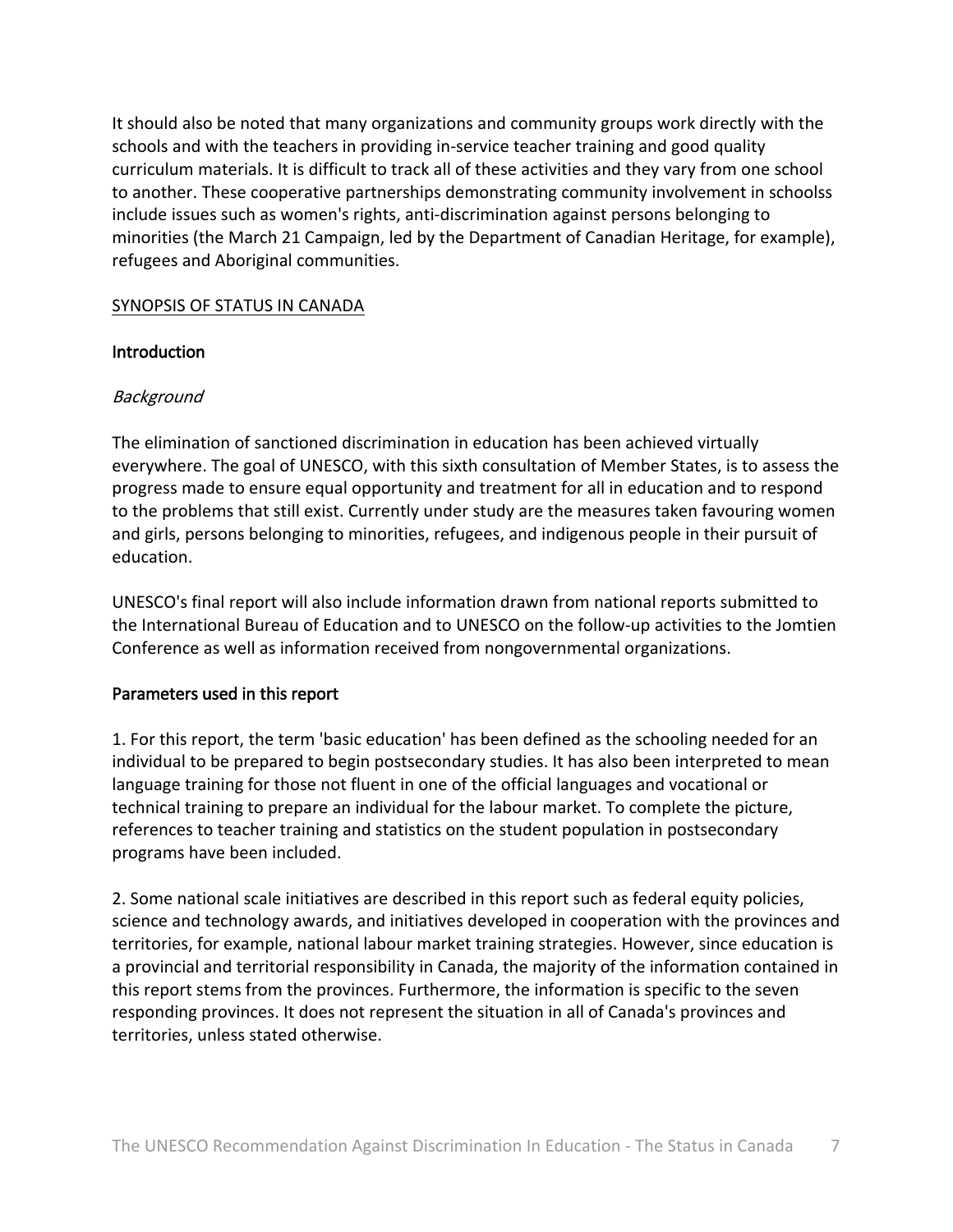#### General Measures Favouring All Groups

The rights of individuals are protected against discrimination in comprehensive legislation such as charters of rights and freedoms and human rights codes at the national and provincial levels. Provinces further protect the rights of individuals in their education acts. For example, the British Columbia School Act ensures that all individuals who are of school age have access to an education program regardless of their gender, race, or place of origin.

Policies outline in more detail the provincial visions to counter discrimination in education. Special committees or ministerial branches are often formed to develop policy and/or to oversee the implementation of these policies and their strategies. In Nova Scotia, an Affirmative Action Committee was established by an agreement among the Department of Education and Culture, the Nova Scotia Teachers Union, and the Nova Scotia School Boards Association.

All provinces review curriculum and learning resources to ensure they are free of racial, ethnic, cultural, gender, and socio‐economic bias.

In some jurisdictions, specific learning outcomes on the issue of discrimination in society are included in the school program. For example, the Public School Program in Nova Scotia identifies citizenship as one of the essential graduation learnings. Specific outcomes include examining human rights issues and recognizing forms of discrimination; determining the principles and actions of just, pluralistic, and democratic societies; and demonstrating understanding of their own and others' cultural heritage and cultural identity and the contribution of multiculturalism to society.

A variety of teacher training activities occur in the responding provinces. Pre‐service can include courses on race relations and cross‐cultural understanding (Nova Scotia); resources such as Teaching Human Rights in Ontario are available to teachers in Ontario; and in‐service can include the presentation of guidelines for developing inclusive curriculum for all equity groups (British Columbia).

There is an understanding in the education community that it is not enough to provide equal opportunity and access where "everyone is treated the same." Rather, the goal is to foster "a barrier-free environment where individuals benefit equally" (Saskatchewan). Therefore, schools and school curriculum aim to create an environment characterized by mutual trust, acceptance, and respect. Racial and ethnocultural heritage are valued, and an understanding and appreciation of differences in gender, ability, values, lifestyles, and language are encouraged (Nova Scotia).

## Specific Measures for Women and Girls

Provincial jurisdictions and the government of Canada as well, have strategic plans or policy statements protecting the rights of women and girls within the education context.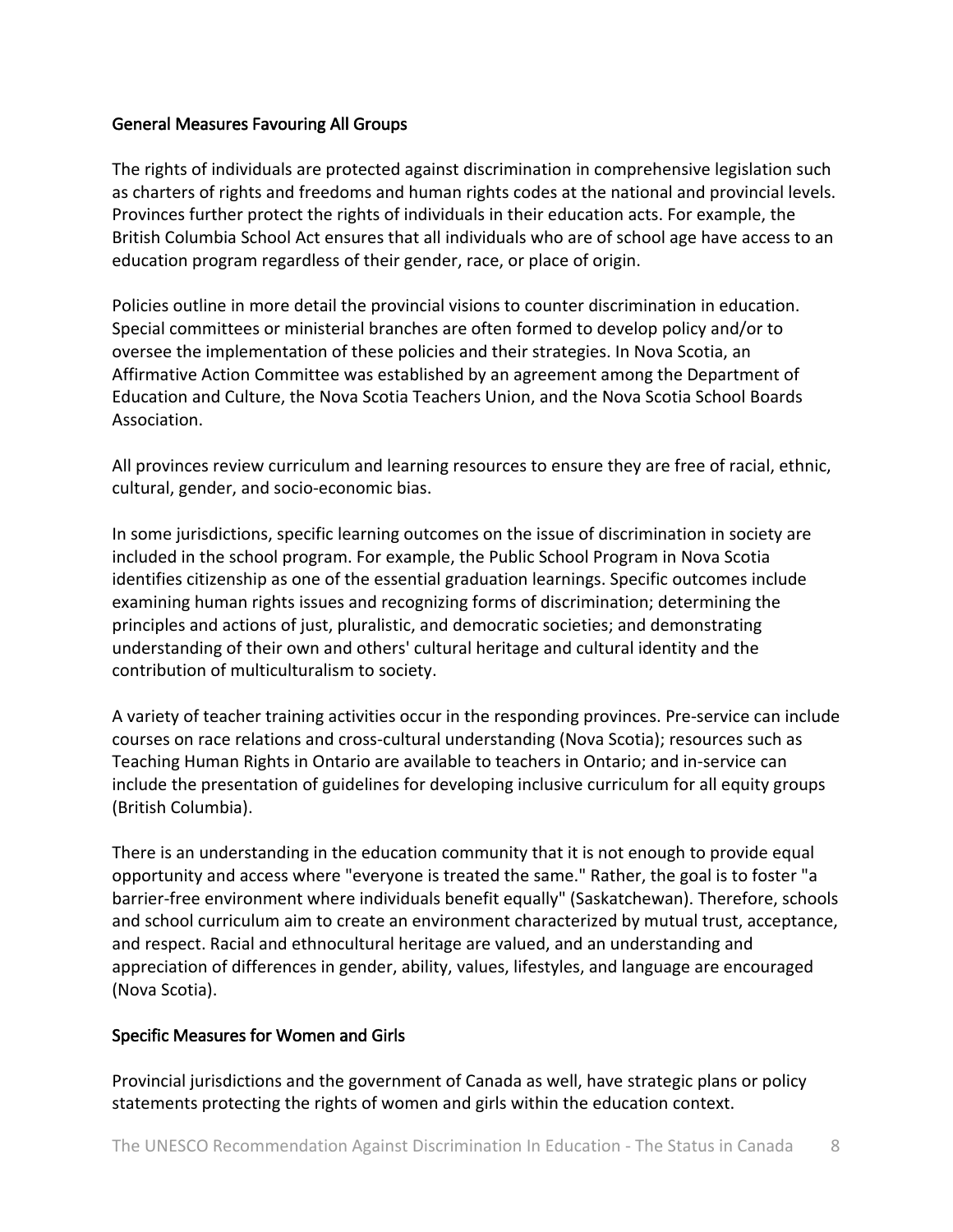The Federal Plan for Gender Equality contains over 300 commitments to advance equity for women. A series of statements deals specifically with education and training and collaboration or consultations with the provinces.

While the provinces have comprehensive policy statements, many appear to be focusing their strategies on specific issues. For example, Quebec's Ministry of Education is concentrating some of its energy on the needs of pregnant teenagers and new mothers in an effort to retain them in the education system. Some provinces are emphasizing the encouragement of girls and women to pursue studies in mathematics, science, or technology.

The programs being implemented roughly fall into three categories: direct funding of initiatives to benefit women; support for women in science and technology; and addressing the issue of violence against women.

Direct funding can include the subsidizing of women in their studies or the provision of support such as the building of daycare facilities. For example, Status of Women Canada provides financial and technical assistance to community organizations working to improve the situation of women. A project called New Brunswick Works, initiated by the federal Employment Program and Service Framework, is providing funding over six years for counselling, education, training, and work experience to income assisted recipients, 82 per cent of whom are women. In British Columbia, over \$14 million has been allocated for the provision of 700 new childcare spaces on campuses.

Various programs are aiming to foster an increase in the participation of women in science and technology and non‐traditional occupations. For example, at the national level, the Prime Minister's Awards for Excellence in Science, Technology and Mathematics have a strong focus on encouraging girls and women to pursue studies and careers in these fields. Industry Canada administers a program called Career Mentoring for Women in Sciences. In Manitoba, where emphasis has been placed on developing more inclusive and welcoming learning environments for women in science and technology classrooms, activities have included the development of supplementary resources including videos and the development of new curricula that are equitable, relevant to women, and in which women are active participants in the development process. Stepping Stones is a resource used in Alberta schools to promote the idea that career choice is not a gender‐linked decision.

The issue of violence against women is addressed in British Columbia with the Safer Campuses Initiative: several campuses are involved in addressing the issue in workshop settings, for example, and in producing videos or offering self‐defence programs. Ontario funds a women's safety initiative to improve the campus climate for women workers and students. The initiative prpovides \$1.45 million per year to Ontario colleges and universities to combat sexual harassment, promote personal safety awareness, and improve physical safety at the institutions. Also, a comprehensive print and multimedia package on sexual harassment prevention has been implemented in Ontario secondary schools and colleges. Under the aegis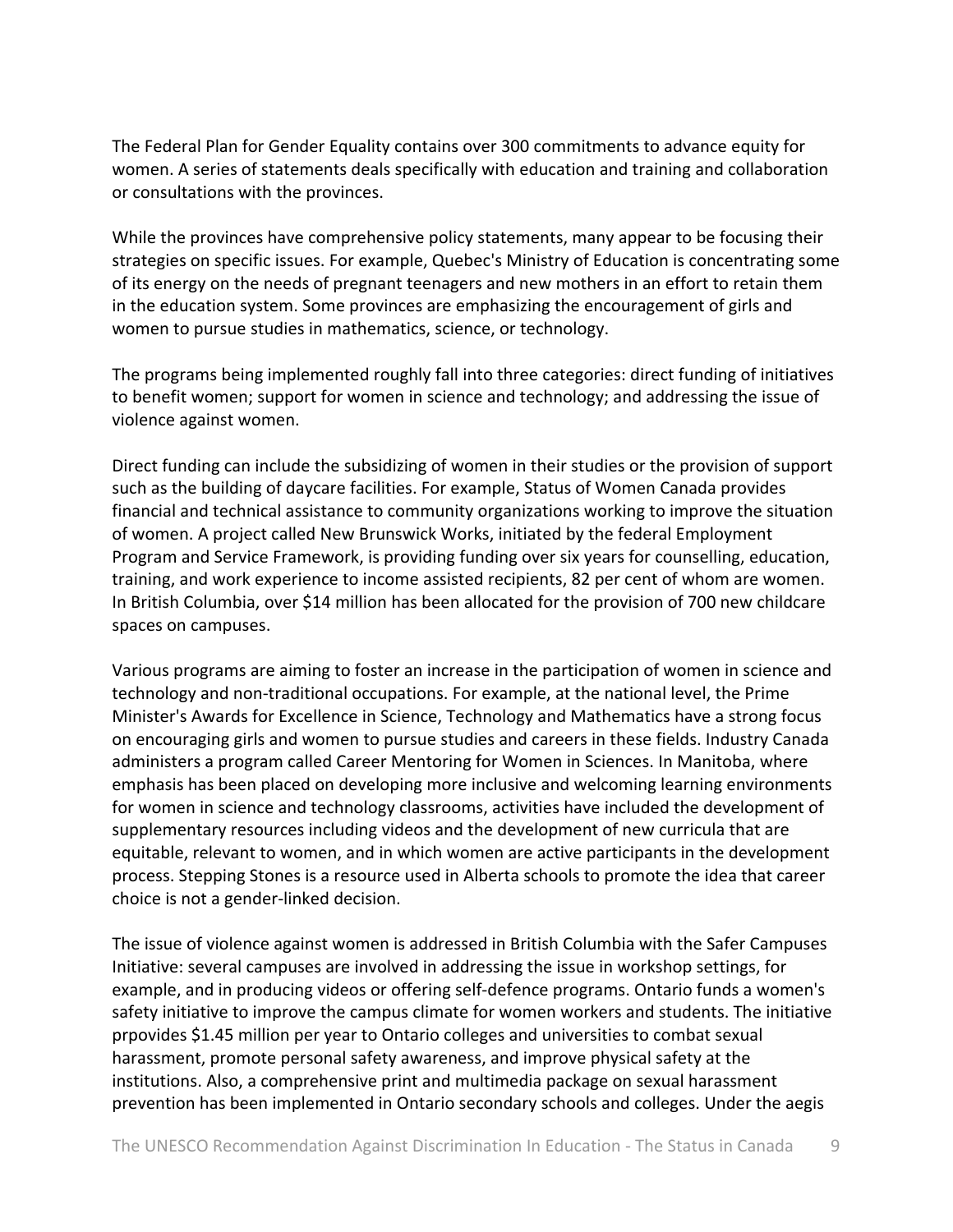of the Ontario government's Violence against Women Prevention Initiative, Ontario supports a multi-year project to encourage young women to enter and remain in mining, natural resources and forestry studies.

Teachers receive their initial training in university faculties of education or teachers' colleges, and further training is available to practising teachers. In Quebec, pre‐service training includes sessions on gender equity, notably on discerning different forms of gender‐based discrimination and on selecting bias‐free teaching materials. In Nova Scotia, an effort has been made to recruit women into the industrial arts/technology education field at the Nova Scotia Teachers College. In British Columbia, training resources and a workshop are being developed for male instructors who teach in historically non-traditional fields for women. Through these means, they will be taught ways to enhance their ability to integrate women into their classrooms.

On October 5, 1996, Industry Canada announced that the Natural Sciences and Engineering Research Council of Canada (NSERC) will fund, over a five‐year period, five new Chairs for Women in Science and Engineering at Canadian universities. The Chairs, each to be located in a different region of Canada, will focus on increasing the participation of women in science and engineering.

## Results

The proportion of women participating in postsecondary education, overall, and in science and technology is increasing in Canada. The increases can be attributed to the special attention given to women and girls in new or revised curricula and other projects. Despite the improvements, women and girls still have ground to gain in terms of their proportional representation in science and technology studies and in non-traditional training. Women are also under‐represented in administrative positions in education.

## Specific Measures for Persons Belonging to Minorities

The provinces have plans or policy statements guiding their treatment of persons belonging to minorities. Some have instituted special committees or ministerial branches to oversee policy and implementation. In Nova Scotia, for example, an African Canadian Services Division was established within the Department of Education and Culture, and a Council on African Canadian Education was created as part of the province's new Education Act (1996).

The programs most often offered to persons belonging to minorities and to the student body as a whole are language programs reflecting the variety present in Canadian society. As part of Ontario's International Languages Program (Elementary), 70 language courses are offered in 69 school boards to over 125,000 elementary students. Alberta amended its School Act in 1971 to allow bilingual programs in international languages, that is, one of these languages can be used for instruction during 25 to 50 per cent of the school day. Bilingual programs exist there in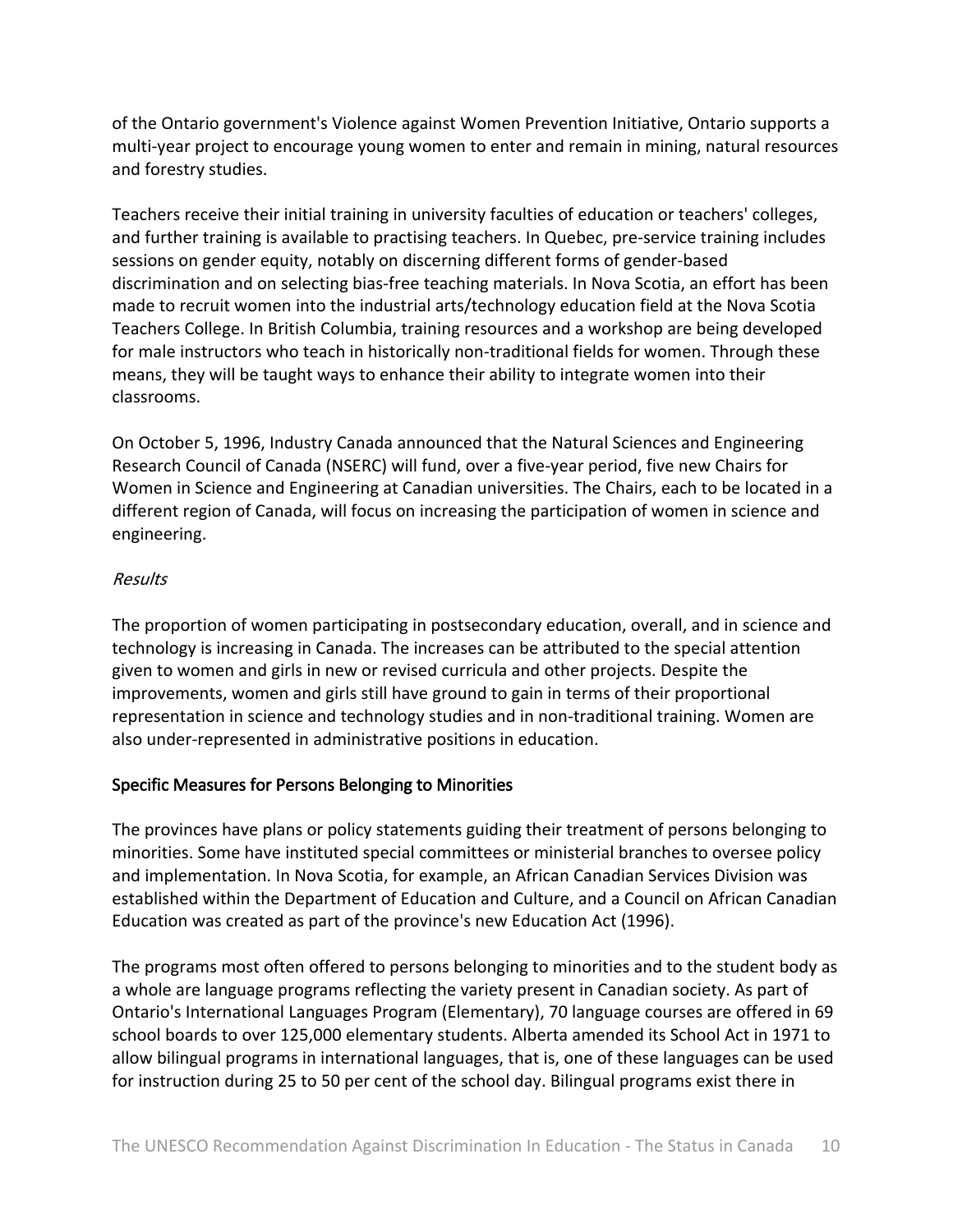Ukrainian, Arabic, Mandarin, German, Polish, and Hebrew. In addition, fifteen languages are taught as either provincial or locally‐developed courses.

Other types of programs attempt to facilitate access to specialized training for persons belonging to minorities. For example, the Education Incentive Fund for Black Students was established in 1965 in Nova Scotia to assist and encourage Black students to continue their education at the postsecondary level. Since 1996, the Department of Education and Culture has provided a number of targeted scholarships to African Canadian Students who wish to pursue degrees in education or science professions in which African Canadians are severely under‐ represented. In Ontario, over the 1994‐96 period, the Ministry of Education and Training has funded a number of projects designed to improve access to the teaching profession for candidates from racial and ethnocultural minority groups.

Teacher in‐service in Quebec includes sessions in which teachers are assisted in their adaptation to the needs of multi‐ethnic student bodies and in the development of closer school‐home relationships. In Manitoba, summer institutes on antiracist and multicultural education are organized by the Ministry of Education and the Faculty of Education at the University of Manitoba. From 1989 to 1994, five three‐week courses were held to provide participants in these institutes with the opportunity to explore model schools and learn about innovative programs in Manitoba, Canada, and other nations.

## Results

There is a sense that policies and programs are having a positive effect on persons belonging to minorities, on their access to education, and on their integration into the student population. However, few formal evaluations have been conducted. One of the isolated indicators that exist is the fact that in Nova Scotia, despite overall decreasing numbers of teachers, there has been an increase in the number of visible minority teachers and administrators. On the other hand, the overall percentage of visible minority teachers in the system remains very small.

## Specific Measures for Refugees

Most programs aimed at refugees (or new immigrants) involve English or French language training. For example, in Manitoba, senior students can take designated English courses to meet credit requirements for graduation. These students are integrated in regular classroom settings, and their graduation requirements can be achieved at a faster pace. In British Columbia, non‐English speaking people who arrived in the province in the past and needed job skills were forced to delay entering technical or vocational training until they had achieved fluency in English. Through partnerships with public postsecondary institutions, the province now provides new learning and employment opportunities for adults who have attained at least intermediate level English.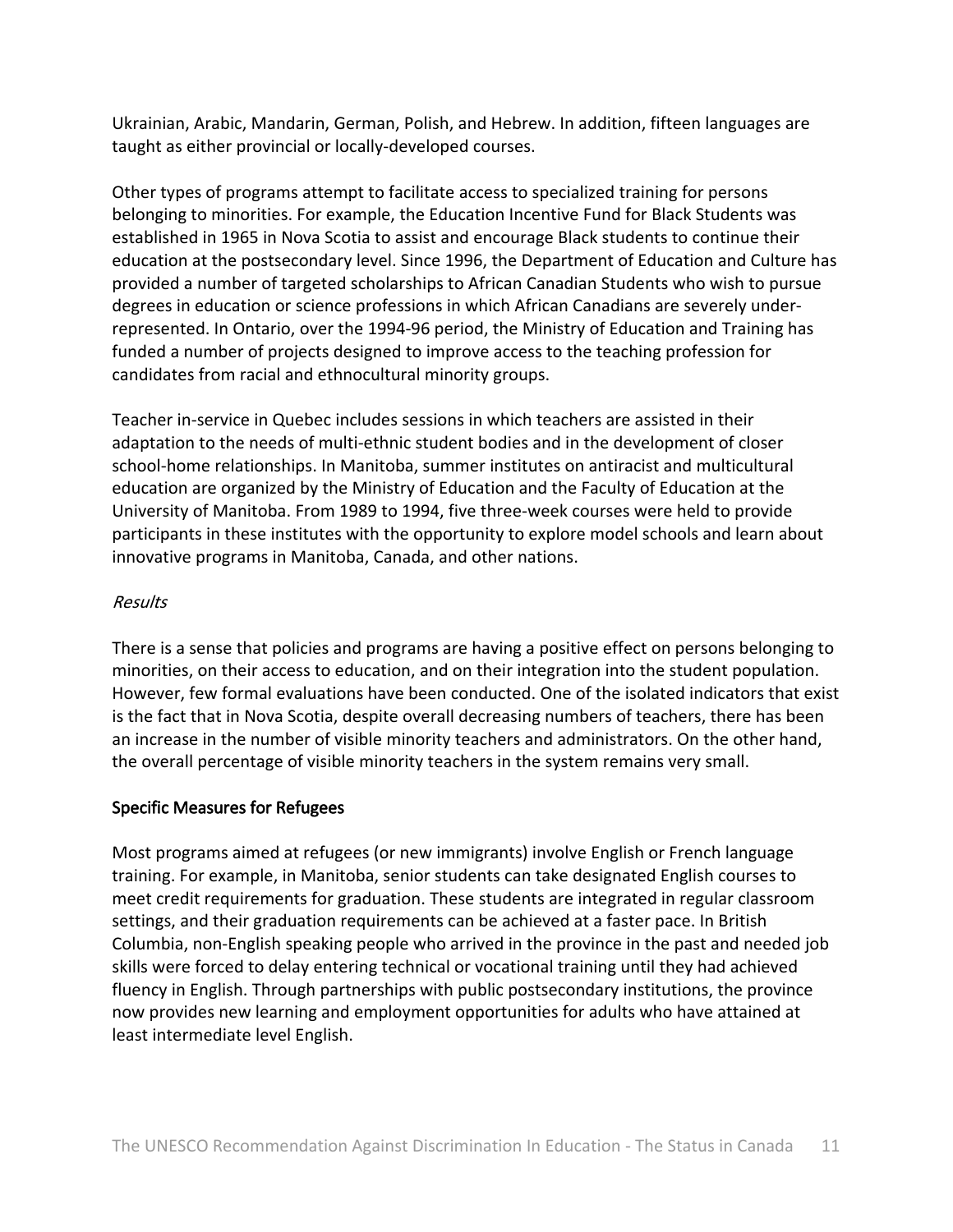## Results

The information available on the effect of English or French language training on newcomers is encouraging. However, as indicated by a study conducted in Quebec, the sooner a child enters language training, the better this child will fare in the education system in terms of keeping up to native English or French speakers.

## Specific Measures for Indigenous peoples

Education of Aboriginal peoples in Canada is a complex issue. The federal Department of Indian Affairs and Northern Development is responsible for the elementary and secondary education of on‐reserve and Inuit children and provides funding for status Indian and Inuit people who want to pursue full-time or part-time postsecondary studies. However, over the past 20 years, the Government of Canada has favoured the transfer of this responsibility to Native communities. In Ontario, for example, there has been a marked increase in the number of Native students being educated in First Nations Schools. In Quebec, school boards have been created for the Inuit, Cree, and Naskapi nations. These boards operate similarly to other boards in the province. They have, however, three special functions: they can negotiate agreements on postsecondary education; develop programs and learning resources designed to preserve and perpetuate Aboriginal languages and culture; and acquire or build and maintain housing for teaching personnel.

In all provinces, public education is open to Aboriginal students as well. Many provinces have ministerial structures devoted to Aboriginal education such as British Columbia's Field Services and Aboriginal Education Team. As part of Nova Scotia's Education Act, a Council on Mi'kmaq Education was created to advise the minister on policies, programs in public schools, and adult education and a Mi'kmaq Services Division was established within the Department of Educationand Culture. In February 1997, a Tripartite Agreement was signed by Mi'kmaq First Nations of Nova Scotia, Canada, and the province of Nova Scotia affirming the province's acknowledgement of Mi'kmaq jurisdiction for education on‐reserve in Nova Scotia.

Under British Columbia's College and Institute Act, two institutions were designated as public Aboriginal controlled institutes in 1995: the Institute of Indigenous Government and Nicola Valley Institute of Technology. Two public schools with an Aboriginal focus in Manitoba have recently been opened. Community schools in Saskatchewan address Aboriginal needs and inequities by providing students with a learning program that is culturally affirming and that respects and reflects their histories, experiences, and educational needs.

Culturally relevant curriculum and resources have been developed or projects are currently under way. For example, Alberta's Native Education program has funded school boards to work with Indian bands to prepare materials for Cree, Blackfoot, , Tsuut'ina (Sarcee), Nakoda (Stoney), and Dené (Chipweyan) including a generic framework for developing Native language and culture programs and resources. Through Alberta Advanced Education and Career Development's Access Fund, training spaces for an additional 10,000 students have been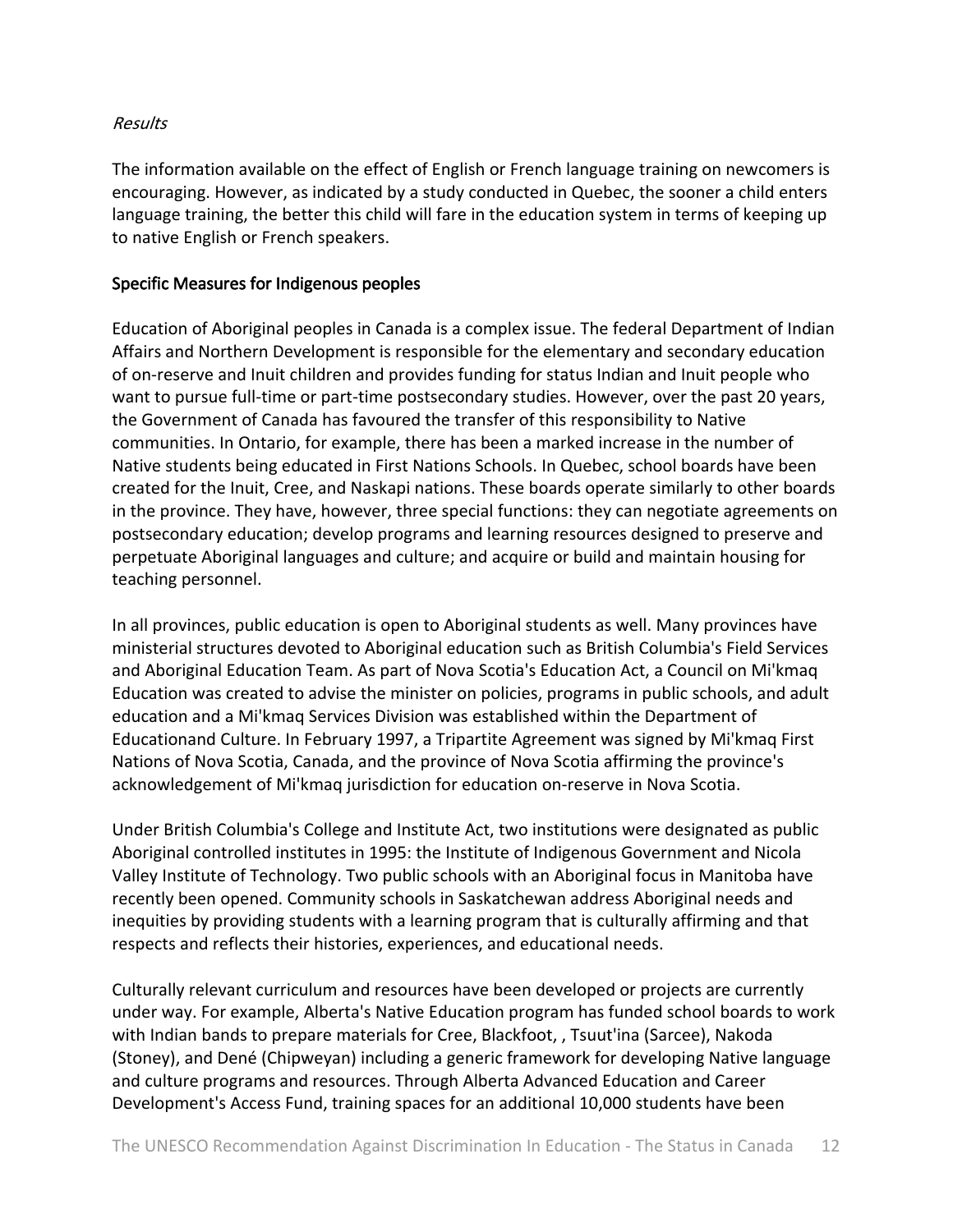created. A number of initiatives aimed at Aboriginal students have been approved including programs in areas such as Aboriginal entrepreneurship, business management, addictions, family development in Aboriginal communities, Aboriginal adult basic development, and a petroleum technology program offered in partnership with an Aboriginal‐run college.

Teacher training focuses on enhancing teachers' ability to teach in cross-cultural environments. Manitoba's summer institutes on Aboriginal education assist teachers in the development of Aboriginal perspectives, approaches to, and techniques in education.

Special needs are addressed through programs such as the orientation and integration of Quebec Inuit and Indian students in cegeps (postsecondary institutions); the English Language Enrichment for Native students program to meet the linguistic development needs of Manitoba students; new research into Indian and Metis education in Saskatchewan; and an implementation plan in Alberta to address the needs of Aboriginal people with disabilities.

Since 1991‐92, Ontairo has provided funding to colleges and universities through the Aboriginal Education and Training Strategy. Funding is provided to assist institutions with the development of prpograms and services that will increase Aboriginal participation and completion rates in universities and colleges; increase sensitivity to Aboriginal cultures; and increase participation of Aboriginal peoples in decisions affecting Aboriginal postsecondary education. For the past three years, Aboriginal educational institutions that have agreements with a provincially assisted college or university were also eligible for funding. In addition, Ontario provides funding to First Nations Technical Institute (FNTI) (Belleville, Ontario) in support of the Fixed‐ Wing Flight Program offered at FNTI in recognition of its uniqueness as an Aboriginal education program. Targeted funding is also provided in support of Aboriginal teacher education programs and to facilitate access to nursing for Aboriginal people.

Health Canada is funding Head Start Programs for Aboriginal children within urban centres and large Northern communities. The Head Start Program will be operating in approximately 95 sites by 1998‐99.

#### **Results**

Given the complexity of Aboriginal education in Canada, it is difficult to gauge overall progress. Provincially, a few successes have occurred. In British Columbia, for example, over 90 per cent of its 59 school districts work with the personnel of the Field Services and Aboriginal Education Team of the Ministry of Education, Skills and Training. The designation of public Aboriginally controlled postsecondary institutes can also be seen as a success in the move to promote Native control of education for Native peoples. Despite such gains, Native students generally still face challenges in their goal to achieve parity with non‐Native students.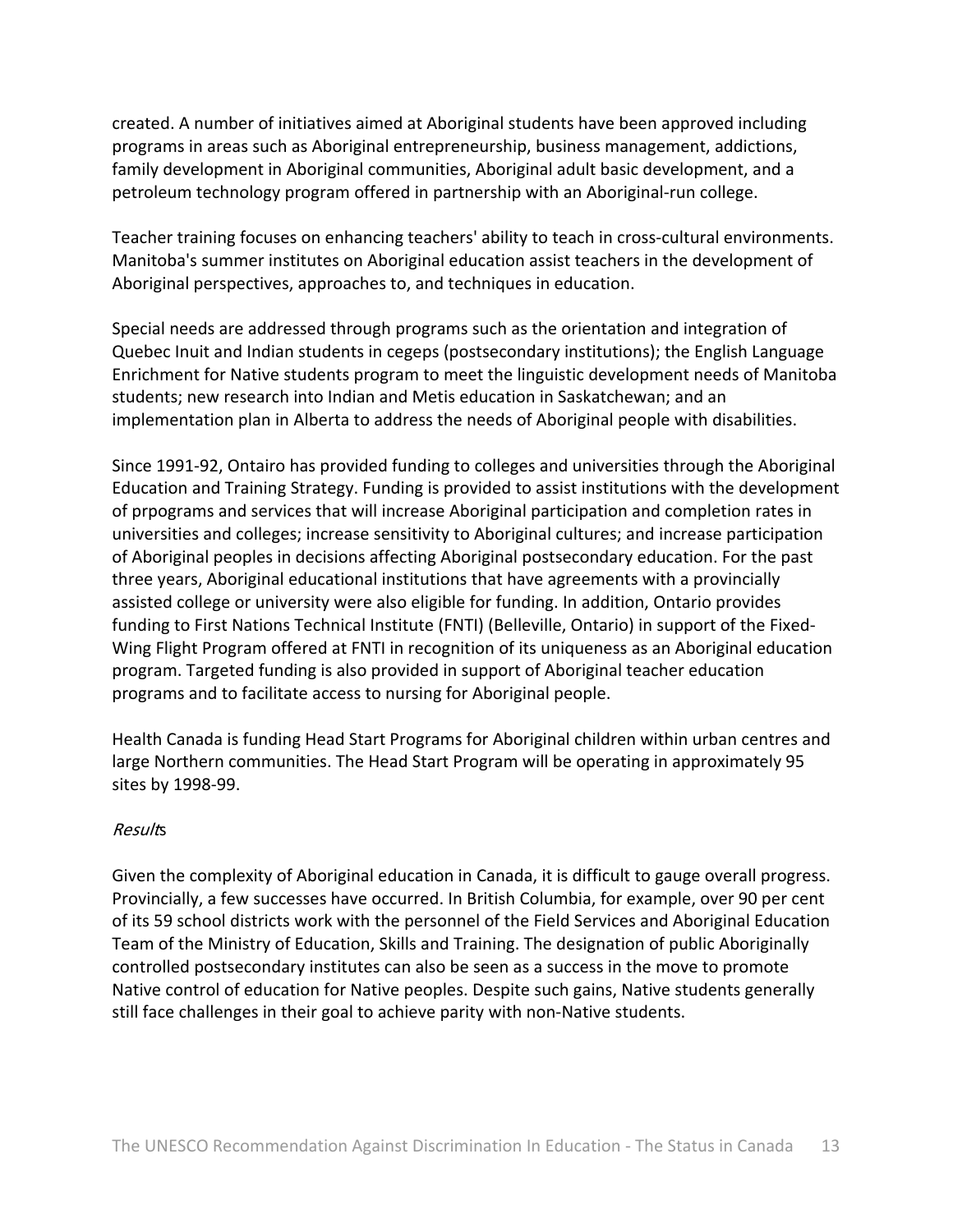## Assessment of Effective Educational Measures

On the basis of the information provided by the provinces and federal government departments, it can be concluded that there are, in Canada, three measures that could complement the ultimate goal of Article 5 of the UNESCO Convention and Recommendation against discrimination in education, that is, world peace. The three measures are:

• the inclusion of the study of citizenship in the curriculum for the promotion of respect and understanding of others

• the strict adherence to the use of bias-free teaching materials

• a move to create not just open access to education but a welcoming, barrier-free learning environment that recognizes the right for all to benefit equally

Two provinces suggested what they perceive as being the characteristics of successful educational measures to counter discrimination in education.

1. A coordinated response from all agencies and professionals working with population groups such as the ones discussed in this report is beneficial, whether these agencies and professionals are involved directly in education or peripherally, as is the case with social or legal workers.

2. To effectively eliminate systemic forms of discrimination in education, a variety of initiatives need to be implemented.

3. A long-term commitment is needed to effectively address the issue of discrimination. Hand in hand with long-term commitment for initiatives is the need for qualitative and/or quantitative longitudinal evaluations of the initiatives to assess their impact in students' lives over time and to provide the rationale for adjusting existing initiatives or recommending new ones.

Although initiatives to counter discrimination in education are indispensable, the education community generally believes that policy changes are the key to eliminating inequity.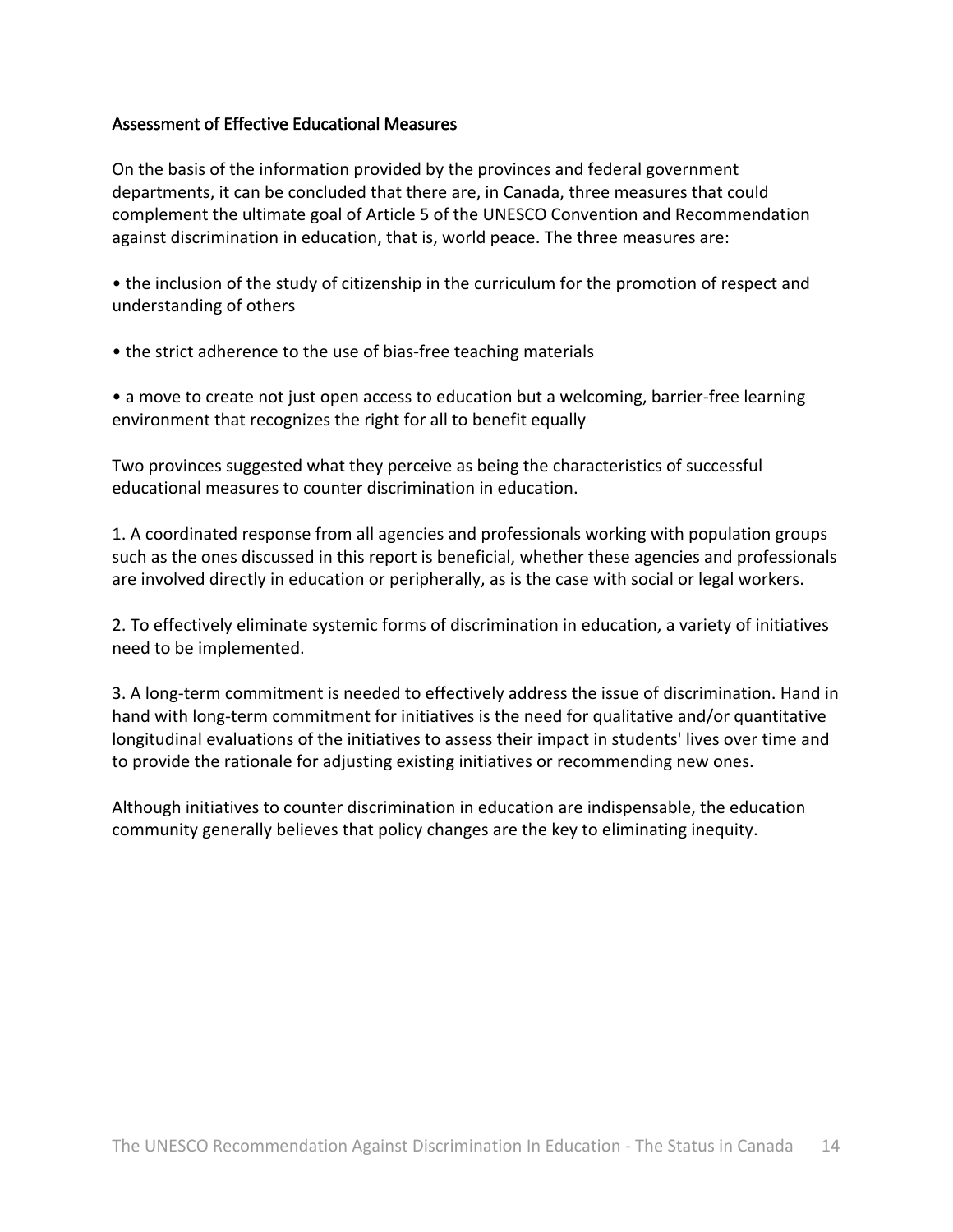# Appendix I UNESCO Questionnaire on the Recommendation Against Discrimination in Education

## **GUIDELINES**

Please provide concrete examples of whatever measures, legislation and/or programmes exist in your country concerning the following:

A. General measures taken or encouraged, in favour of the population groups, which are the focus of this consultation.

Information might be provided on measures taken for avoiding situations which might lead to unintentional discrimination or unequal treatment, or to compensate for disadvantages a person suffers because of his or her unfavourable start or living conditions with regard to equal access to basic education with an equivalent standard and with equal educational opportunity and treatment.

B. Specific measures taken or encouraged on the following issues:

(a) Women and girls: discouraging them from dropping out of school and encouraging them to pursue their studies in the fields of science and technology, and in those fields which are traditionally occupied by men and boys.

(b) Persons belonging to minorities:(1)

measures and arrangements for using their mother tongue and taking account of their culture, even in the majority curriculum; do they benefit from equal access?

(c) Refugees: do they have the same access to education as that provided to the nationals of the countries which had taken them in; how have the language and culture of refugees been taken into account?

(d) Indigenous people: do they benefit from equal access; what arrangements concerning their language and culture have been make in basic education and also in the curriculum of the majority?

C. Evaluation of results of general and specific measures with statistical data where available.

D. Assessment of the most effective specific educational measures undertaken concerning these four population groups in the light of Article 5 of the Convention and Recommendation.

E. Measures planned in the above areas.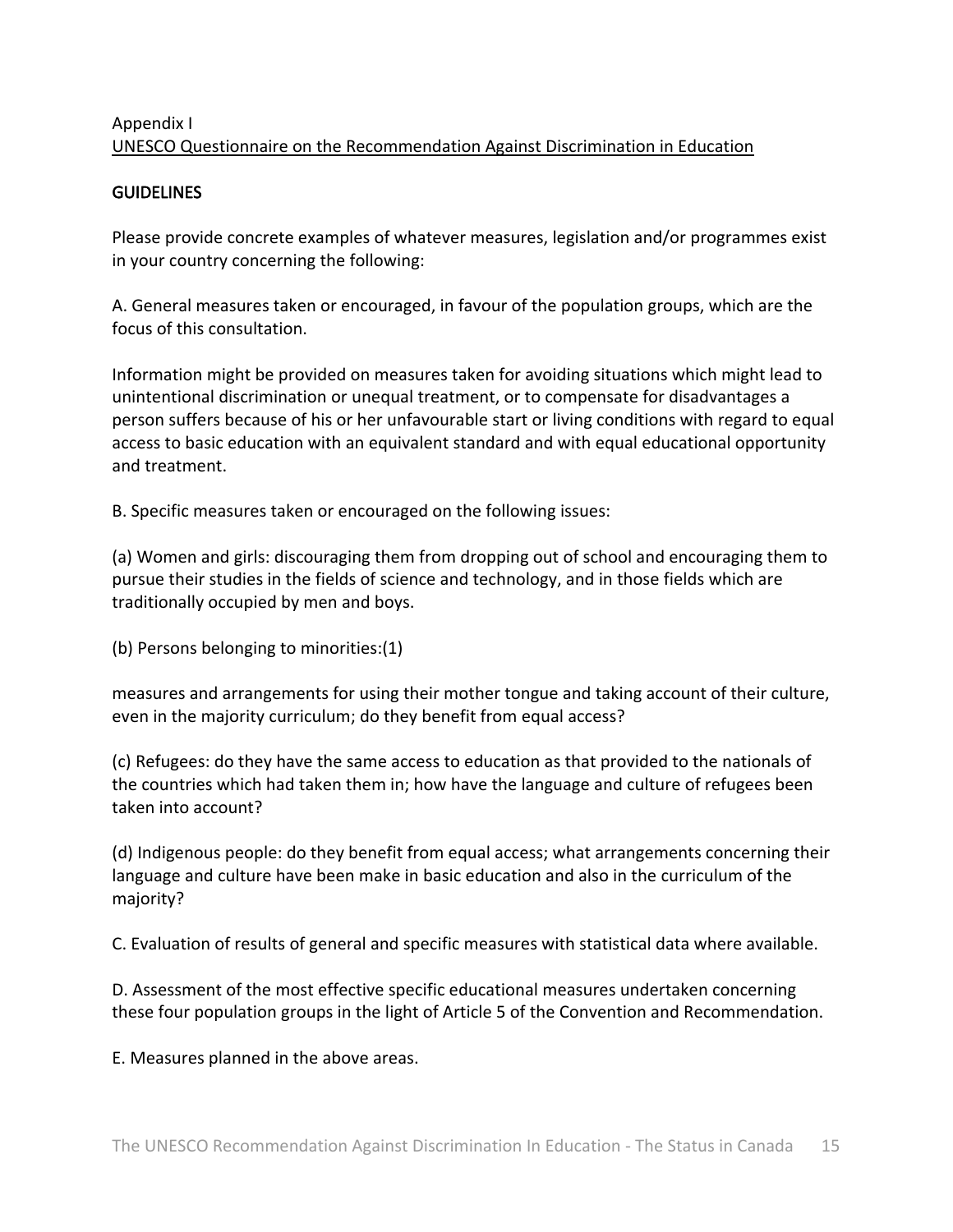## Appendix II

## Examples of legislation, policies, programs, and evaluations to counter discrimination in education in Canada

The following is a sampling of the types of anti‐discrimination activities ongoing in Canada. For detailed information or a more in‐depth understanding of the situation in individual jurisdictions or at the federal level, readers are invited to contact the representatives and/or consult the resources listed in Appendix III.

## General Measures in Favour of All Population Groups

• The Constitution Act (1982) and the Charter of Rights and Freedoms of Canada represent a legal framework for ensuring equality of access and treatment for all Canadian citizens.

• The Nova Scotia Education Act (1996) stipulates that teachers will "maintain an attitude of concern for the dignity and welfare of each student and encourage in each student an attitude of concern for the dignity and welfare of others and a respect for religion, morality, justice, truth, love of country, humanity, equality, industry, temperance, and all other virtues."

• All curricula and authorized learning materials are reviewed to ensure they are free of racial, ethnic, cultural, gender, and socio‐economic bias. Publishers of learning materials are given frequent directions on provincial expectations for bias-free materials.

• The Public School Program identifies citizenship as one of the six essential graduation learnings. Some specific outcomes of citizenship include examining human rights issues and recognizing forms of discrimination; determining the principles and actions of just, pluralistic, and democratic societies; and demonstrating understanding of their own and others' cultural heritage and cultural identity and the contribution of multiculturalism to society.

• The Maritime Provinces have jointly endorsed a resource guide for teachers called Human Rights in the Elementary Classroom.

• Revised teacher education programs require students to take courses on race relations and cross‐cultural understanding. All provincial professional development in‐services, workshops, and institutes for teachers and administrators include sessions on equity and diversity.

• Since 1990, an Affirmative Action Committee, established by an agreement between the Department of Education and Culture, the Nova Scotia Teachers Union, and the Nova Scotia School Boards Association, has been in existence. Annual reports indicate actions taken, and school boards are urged to encourage more women, Aboriginals, and visible minorities to seek employment and promotion.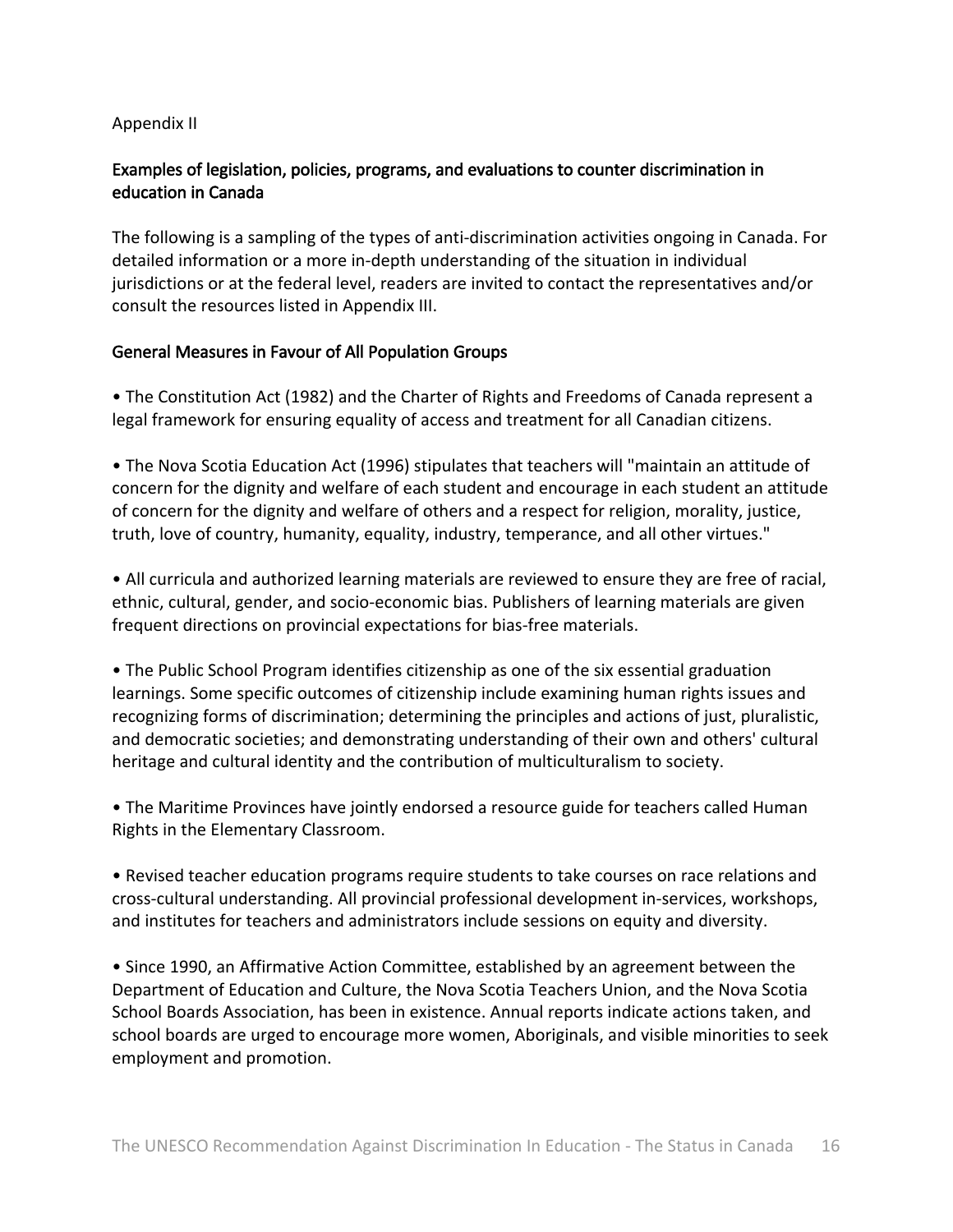• Quebec's Charter of rights and freedoms (Article 10) states that: "" "Every person has a right to full and equal recognition and exercise of his human rights and freedoms, without distinction, exclusion or preference based on race, colour, sex, ..., religion, political convictions, language, ethnic or national origin."

• The Education Act (Loi sur l'instruction publique du Québec) stipulates that all residents have equal access to education, i.e. the status of these persons shall not influence their right to access.

• In 1993, the Ontario Ministry of Education and Training required school boards to develop anti-racism and ethnocultural equity policies aimed at preventing discrimination and harassment and promoting fairness, equal opportunity, and standards of excellence for all students.

• Teaching Human Rights in Ontario (1995) is an education resource package, developed by the Ontario Human Rights Commission in cooperation with the Ministry of Education and Training to introduce students to the provisions of the Human Rights Code.

• Violence Free Schools Policy (1994) requires school boards to address violence, discrimination, and harassment in the school environment.

• Manitoba's Human Rights Code provides a legal framework for ensuring freedom from discrimination and is the vehicle for rectification of discriminatory practices whether intentional or systemic.

• A Foundation for Excellence (1995) outlines the province's commitment to take a strong anti‐ bias and inclusive approach in curriculum development and educational renewal.

• The Student Support Grants Program provides schools with funding to respond to the needs of students that may be disadvantaged by socio‐economic conditions and ethnic or linguistic origins.

• A committee has been established to work toward the development and implementation of strategies intended to enhance the opportunities for success of at‐risk students who are often disadvantaged or encounter barriers because of their socio‐economic condition, for whom English is an additional language, or who are influenced by other factors related to ethnic and cultural biases.

• Several curriculum development projects have resulted from the Western Canadian Protocol on Collaboration in Basic Education. These projects complement the educational renewal that has begun in Manitoba. A central goal of the renewal process is to make schools more effective learning environments for all students.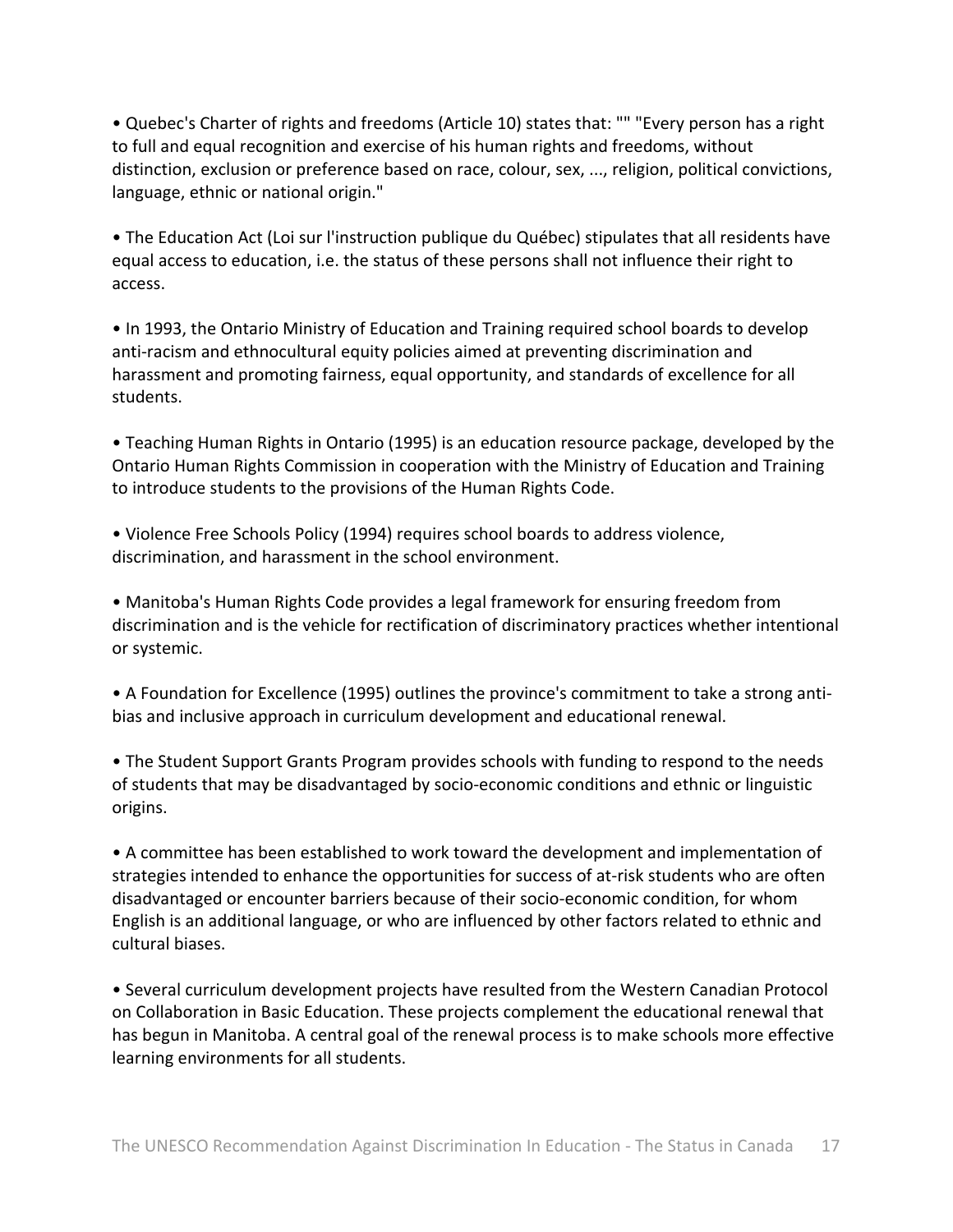• In Saskatchewan, an Equity in Education Working Committee was convened, in 1994, to develop a joint policy and action plan for advancing equity in education across the province.

• The Human Rights Commission recommended in Renewing the Vision: Human Rights in Saskatchewan, that "amendments to the Education Act clarify the human rights obligations of individual school divisions and the authority of the Department of Education to implement education equity." The recommendation will be reviewed by the Working Committee.

• Saskatchewan Education ensures that curriculum materials and resources, policies, evaluation, and monitoring mechanisms are equitable and free of bias.

• In Alberta, school jurisdictions may receive funding for projects assisting students with exceptional educational, social, and economic needs, when these students constitute 50 per cent or more of the school population.

• All authorized student and teacher resources are reviewed to ensure they meet provincial tolerance and understanding criteria. Any references to age, gender, race/ethnicity, religion, persons with disabilities or to social, economic, political or belief systems are identified and checked to ensure that they promote respect for the rights and views of all people. As well, several school programs, especially the compulsory social studies program, promote respect for human rights and the multicultural diversity of Canada.

• British Columbia's Human Rights Act,Multiculturalism Act, Public Service Act, Employment Equity Policy, and School Act collectively lay out the province's commitment to equity and diversity. In particular, the School Act ensures that all individuals who are of school age have access to an education program regardless of their gender, race, or place of origin.

• All curricula and recommended or authorized learning resources have undergone revision to ensure they represent the cultural diversity of the province and are free of stereotyping by gender or culture.

• Guidelines for developing inclusive curriculum for all equity groups have been presented to teachers in workshop settings and pilot projects have taken place.

## Specific Measures for Women and Girls

• Status of Women Canada works with other federal departments and provincial and territorial counterparts to promote equality for girls and women in all spheres of Canadian life including education. Internationally, Canadians played an active role at the 4th UN World Conference on Women in Beijing, 1995, shaping proposals included in the Platform for Action: for example, issues of training and lifelong learning were recognized as was the range of barriers to full equality that exist other than gender.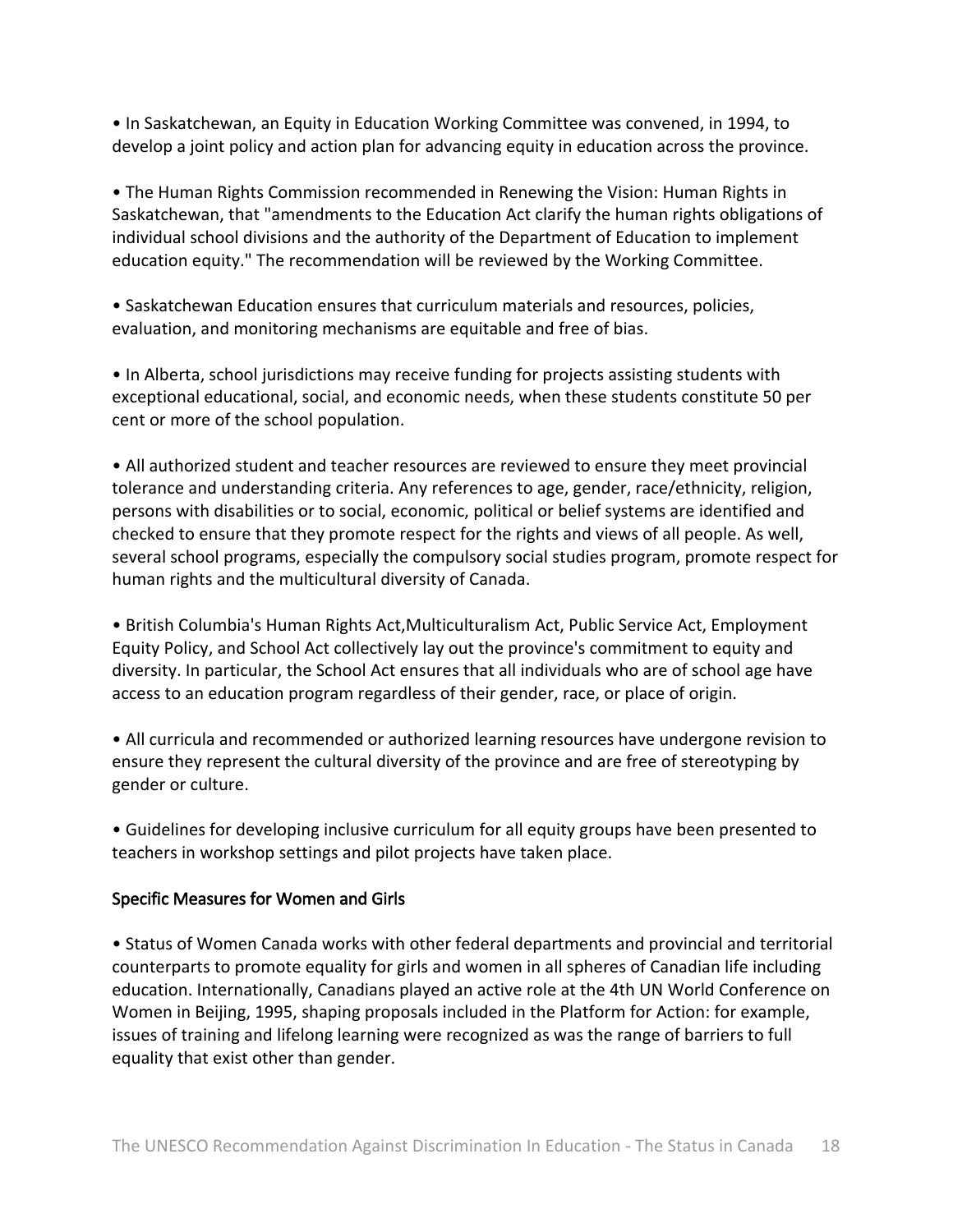• In preparation for the World Conference, the Government of Canada released its Federal Plan for Gender Equality. Over 300 commitments to advance women's equality are detailed within. In the area of education and training, the government is committed to:

‐ implementing gender‐based analysis, where appropriate, in all economic and socio‐economic legislation and policy development, as a means of addressing gender inequalities;

‐ promoting, in consultation and agreement with the provinces and territories, a lifelong learning approach to labour market participation through the provision of education, training, and retraining programs and employment services targeted at women re‐entrants, youth and students, and social assistance recipients;

‐ exploring, in consultation with the provinces and territories, measures to provide training and services to enable women employed in low‐paying vulnerable sectors of the economy to attain better-paying sustainable employment in higher-demand employment sectors;

‐ supporting and encouraging Canadian students, particularly women, to achieve excellence in science, technology, engineering, and mathematics and to choose careers in science. Programs geared to this include the Science Culture Canada Program, the Partners in Education Program and the Career Mentoring for Women in Sciences Program, administered by Industry Canada;

‐ promoting, in partnership with the provinces, territories, and women's organizations, the development of resources and tools to address the labour‐market training needs of women.

• The federal government has taken measures to enhance girls' and women's access to education. For example,

‐ Status of Women Canada provides financial and technical assistance to organizations working to improve the situation of women. A wide range of activities are funded including projects designed to increase understanding of women's equality issues both within and outside the formal educational systems.

‐ The National Research Council Training Program for Women in Science and Engineering supports women undergraduates through research training and funding. The Prime Minister's Awards for Excellence in Science, Technology and Mathematics have a strong focus on encouraging girls and women to pursue studies and careers in these fields.

‐ A national demonstration project called New Brunswick Works is providing funding over six years in New Brunswick, for counselling, education, training, and work experience to income assistance recipients, 82 per cent of whom are women. The project was initiated by the federal Employment Program and Service Framework.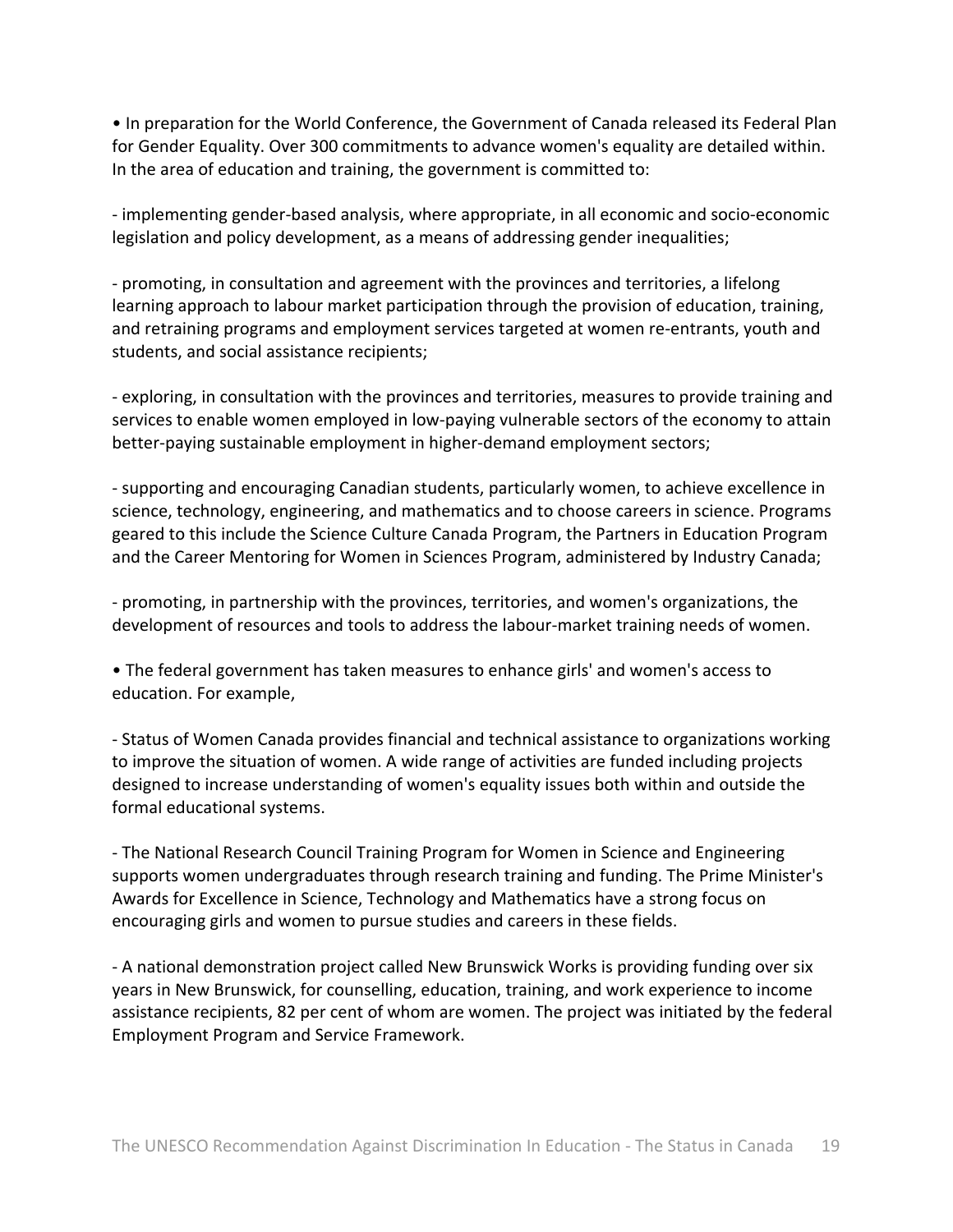• Changes in the physics, chemistry and mathematics curriculum in Nova Scotia encourage young women to continue their studies in these fields (for example, use of problems in context and cooperative learning strategies as well as the selection of a diversity of topics).

• An effort was made to recruit women into the Industrial Arts/Technology Education field at the Nova Scotia Teachers College: women have made up about a third of the class in the past three years.

• In Quebec, measures have been taken to eliminate gender stereotyping from programs and learning resources. Pre‐service training contains components on gender equality, notably on discerning different forms of gender‐based discrimination and on selecting bias‐free teaching materials. Professional development has been offered to school personnel on the acquisition of non‐sexist attitudes and behaviours and skills to counter sexual and sexist harassment.

• The Ministry of Education has adopted a plan aimed at providing girls, particularly teenaged mothers, an environment conducive to the pursuit of their education.

• Partners in the health and social services fields have joined the Ministry of Education in providing a program on sexuality to address teenage pregnancies, one of the leading causes of school dropout for young women. Two videos have been produced: the first targets young mothers and encourages them to continue their studies in order to become financially self‐ sufficient; the second video urges school administrators to provide pregnant teenagers or new mothers with specialized services to facilitate their studies through to graduation.

• Several activities have been conducted on non‐traditional training for women. For example, documents on trades and science careers have been produced. In partnership with business and industry, contests have been organized and awards have been given to girls already enrolled in programs leading to employment in trades in which women are under‐represented; some of the awards consist of intensive job search training.

• The Ontario Women's Directorate promotes and supports equal opportunity in education and training by working in partnership with and providing policy advice to other Ontario ministries working in the area of education and training. For example,

‐ In 1993‐94, the directorate chaired an Inter‐ministerial Committee on Gender Equity in Education and Training, with a focus on mathematics, science, and technology. This committee made a submission to the Royal Commission on Learning. The directorate also sat on the Access and Equity and Entry and Re‐entry subcommittees to assist in the development of an orientation structure and process on training for women and their access to the labour market.

‐ With the Ontario Secondary School Teachers' Federation and the Ministry of Education and Training, and in consultation with school board trustees, teachers' federations, and administrators, work was undertaken on raising awareness to the issue of student‐to‐student sexual harassment in secondary schools. Joke's Over: Student to Student Sexual Harassment in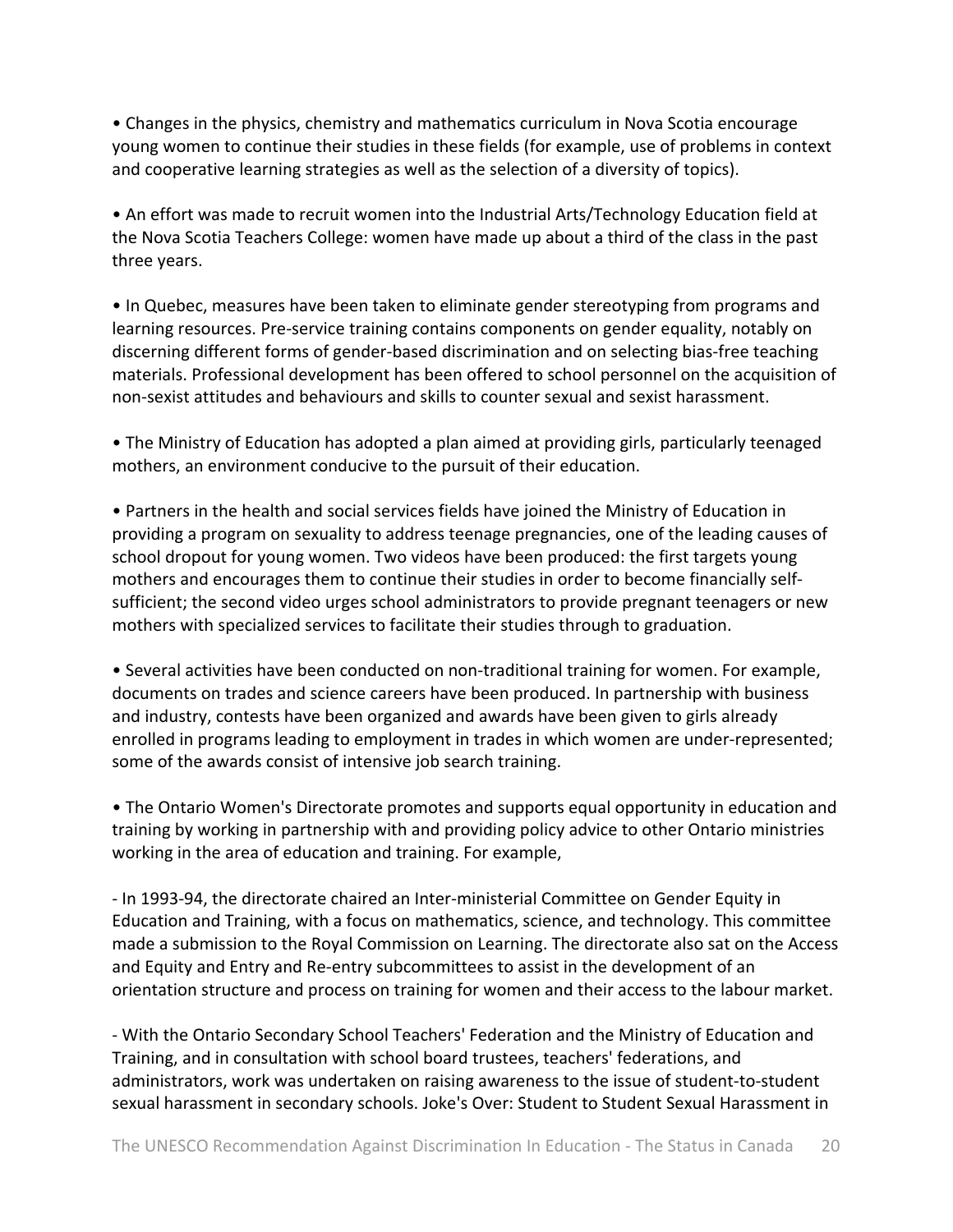Secondary Schools, a kit of resources for students, parents, teachers, and administrators in secondary schools, was produced.

‐ Background Materials and Curriculum Resources to Encourage Females into the Fields of Mathematics, Science and Technology: An Annotated Bibliography, was produced.

‐ The Non‐traditional Career Events: How to Kit describes how to plan and implement a non‐ traditional career event on career opportunities overlooked by young women.

‐ Two videos with accompanying manuals were produced to promote the creation and implementation of role-modelling programs: Eight Hours a Day describes the problem of sexrole stereotyping and depicts successful women in non-traditional occupations and enthusiastic program organizers; and More Than Just a Job shows successful women and men in non‐ traditional occupations.

The directorate is also involved in gender issues at the national level through its involvement in the work of the Federal/Provincial/Territorial Ministers Responsible for the Status of Women. For example, Ontario has taken a lead in the Working Group on Education and Training Equity to encourage collaborative initiatives in education and to develop mechanisms to influence ministers of education.

• The directorate co-hosted, with the University of Waterloo, in 1993, the international biennial GASAT (Gender and Science and Technology) conference.

• In 1976, a Women's Studies position was created in the Curriculum Development and Implementation Branch of the Ministry of Education and Training in Manitoba. Since then, considerable emphasis has been placed on developing more inclusive and welcoming learning environments for women in schools as a whole and in science and technology classrooms. Manitoba has placed considerable emphasis on developing more inclusive and welcoming learning environments for girls and women in science and technology classrooms, as well as developing gender neutral curriculum. Activities have included:

‐ identification of bias in learning resources and selection of resources to encourage women to participate in the study of science and mathematics;

‐ development of supplementary resources including videos;

‐ professional development opportunities and conferences on women in science and technology; and

‐ development of new curricula that are equitable, relevant to women, and in which women are active participants in the development process.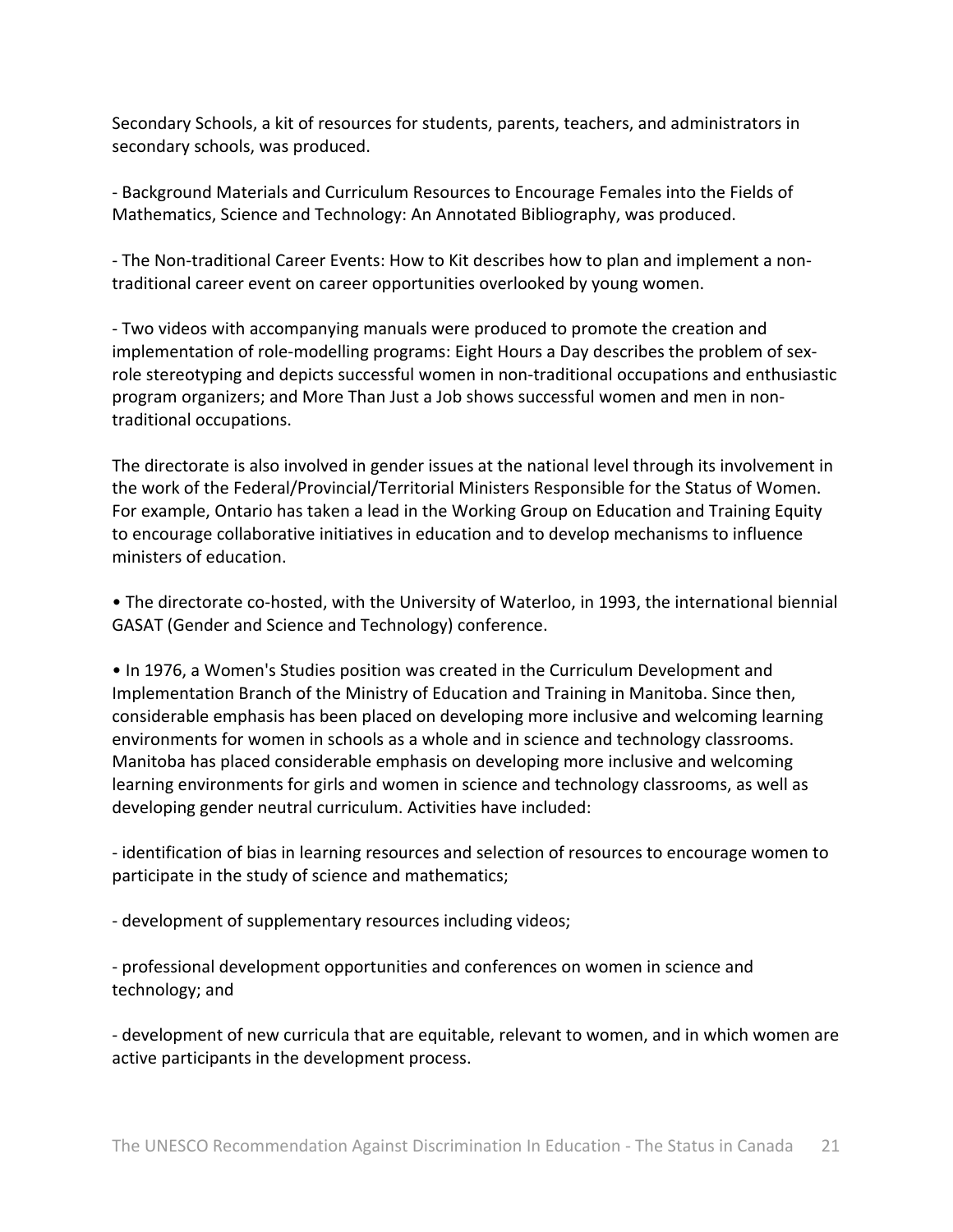• Saskatchewan Education released its Gender Equity Policy in 1991 for implementation in elementary and secondary schools. Kits of materials are available to aid in the implementation of gender equity. Guidelines for selecting learning materials, Selecting Fair and Equitable Learning Materials are available as well. The Saskatchewan Teachers' Federation offers workshops for administrators on gender equity and sexual harassment.

• In the mid‐1980s, the University of Alberta developed a committee called WISEST ‐ Women in Scholarship, Engineering, Science and Technology. The mandate of the committee is to initiate action to increase the percentage of women in decision- making roles in all fields of scholarship. Attention, however, is focussed on fields where women are under‐represented. Programs are offered to girls and women to introduce them to non‐traditional careers in science and engineering. WISEST Summer Research Program provides paid research experience for female high school students over a six-week period at the University of Alberta. UAYS - University of Alberta Women in Science and Technology is an ongoing learning and support group. SET and CHOICES offer one‐day workshops for high school and elementary girls to provide them with the opportunity to briefly experience what it feels like to work in science, engineering, and technology.

• Stepping Stones is a resource developed by Alberta Community Development in consultation with teachers, Alberta Education, and Alberta Advanced Education and Career Development. Designed for use in the classroom by high school teachers, Stepping Stones promotes the idea that career choice is not a gender‐linked decision. Students are encouraged to fully consider their many career options and to make their career decisions free of bias based on gender.

• British Columbia's gender equity's goal is to improve the opportunities, access, and support for all girls and women in its educational system by promoting the principles of gender equity in curriculum revision and resource development.

• The postsecondary resource, Curriculum Guide and Resource Book with Special Emphasis on the Needs of Women, will be updated to national standards.

• To improve access to postsecondary education, child care centres have been built at 12 campuses and three more are under construction. Over \$14 million has been provided for a total of 700 new child care spaces.

• The Safer Campuses Initiative addresses campus violence and promotes safer campuses for women. Several institutions have embarked on safe campus programs or activities, for example, the Nicola Valley Institute of Technology held a successful safety week and poster contest; and the British Columbia Institute of Technology was funded by the Safer Campuses Initiative to develop training resources for a workshop for male instructors who teach in historically non-traditional fields for women. The men learn how to enhance their ability to integrate women into their classrooms.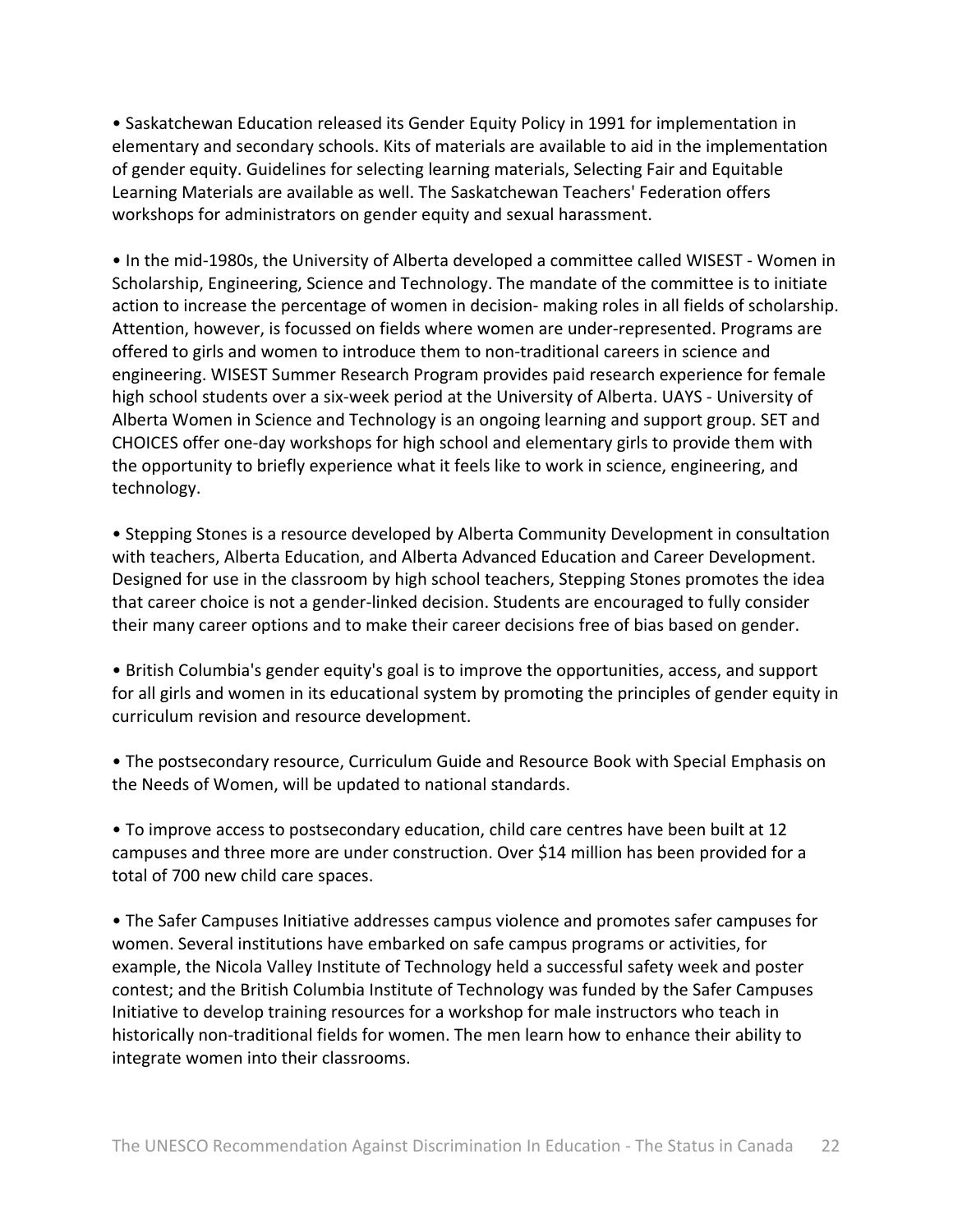## Results

• Statistics Canada findings show that there is a difference in high school graduation rates for girls and boys, with girls having the higher rates across the country, by a margin of about 2 per cent to over 15 per cent.

• Some progress has occurred in the rate of women's participation in postsecondary education and in non-traditional fields. For example, the proportion of women in undergraduate, master's and doctoral programs rose on average about 5 per cent between 1981 and 1992, to represent in 1992 about 53 per cent, 46 per cent and

35 per cent, respectively; and the proportion of women in engineering and applied sciences programs increased from 10 per cent to 18 per cent over the same period.

• Despite gains in non‐traditional fields of study, between 1971 and 1991, women still favoured the social sciences, humanities, education, and health. During the same period, the proportion of male students enrolled in areas that were traditionally under‐represented by men has continued to drop (A Report on Education in Canada 1995, Council of Ministers of Education, Canada).

• Visible minority women, by a margin of about 6 per cent, are more likely than other Canadian women to have a university degree and tend to obtain their education in science-related fields more frequently than other women. In 1991, 20 per cent of visible minority women with university degrees had graduated from a science program compared with 11 per cent of other women graduates.

• Despite these statistics on visible minority women overall, Aboriginal women tended, in 1991, to have less formal education than other women in Canada: 6 per cent of Aboriginal women had a university degree compared to 13 per cent of non‐Aboriginal women.

• The proportion of female teachers in administrative positions rose from 15 per cent in 1981‐ 82 to 29 per cent in 1992-93. However, much ground is yet to be gained considering that women constitute 61 per cent of all full-time educators.

• In Nova Scotia, the number of women who take chemistry in high school is equal to the number of men; women who take biology outnumber men by one third, however, men outnumber women in physics by one third; the number of women who take technology courses in high schools is very small compared to men.

• The number of women administrators has increased in recent years but still remains significantly lower than males at 31 per cent.

• In Quebec, women now represent the majority of students at the college and bachelor's levels at university. At the master's level, they are equally represented, while at the doctoral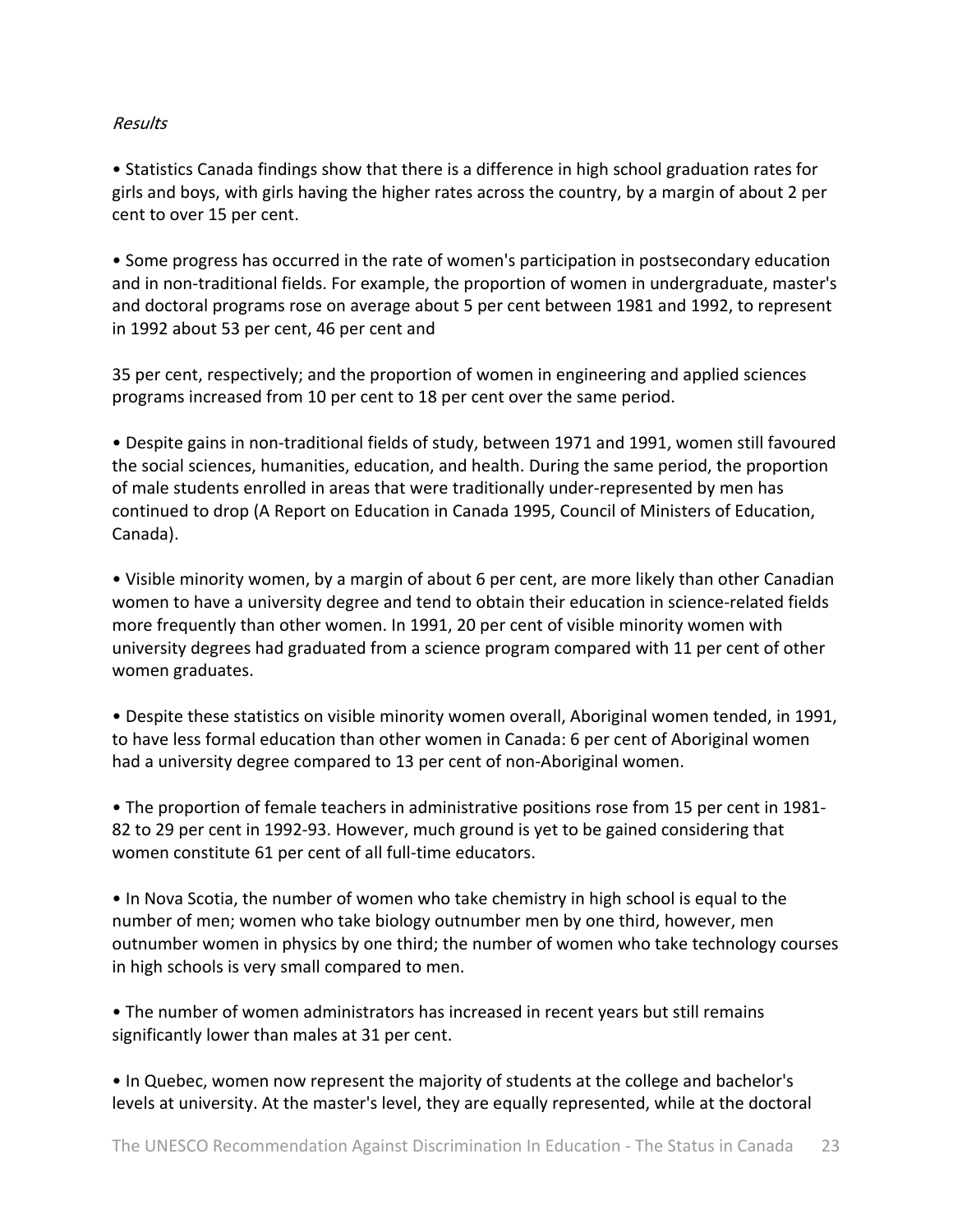level they represent 38 per cent of students. In 1993, 58 per cent of college graduates were women. At the university level, 57.5 per cent of bachelor degrees were granted to women; 49 per cent of masters degrees and 31 per cent of doctoral degrees were awarded to women.

• Progress is slower in non‐traditional vocational and technical training. At the secondary level, sciences and technology courses are virtually shunned by girls: they prefer to opt for, at a rate of 92 per cent, 3 types of programs out of 21, notably, secretarial studies, esthetics, and restaurant and hospitality service programs.

• Qualitative indicators show that progress is occurring in Manitoba. Increasingly, schools have developed and implemented specific strategies intended to encourage girls' and women's participation in mathematics, science, and technology. This has ranged from the implementation of 'women only' classrooms to special units and learning resources.

• A larger proportion of women than men in Alberta are writing diploma examinations and

• The average score for males tends to be higher on the 1997 Alberta diploma examinations with the exception of English examinations

• There is a greater proportion of females than males completing Biology 30 while the reverse is true in Physics 30

• On the grades 3, 6, and 9 Alberta language arts achievement tests, a greater proportion of females achieve the acceptable standard than males, but in the grades 6 and 9 science test more males than females achieve the standards

• Evaluations of the WISEST Summer Research Program indicate that supervisors at the University of Alberta believe the students show as much interest and are as capable as or even more capable than they expected. These supervisors are also willing to be responsible for other summer students in the program and often employ those students at the end of the program's six weeks. Of the former students who participated in the program (49 respondents), 98 per cent have attended university and 85 per cent have majored in science or engineering.

• In evaluations of CHOICES, a high percentage of girls indicated that discovering and learning are two elements that appealed to them about the prospect of becoming scientists. They also realized that science is an activity in which both girls and women can participate and contribute. Teachers observed a noticeable effect on the girls who attended the workshops; for example, the girls exhibited a more positive attitude towards learning.

• Enrolment in British Columbia in science up to grade 10 is compulsory for girls and boys. For grades 11 and 12, science courses are optional. Since 1990‐91, female participation in mathematics and science has increased one to five percentage points and for the first time in the 1994‐95 school year, the participation of girls and boys in chemistry was the same.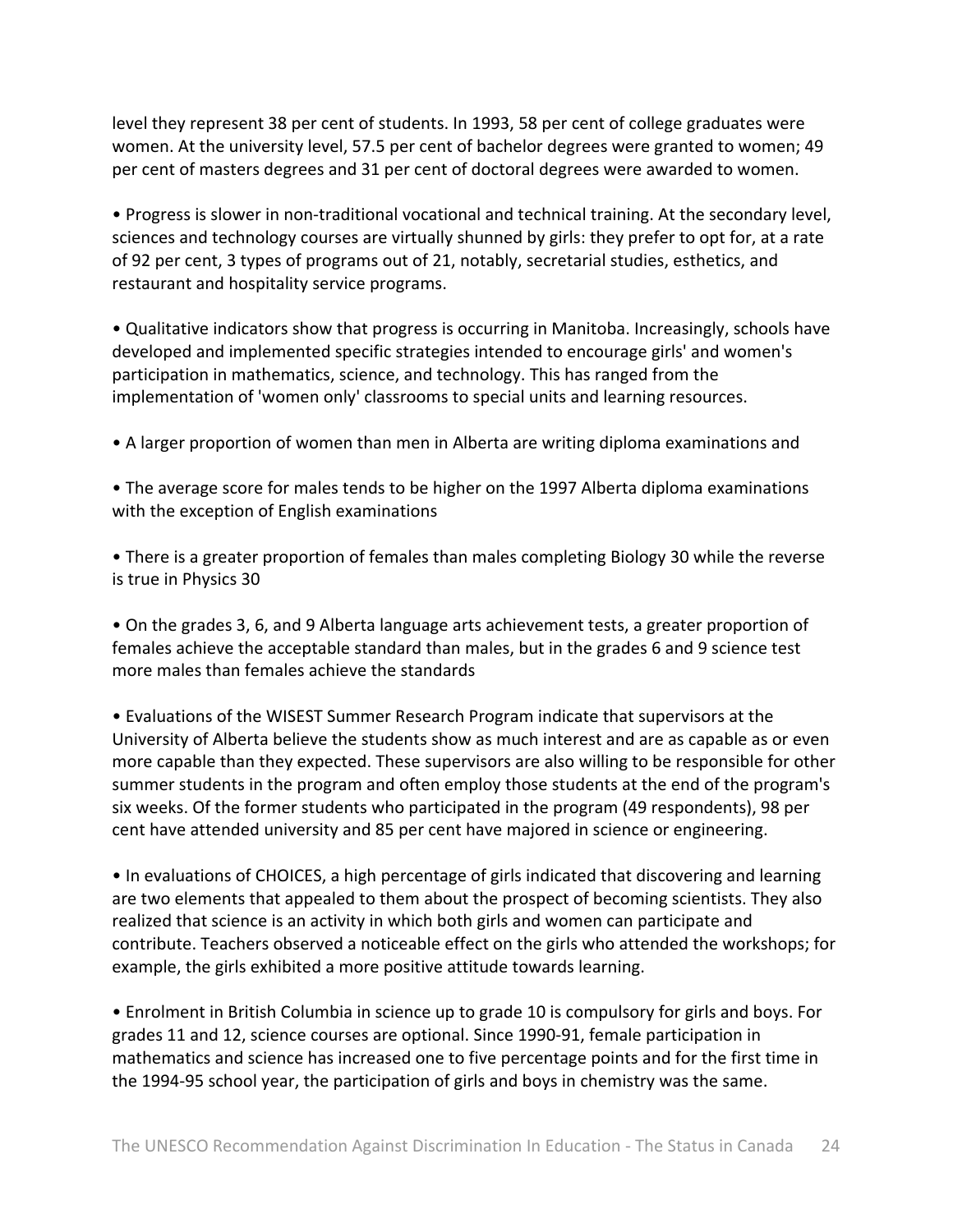## SPECIFIC MEASURES FOR PERSONS BELONGING TO MINORITIES

• The Nova Scotia Department of Education and Culture is developing a comprehensive race relations and multicultural education policy. School boards have already developed their own race relations policies. The department will be providing increased funding over the next three years for specialized programs, services and scholarship programs for visible minority and Aboriginal students.

• The Department of Education and Culture established an African Canadian Services Division in 1996 to implement the department's response to the Black Learners Advisory Committee (BLAC Report on Education). The African Canadian Services Division is responsible for providing leadership, direction, and planning for the development and implementation of policies, procedures, programs and services to ensure that African Nova Scotians benefit from a fully supportive learning environment. Curriculum and learning materials that reflect and promote African Canadian history and culture will be developed.

• The Education Incentive Fund for Black Students was established in 1965 to assist and encourage Black students to continue their education in universities and other approved postsecondary institutions. Since 1996, the Department of Education and Culture has provided a number of targeted scholarships to African Canadian students who wish to pursue degrees in education or science professions in which African Canadians are severely under‐represented.

• In 1996, legislation was passed as part of the new Education Act creating a Council on African Canadian Education. The council will provide guidance to the minister on policies, programs, and services in public schools and on adult education.

• The department instituted a Provincial School Discipline Policy, a component of which deals specifically with racial incidents.

• The government of Quebec recognizes, through the unanimous voice of its "National Assembly, "by a unanimous vote of all its members, has recognized the principle that all human beings are equal in worth and dignity" and "categorically censures all forms of racism and racial discrimination."

• Schools with multi‐ethnic populations are funded to provide professional development aimed at helping teachers adapt to the needs of these populations and to develop closer school‐home relationships.

• Schools in Quebec offer a program on international languages (Programme d'enseignement des langues d'origine). Approximately 6,000 students are involved. The ethnic language program, organized by ethnic associations, reaches 15,000 students per year (Programme de langues ethniques).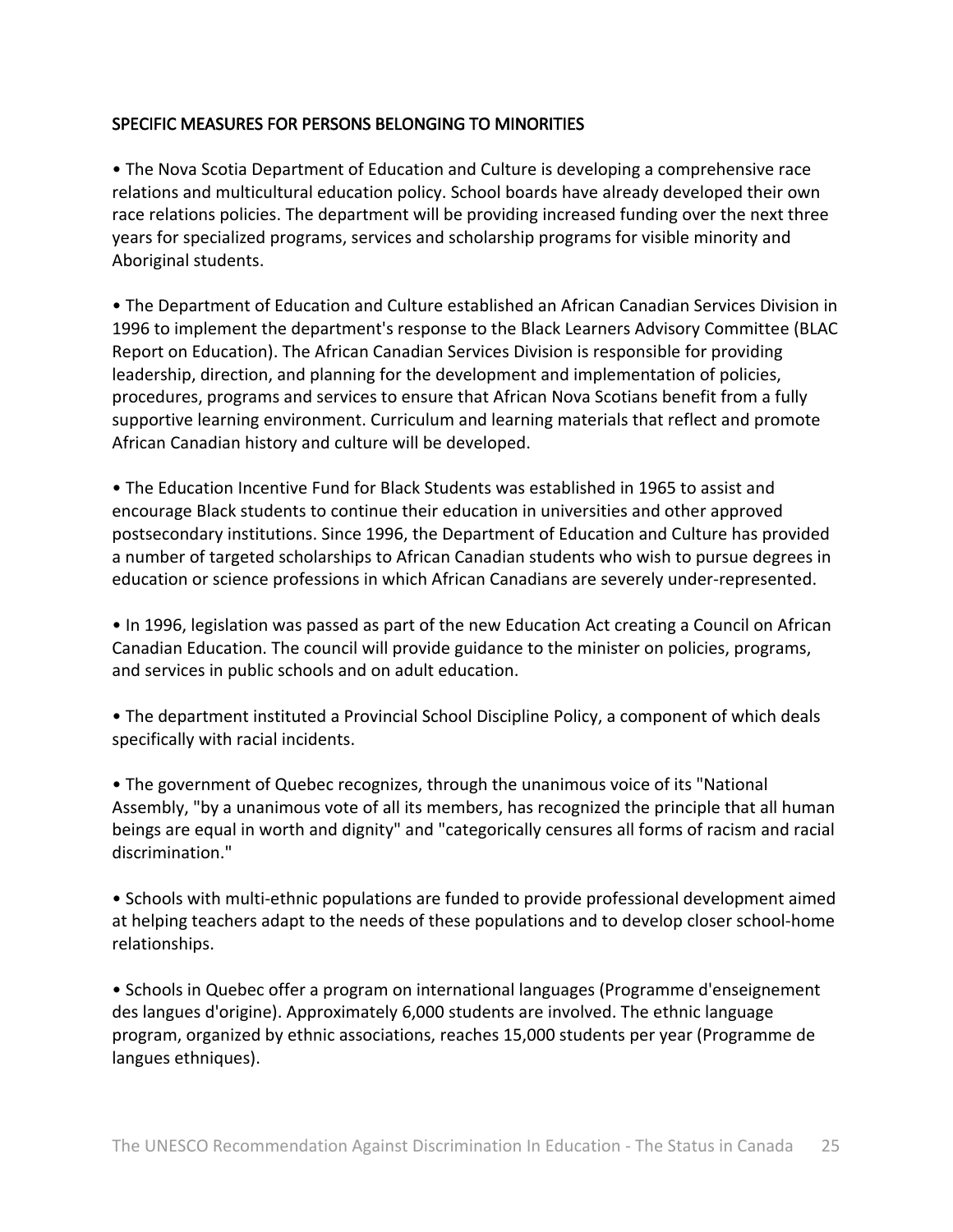• Parents can choose either enseignement moral or enseignement religieux within the context of the public education system. Parents can also opt to send their children to state‐subsidized private schools that offer religious teachings related to their own convictions. These private schools must, however, follow the Ministry of Education's curricula.

• In 1993, school boards in Ontario were instructed to develop policies and implementation plans on antiracism and ethnocultural equity in education. To assist the school boards, the Ministry of Education and Training developed and distributed guidelines entitled Antiracism and Ethnocultural Equity in School Boards: Guidelines for Policy Development and Implementation. A curriculum resource document, Changing Perspectives: A Resource Guide for Antiracist and Ethnocultural‐Equity Education, provides suggestions for educators to integrate antiracist and ethnocultural equity education into all aspects of the school and classroom.

• In 1994‐96, the ministry funded a number of projects designed to improve access to the teaching profession for candidates from racial and ethnocultural minority groups. These projects include a pre‐service program to encourage faculties of education to admit qualified racial and ethnocultural minority candidates; orientation programs for teachers trained outside of Ontario; upgrading programs for teachers who need qualifications in a second division in order to be granted a Letter of Eligibility to teach in Ontario; and outreach programs for racial and ethnocultural minority youth. Ontario has also adapted its teacher certification process to accommodate entry of racial and ethnocultural minority groups into specific teaching areas such as international languages.

• The International Languages Program (Elementary) is supported by legislation and ensures that language programs are offered whenever the parents of twenty‐five students make a request for a particular language. Currently, 70 languages are offered in 69 school boards to over 125,000 elementary students. The program is open to all, irrespective of linguistic heritage.

• Multicultural Education: A Policy for the 1990's was released in Manitoba in 1992. Schools in the province are encouraged to develop their own policies and take actions to create school and learning environments that welcome diversity; challenge discrimination, especially racism and sexism; and support the attainment of an equitable opportunity for success for all students. Professional development activities were provided to support the implementation of the policy.

• The province co-sponsors extensive summer institutes on antiracist and multicultural education with the Faculty of Education of the University of Manitoba. From 1989 to 1994, five 3‐week summer institutes were held to provide participants with the opportunity to explore model schools and learn about innovative programs in Manitoba, Canada, and other nations.

• Manitoba Education and Training became a member of a provincial network formed to promote March 21, the UN International Day for the Elimination of all Forms of Discrimination.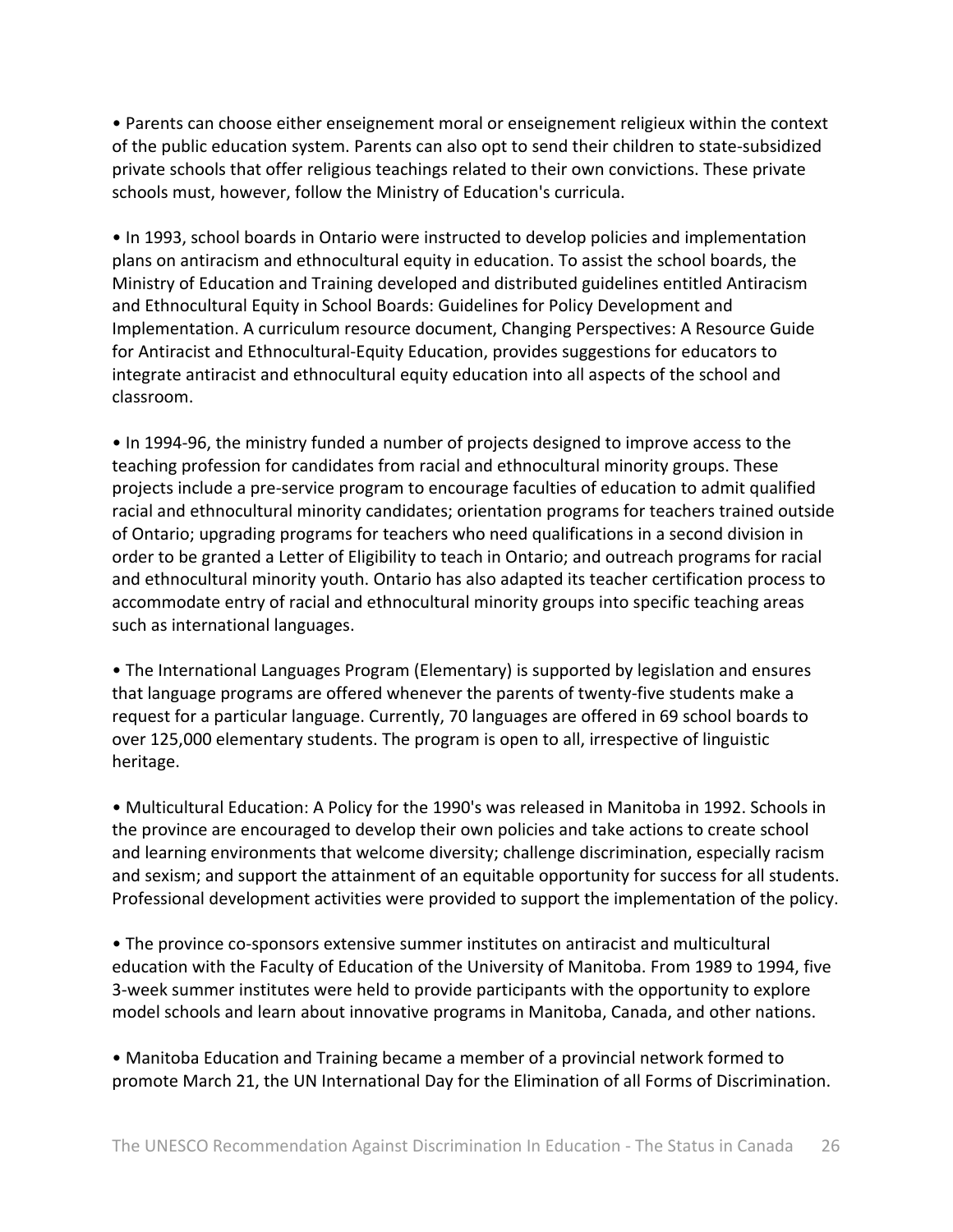Learning resources were distributed and assistance provided for the organization of student conferences on the theme of antiracism education.

• Amendments to the Public School Act in 1991‐92 removed the provisions for mandatory religious exercises. Guidelines, released in 1993, recognize the cultural and religious diversity present in Manitoba schools and outline how optional religious exercises can be provided outside regular school hours.

• In 1992, the province also reaffirmed its commitment to heritage language education with the Policy for Heritage Language Instruction. Bilingual programming is offered in three languages: German, Hebrew, and Ukrainian. Other language courses are also offered, for example, revised Spanish curricula and a new Japanese program have been piloted. Professional development is provided, for example, teachers of Ukrainian, in 1995, participated in a two‐day workshop on computer‐assisted language learning and the Internet.

• In Saskatchewan, one of the Common Essential Learnings in each of the elements of the core curriculum is Personal and Social Values and Skills. Respect for persons is stressed as is increasing students' understanding of how culture shapes thought and values.

• The Alberta School Act was amended in 1971 to allow bilingual programs in international languages: one of these languages can be used for instruction up to 50 per cent of the school day. In 1974, a provincial Ukrainian program was initiated. Local bilingual programs exist in Arabic, Mandarin, German, Polish, and Hebrew.

• Provincial second language courses in German, Ukrainian, Italian, Spanish, Latin, and Japanese are being developed, and locally developed courses in Chinese (Mandarin and Cantonese), Greek, Hebrew, Polish, Arabic, Portuguese, and Swedish are being approved.

• Alberta joins other provinces and territories through the Western Canadian Protocol for Collaboration in Basic Education in a range of projects to further develop the curricula for international languages (both second language and bilingual programs), create a shared database, and produce a Ukrainian learning resource.

• A manual to help school systems develop local language and culture programs was developed in 1994. An information pamphlet on international language offerings in Alberta schools, Language Studies: Giving our Students a Global Advantage, is also available.

• The Language Education Policy and Guidelines Handbook for Parents and Communities was developed to recognize the linguistic diversity of British Columbia. It encourages all students to develop skills in languages other than English to assist them to live and function more effectively in British Columbia's ethno‐culturally diverse environment.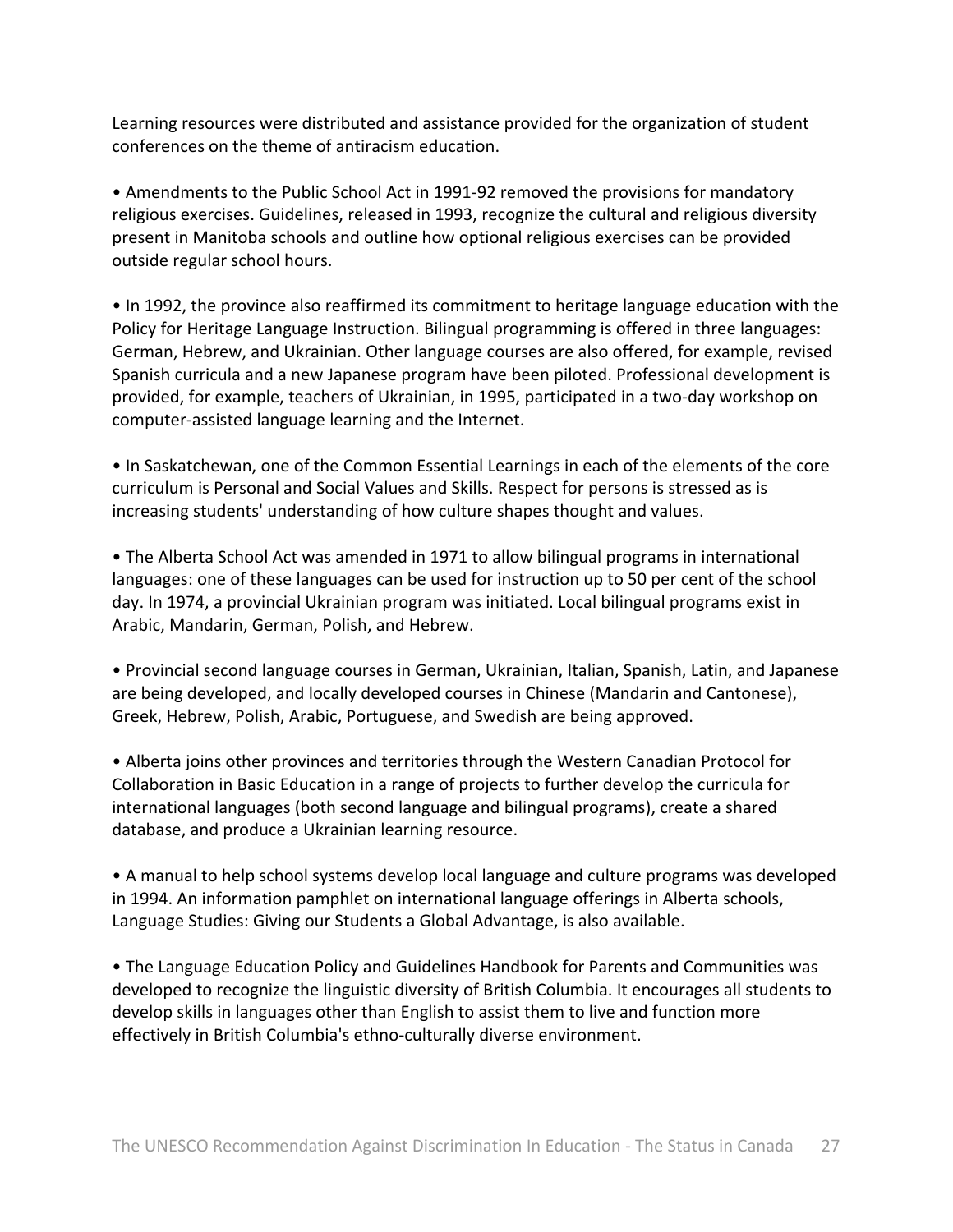#### Results

• Despite decreasing numbers of teachers overall, in Nova Scotia schools, there has been an increase in the number of visible minority teachers and administrators. However, the overall percentage of visible minority teachers in the system remains small.

• Enrolments in bilingual heritage programming in Manitoba have remained relatively stable, and there are indicators suggesting there will be an increase in enrolments in the future; for example, all school divisions offering bilingual programs have reported a significant increase in the kindergarten enrolment in the 1996‐97 school year.

• Teachers participating in the evaluation of Saskatchewan's health education curriculum were asked to what extent they agreed or disagreed with the statement, "Cultural considerations and their influence on student learning are an important part of my unit planning." Sixty‐four per cent of the teachers agreed with the statement; 16 per cent strongly agreed with it; 29 per cent disagreed, and 3 per cent strongly disagreed.

## SPECIFIC MEASURES FOR REFUGEES

• By law, Canada's immigration policy and its rules and regulations are designed "to ensure that any person who seeks admission to Canada on either a permanent or temporary basis is subject to standards of admission that do not discriminate in a manner inconsistent with the Canadian Charter of Rights and Freedoms."

• A 21-minute video was produced by Citizenship and Immigration Canada. Education in Canada: A Newcomer's Introduction is available in English, French, Arabic, Cantonese, Punjabi, Somali, Vietnamese, and Spanish with an accompanying presenter's guide.

• In Nova Scotia, local school boards fund and support English as a Second Language (ESL) learning.

• French language classes are offered to immigrants opting for French language education in Quebec. Linguistic support and other services are available.

• English as a Second Language/Actualisation Linguistique en Français programs are available to refugee students who have had their status regularized. Additional support for social and cultural integration is often provided through immigration and settlement programs as well as by local community organizations.

• A summer Institute on ESL was offered in 1995 by Manitoba Education and Training and the Faculty of Education of the University of Manitoba. Participants were encouraged to explore the FORESEE teaching approach. This approach integrates content‐based instruction and language training.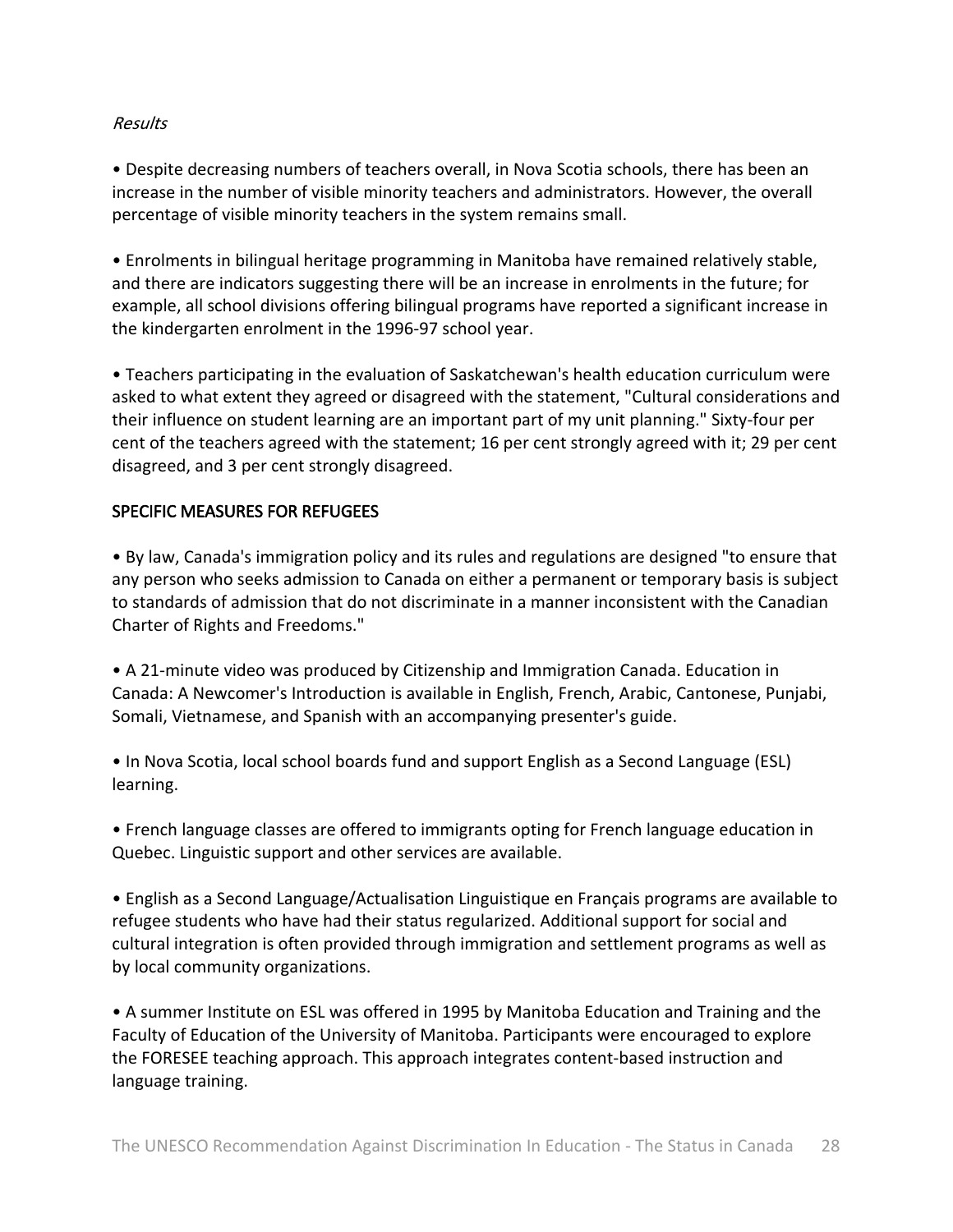• Through an ESL support program, schools are funded to develop learning or human resources.

• ESL designated courses can be used by senior students to meet credit requirements necessary for graduation. The integration of ESL students in regular classroom settings is facilitated, and completion of graduation requirements can be achieved at a faster pace.

• In Alberta, an ESL grant is available to school boards for three years for non-English-speaking immigrant students to give them special assistance so they can be integrated rapidly into the regular school program and into the community. ESL curricula and learning resources at the elementary and secondary levels continue to be developed.

• Through the Adult Development Program, immigrants can obtain basic skill development, job skills training, academic upgrading, and ESL training. The Community Adult Learning Program provides adult basic literacy courses, citizenship courses for New Canadians, and ESL training.

• Immigrant Settlement Services assist immigrants to access opportunities, services, and resources available to all residents. These services are offered in seven Alberta cities. Refugees are a stated priority group for this program.

• Language Training Programs, specifically aimed at immigrants, provide language and vocational assessments and counselling services. Individuals are assisted in accessing educational and student support services.

• Assessments of the needs of refugees and immigrants are under way in Edmonton and Calgary and could result in the planning of new measures for refugees.

• ESL program needs are expected to continue to grow in British Columbia. The Ministry of Education, Skills and Training is developing policy to further guide school districts in the provision of services.

• A policy framework for English Language Training (ELT) for adults is being designed to recognize cultural diversity and acknowledge the contribution of immigrants to the social, cultural, and economic fabric of society.

• Funding is provided to 17 institutions to deliver a wide range of ELT programs to Canadian citizens, landed immigrants, and convention refugees who are eligible to register for ELT courses at the institutions.

• In the past, people who came to British Columbia and needed job skills were forced to delay entering technical or vocational training until they had achieved fluency in English. Through partnerships with public postsecondary institutions, the province now provides new learning and employment opportunities for ELT learners who have attained at least intermediate level English. Examples of programs offered at Vancouver Community College are accounting, food and beverage service, resident care, and electronics.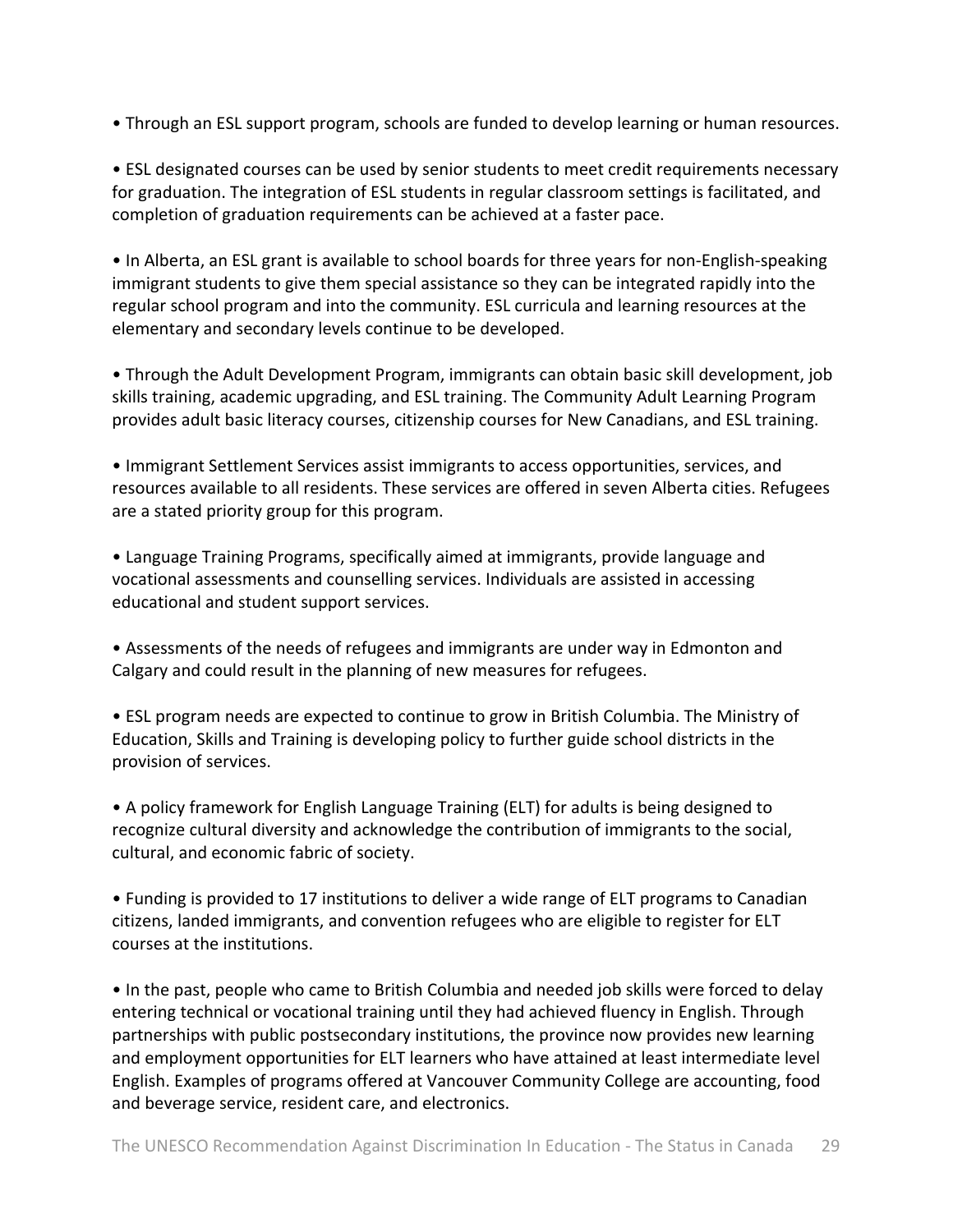#### Results

• The progress of immigrant children in Quebec who have participated in French language training is encouraging. Of students who entered kindergarten in 1990 and participated in the training, 70.6 per cent are at the same level as their non‐immigrant counterparts five years later; 26 per cent are behind one year; while 3.4 per cent are behind two years. On the other hand, immigrant children entering the school system during the primary years (6‐11 years of age) and who also participated in the language programs did not fare as well: five years later, in 1995, 37 per cent were keeping up; 40.2 per cent were behind one year; and 22.8 per cent lagged behind two years. Students arriving during secondary school years had even more difficulty: after five years in the system, over 95 percent had fallen behind.

• The progress of the children of second and third generation non-francophone immigrants is equal to that of their classmates of French origin.

• The response to Manitoba's ESL (E) course designation in the Senior Years, initiated in 1995‐ 96 has been positive. Statistics are not yet available.

• In 1995‐96, 5,194 (41 per cent) of the clients of Immigrant Settlement Services in Alberta were new refugees from the former Yugoslavia, Somalia, Iran, and Iraq and refugees who are longer‐term Canadian residents originating from Cambodia and El Salvador. Client evaluation questionnaires indicated that 70 per cent found services to be helpful.

• Thirty-four per cent of the new clients assessed, counselled, and referred to ESL programs were refugees. Of the clients contacted three to six weeks after the initial interview, 65 per cent were enrolled in an ESL class.

• From 1992 to 1996, enrolment in ESL programs in British Columbia increased by over 78 per cent, and funding to school districts to provide services for these students has increased by over 99 per cent. In the 1994‐95 school year, students for whom English is an additional language fared as well as, or better than, the rest of the student population when rates for successful advancement to a higher grade were compared.

## Specific Measures for Indigenous Peoples

• Health Canada is funding Head Start Programs for Aboriginal children within urban centres and large Northern communities. The Head Start Program will be operating in approximately 95 sites by 1998‐99.

• The federal Department of Indian Affairs and Northern Development funds elementary and secondary education of on-reserve and Inuit children, and provides funding for status Indian and Inuit people who want to pursue full-time or part-time postsecondary studies. Currently, under the Postsecondary Education program, nearly two-thirds of the participants are women.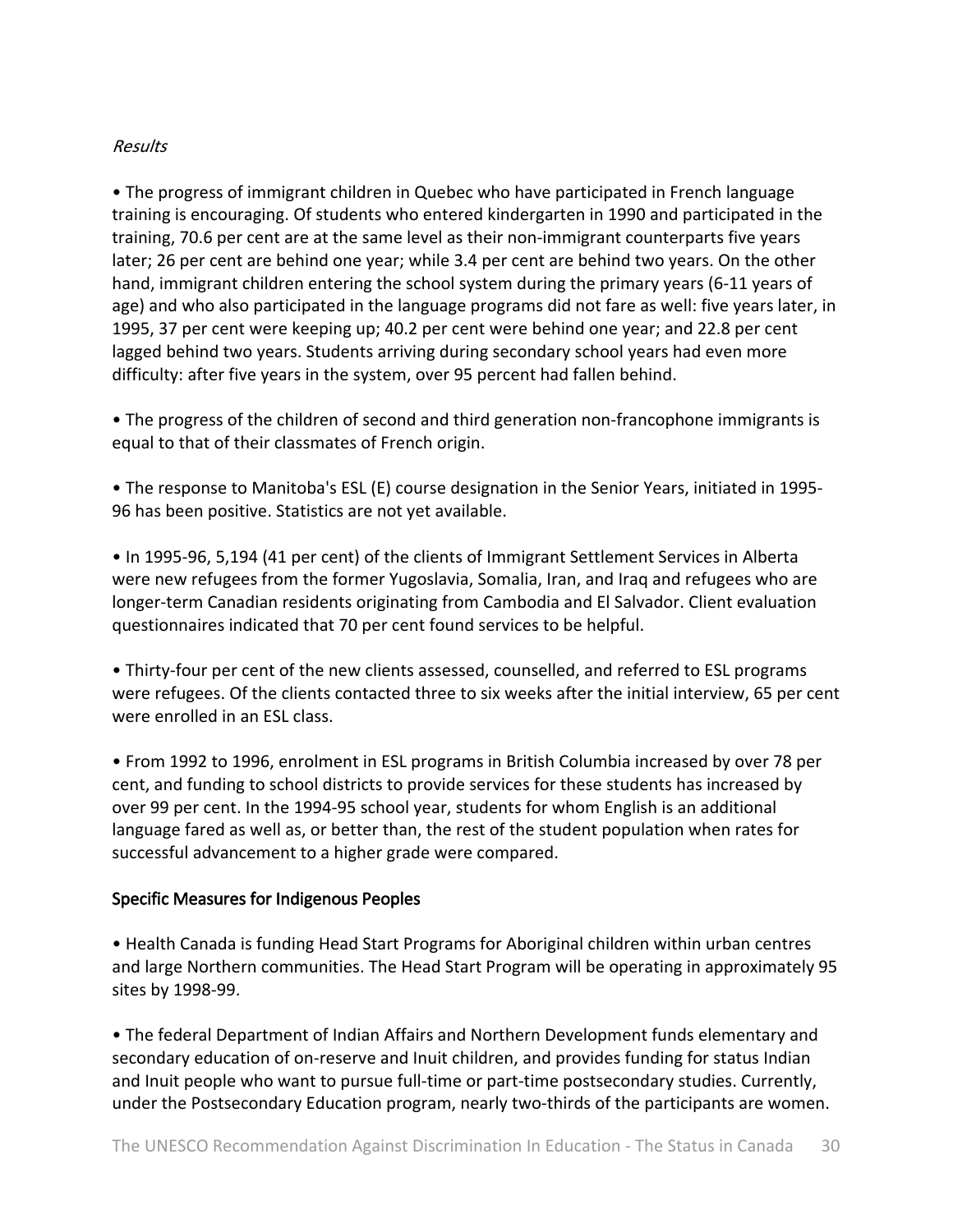• In 1996, legislation was passed in Nova Scotia as part of the new Education Act creating a Council on Mi'kmaq Education. The Mi'kmaq Services Division of the council will provide guidance to the minister on policies, programs, and services in public schools and on adult education. The Department of Education and Culture works closely with the Mikmaw Kina'matnewey to develop programs and materials for Aboriginal students both in Native run schools and in the public school system.

• In cooperation with the Native Band Council, an access program for Native students was offered at the Nova Scotia Teachers' College. This program provided an opportunity for students to upgrade their language and writing skills and to take postsecondary courses.

• The James Bay and Northern Quebec (1975) and the Northeastern Quebec (1978) Conventions led to the creation of school boards in Quebec for the Inuit, Cree, and Naskapi nations. These boards operate similarly to other boards in the province. They have, however, three special functions: they can negotiate agreements on postsecondary education; develop programs and learning resources designed to preserve and perpetuate Aboriginal languages and culture; and acquire or build and maintain housing for teaching personnel.

• The federal government is responsible for education for other Aboriginal nations in Quebec. However, over the past 20 years, the Government of Canada has favoured the transfer of this responsibility to Native communities. The Ministry of Education assists when possible by providing expertise in the development of resources or services appropriate to Native students and their families.

• The ministry has embarked on the development and distribution of a series of documents on First Nations, specifically on the Inuit, Montagnais, Abenaquis, Algonquins, Attikameks, and Huron‐Wendats. These materials are intended for grade 2 teachers and their students.

• Beginning in 1994‐95, several measures were taken to facilitate the integration of Aboriginal students into the postsecondary education system:

‐ orientation and integration of Inuit and Indian students in cegeps (postsecondary institutes);

- ‐ tailored nursing program for Aboriginal students;
- ‐ student exchange programs at the cegep level;
- ‐ development of a certificate in social work for Inuit students at the university level;
- ‐ Aboriginal student support services (Concordia University); and

‐ conservation measures and promotion of Aboriginal culture (Université du Québec à Chicoutimi).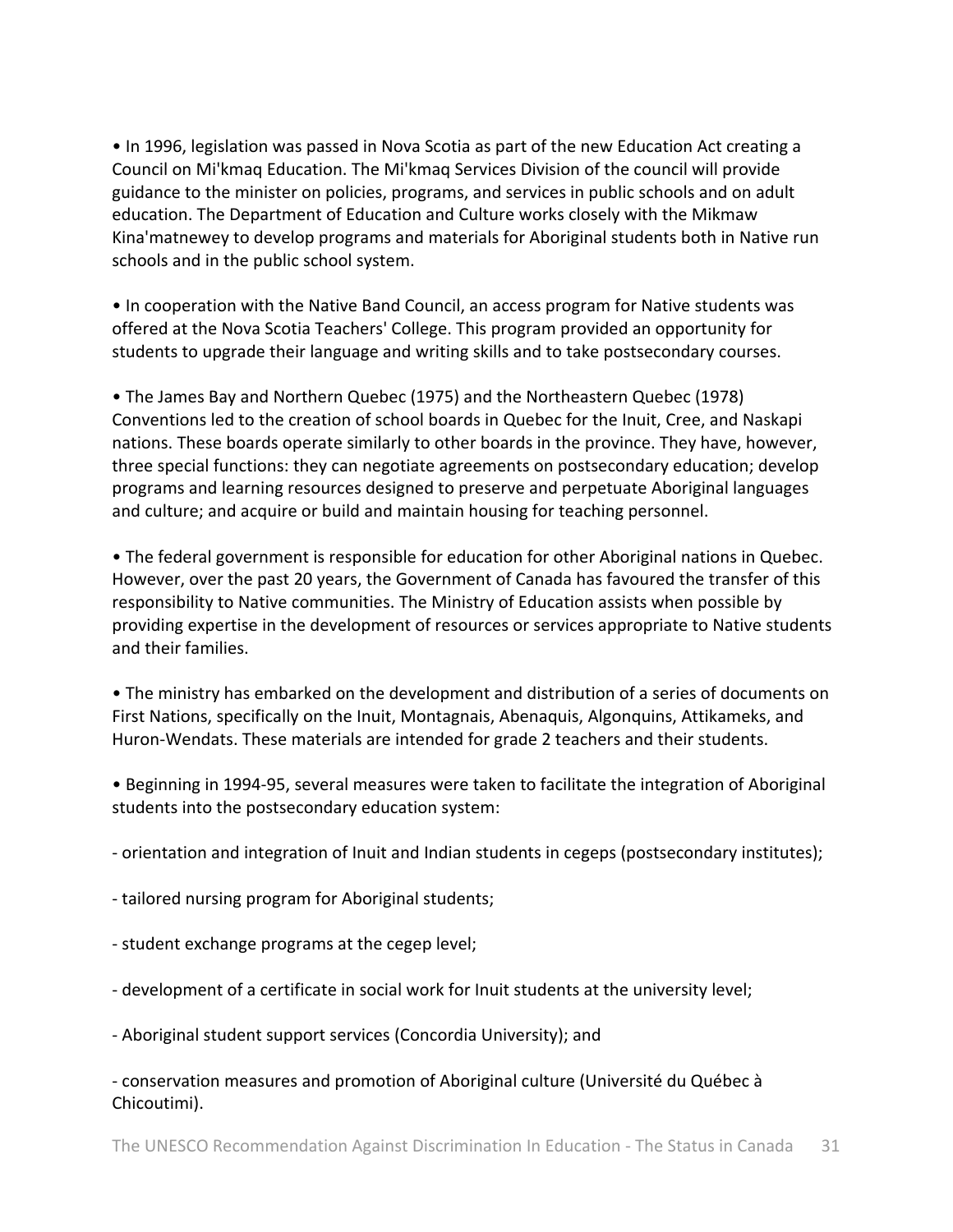• Native students in Ontario attend elementary and secondary schools in any of three distinct educational jurisdictions: First Nations operated by a First Nations Education Authority; federal schools operated by Indian and Northern Affairs Canada; and provincial schools operated by a public or separate board of education.

 \* With the federal government's Native education policy (1973) on the principle of Indian control of Indian education, there is a marked increase in the number of Native students being educated in First Nations schools. However, First Nations schools are still in the developmental stage: they lack the human and fiscal resources of their provincial counterparts and are often dependent on outside agencies for the resources they need for the delivery of their educational services.

• While the percentage of Native students enrolled in provincial schools has declined, the province continues to provide educational services to a little more than half of the Native students in the province. This is especially true at the secondary level.

• Initiatives of the Ministry of Education and Training include the preparation of curriculum guidelines for the Native Studies area, which provides for the inclusion of a Native cultural component in the curricula of provincial schools; the adoption of a policy for the teaching of Native languages and cultures as subjects of instruction during the regular school day; and the establishment of a training and certification program for Native education counsellors.

• A Native Education Branch was formed in Manitoba in the early 1970s and reorganized into the Native Education Directorate in 1994.

• Summer institutes on Aboriginal education focus on the development of Aboriginal perspectives, approaches, and techniques in education.

• Native Studies resources help teachers integrate Aboriginal content and perspectives that complement the curriculum whether or not Aboriginal students are present. In‐service for implementation of the first document in the series was offered in the 1995‐96 school year.

• An English Language Enrichment for Native Students program is offered to students for whom English is not the first language in order to meet their language development needs.

• In 1996, Manitoba established an Aboriginal Steering Committee that works with curriculum development to ensure the integration of Aboriginal perspectives in all core curriculum.

• In Saskatchewan, both curriculum and assessment materials concentrate on positive images of Indian and Metis people; reinforce and complement the beliefs and values of Indian and Metis peoples; include historical and contemporary issues; and, reflect the legal, cultural, historical, political, social, economic, and regional diversity of Indian and Metis people.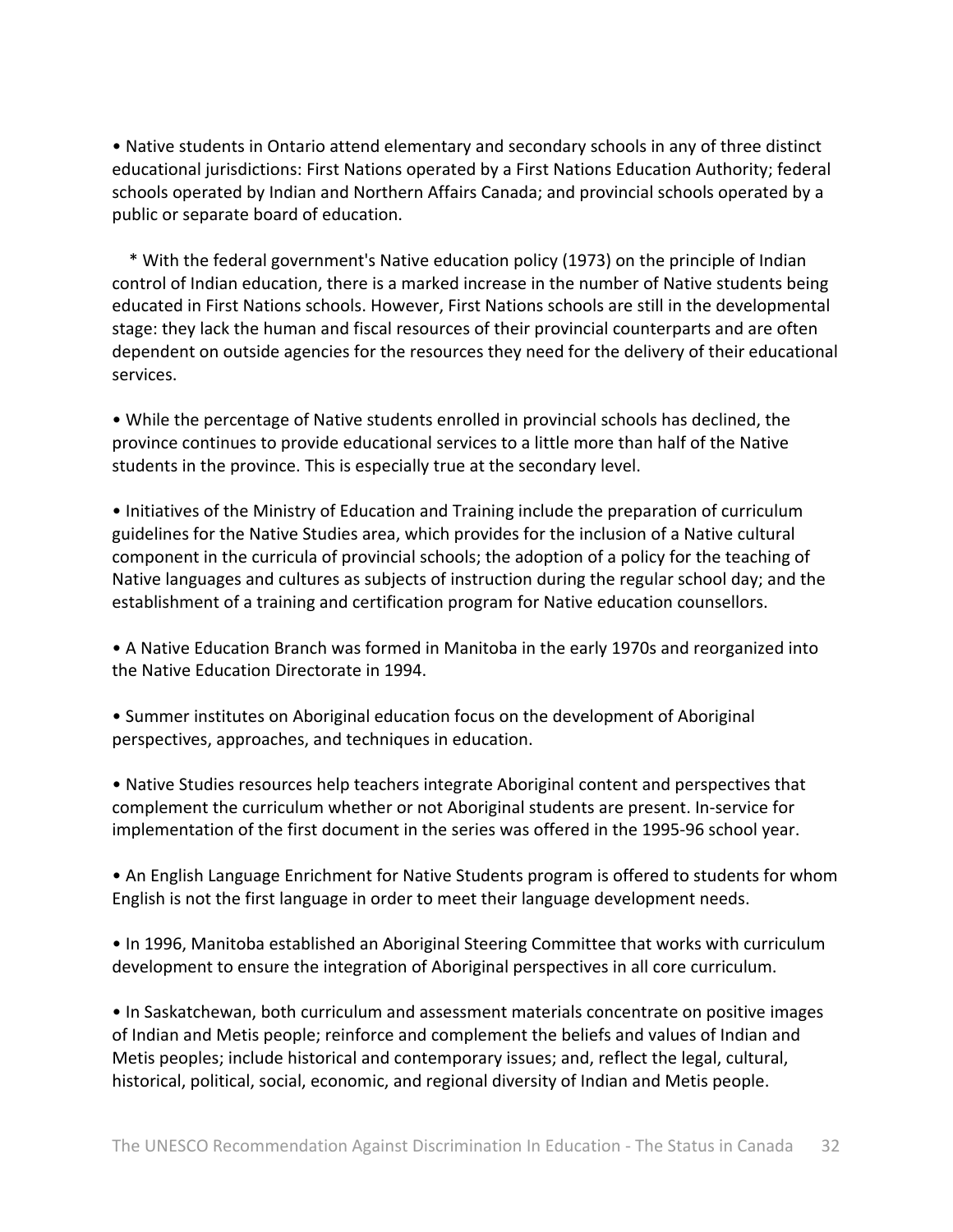• As part of the Saskatchewan Community Schools Program, community schools address Aboriginal needs and inequities by providing students with a learning program that is culturally affirming and that respects and reflects their histories, experiences, and educational needs. As of 1996, this program was extended to a total of 26 schools.

• The Indian and Metis Education Development program assists school divisions, through a variety of projects, in meeting the needs of schools where enrolment of students of Indian and/or Metis ancestry is at least 10 per cent of the total enrolment.

 \* The Indian and Metis Staff Development Program enhances teachers' ability to teach in a cross‐cultural environment.

• Saskatchewan Education is funding research into Indian and Metis education to explore the nature and quality of Indian and Metis students' educational experience; what factors contribute to Indian and Metis students' success in school; and what are the experiences and attitudes of Aboriginal teachers in the provincial system.

• Alberta's Native Education Project has funded school boards to work with Indian bands to prepare materials for Cree, Blackfoot, Tsuut'ina (Sarcee), Nakoda (Stoney) and Dené (Chipweyan) including a generic framework for developing Native language and culture programs and resources. A generic curriculum framework for Aboriginal language and culture programs for use in a wider geographical area is being developed through the Western Canadian Protocol for Collaboration in Basic Education.

• In 1993, the Premier's Council on the Status of Persons with Disabilities initiated a project to obtain information on the availability of programs and services for Aboriginal people with disabilities. In 1994, the minister of education tabled an implementation plan in Responses to Removing Barriers for Aboriginal People with Disabilities. Several departments and agencies are involved.

• A monograph and video is being developed for parents of Aboriginal students with disabilities that describes the School Act and Alberta Education's expectations for programs, funding, services and resources, roles, and responsibilities, as well as strategies for communication between home and school.

• Alberta Advanced Education and Career Development has conducted several surveys, most recently in 1994, of the public postsecondary institutions in the province to obtain the most accurate and current information available on enrolments and the programs and services offered by each of the institutions to accommodate students of Aboriginal ancestry.

• Postsecondary institutions have increased their focus on the needs of Aboriginal students. This includes initatives such as Native Studies as a major field of study at several of the universities, the implementation of Aboriginal language programs, and special support services including the employment of full-time Aboriginal liaison workers and counsellors.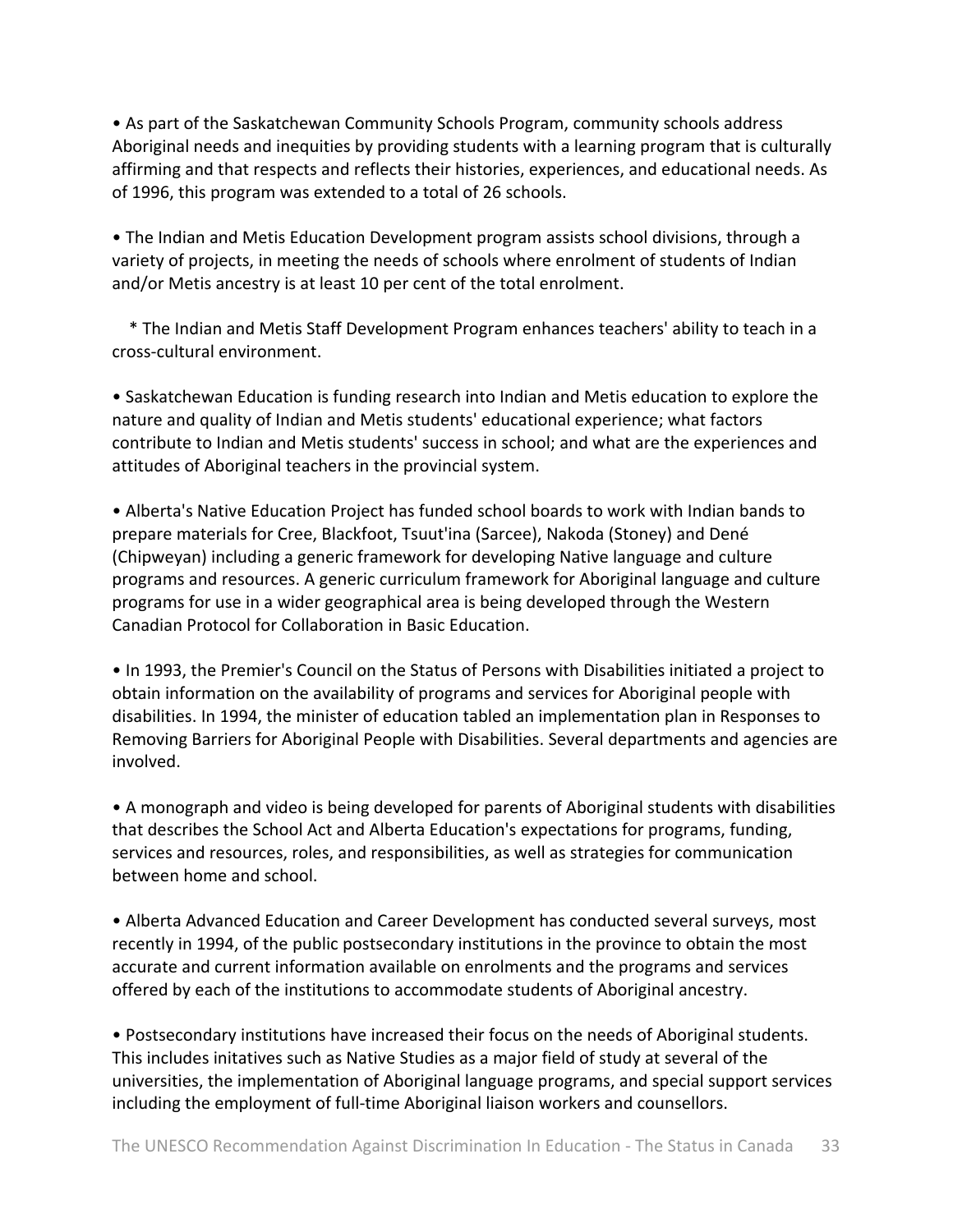• Many institutions have modified their programs to meet the specific language and cultural needs of Aboriginal students, for example, the offering of Cree to students in the University/College Entrance Preparation program; Native Women Career Preparation program; and Management Studies, Social Work, Teacher Assistant, Correction Services, Early Childhood Development.

• Through the department of Advanced Education and Career Development's Access Fund, which was designed to increase the number of training spaces through the adult learning system by an additional 10,000 students, a number of initiatives were approved primarily to accommodate Aboriginal students. These included programs in areas such as Aboriginal entrepreneurship, business management, addictions, family development in Aboriginal communities, Aboriginal adult basic development, and a petroleum technology program offered in partnership with an Aboriginal‐run college.

• The Field Services and Aboriginal Education Team of British Columbia's Ministry of Education, Skills and Training was created to

‐ improve the relevance and responsiveness of the public school system for Aboriginal learners;

‐ increase the awareness of all learners about the historical and contemporary realities of Aboriginal peoples;

‐ assist Aboriginal peoples in preserving and revitalizing their languages and cultures; and

‐ establish the kind of achievement and graduation rates for Aboriginal learners that one would expect from a typical population of learners.

• The Aboriginal Postsecondary Education and Training Policy Framework provides strategies to improve access to postsecondary education for Aboriginal students; strengthen public postsecondary institutions in meeting the education and training needs of Aboriginal people; stabilize partnership agreements between public and private deliverers of postsecondary education for Aboriginal people; and provide for the designation of public Aboriginally controlled institutions.

• Under British Columbia's College and Institute Act, two Aboriginal educational institutes were designated as public postsecondary institutions in 1995. The mission of the Institute of Indigenous Government is to provide an accredited, specialized program of postsecondary education, skills training, and research opportunities dedicated to empowering Aboriginal peoples to exercise effectively their right of self‐determination. Nicola Valley Institute of Technology provides postsecondary education and training relevant to the diverse and evolving needs of Aboriginal people in an environment that fosters student success.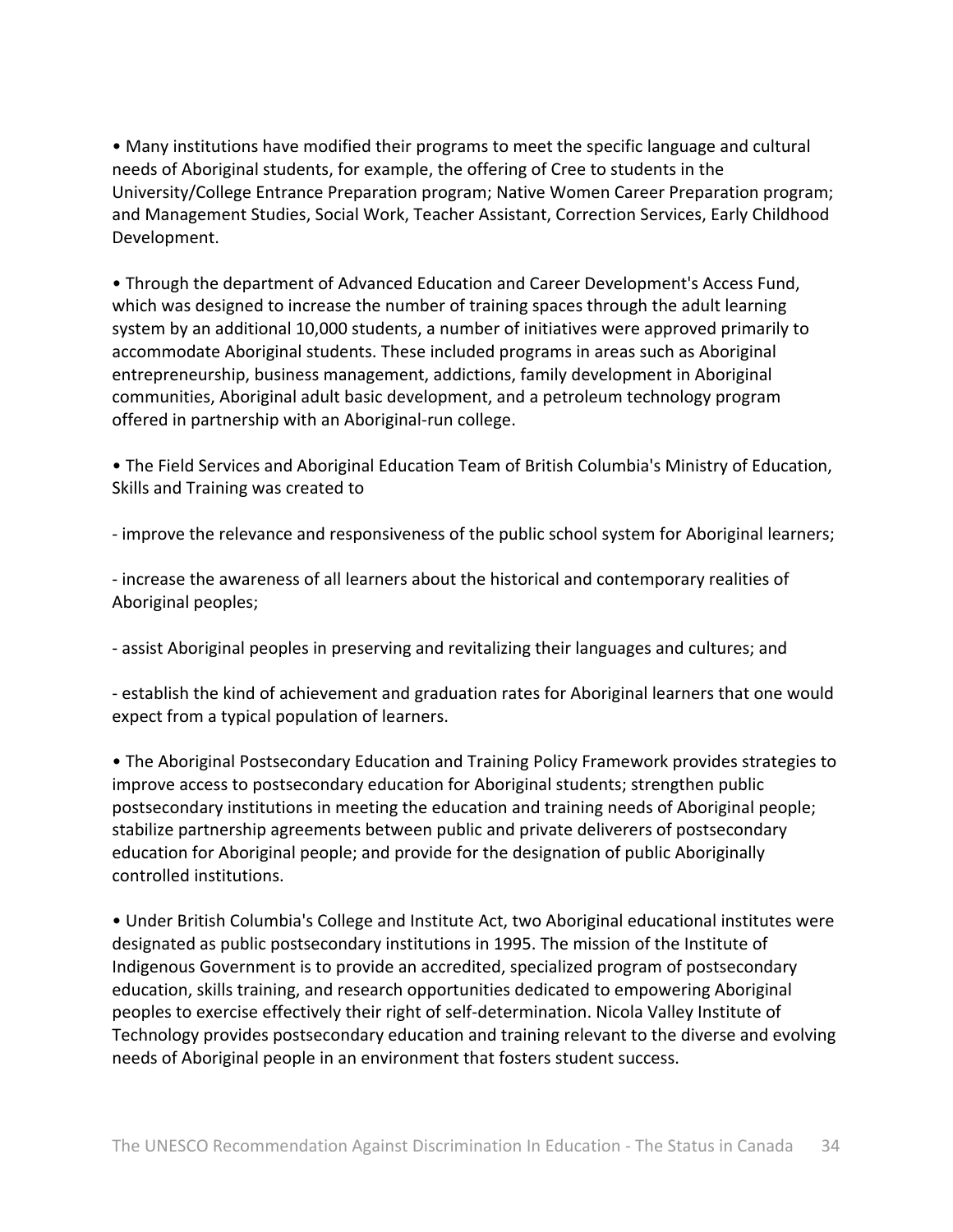#### Results

• Statistics Canada surveys quoted in A Report on Education in Canada 1995 (Council of Ministers of Education, Canada) show that more than half of the Aboriginal adult population does not complete high school.

• Aboriginal representation in postsecondary insitutions has been growing in Manitoba and there is some indication that dropout rates have decreased. Schools have undertaken initiatives to provide a more responsive and welcoming environment. Two relatively new schools with an Aboriginal focus, in Winnipeg, (Children of the Earth and Niji Mahkwa) have been successful in attracting and retaining Aboriginal students.

• Administrators participating in an evaluation of the Saskatchewan health education curriculum for grades 7, 8, and 9 were asked about the availability of resources to support the inclusion of Indian and Metis content and perspectives: 41 per cent rated availability of resources at average or better.

• The three surveys conducted by Alberta Advanced Education and Career Development over the period 1988 to 1994 revealed the following:

‐ the full and part‐time enrolment of Aboriginal students increased from 4,308 in 1987‐88 to 12,218 in 1992‐93;

‐ the number of institutions providing special support services for Aboriginal students increased from 9 to 12;

‐ the enrolments in programs (full/part‐time and workshops) offered on reserve by the postsecondary institutions increased from 1,335 to 1,714. The number of graduates increased from 143 to 458.

• Over 90 per cent of British Columbia's 59 school districts work with the personnel of the Field Services and Aboriginal Education Team of the Ministry of Education, Skills and Training.

• Over the past seven years, there have been yearly increases in the participation by Aboriginal students in language and culture programs.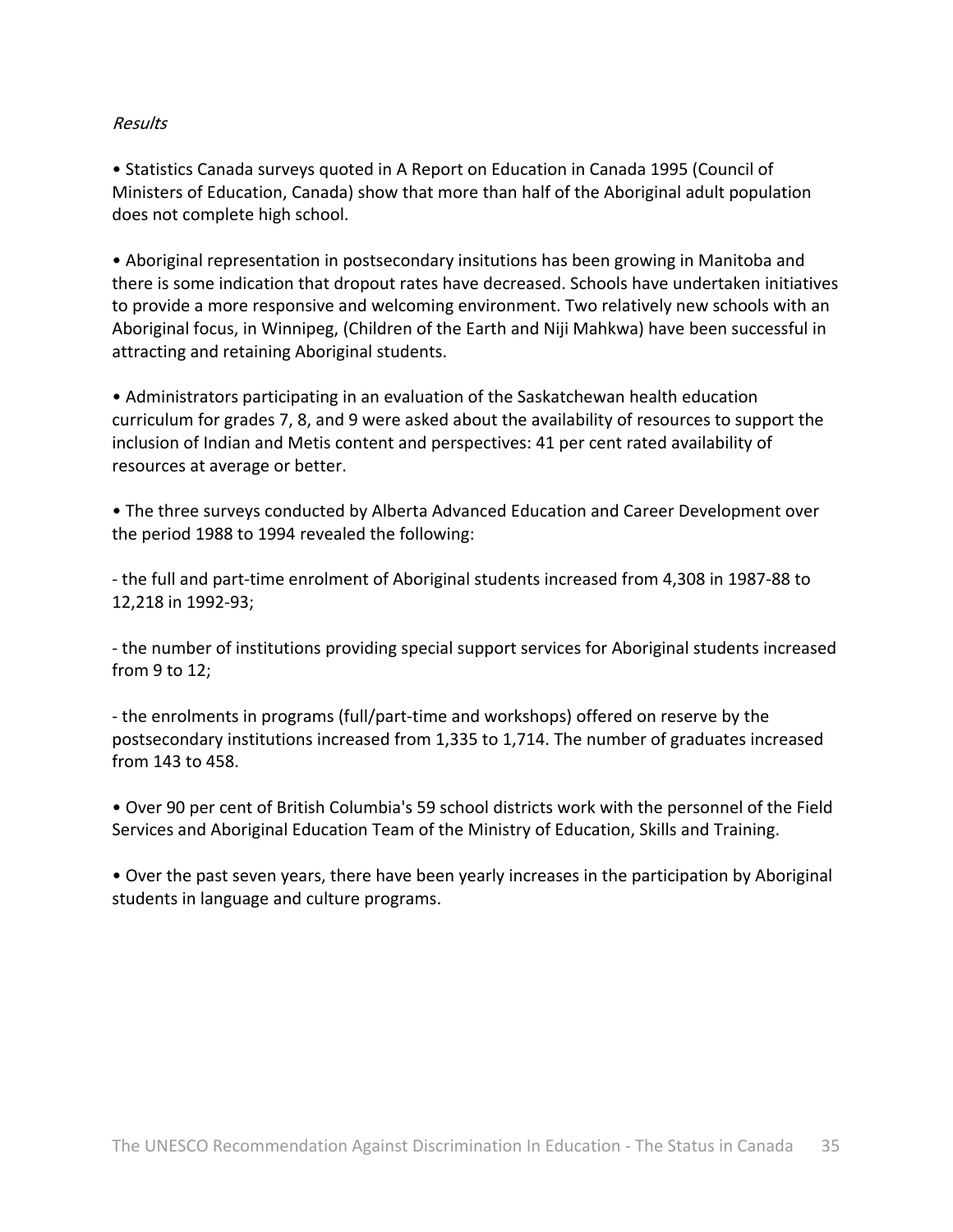## APPENDIX III

REPLY OF THE QUEBEC MINISTRY OF EDUCATION to the Sixth Consultation of UNESCO Member States on Implementation of the Recommendation Against Discrimination In Education

## A. GENERAL MEASURES TAKEN OR ENCOURAGED IN FAVOUR OF:

a) Women and Girls

‐ The Quebec Charter of Rights and Freedoms prohibits any form of discrimination, including gender‐based discrimination.

‐ It is government policy to work towards improving the status of women. Under this policy, the Ministry of Education has adopted a ministerial action plan containing measures designed to create for girls, and especially for teenage mothers, an environment in which they are encouraged to pursue their studies.

‐ The government of Quebec has adopted the Action Plan for Women throughout Quebec 1997‐2000, which comprises three major commitments of which two involve the education sector. The first is to promote the progress of girls in science and technology, and the second is to prevent early pregnancies and support teenage mothers. Other commitments involve diversifying girls' educational choices and promoting gender equality.

‐ There are no legislative or regulatory provisions in Quebec that could be discriminatory within the meaning of Article 1 of the Recommendation Against Discrimination in Education.

b) Persons Belonging to Minorities(2)

‐ Section 1 of the Quebec Education Act provides that "Every person is entitled to the educational services of preschool developmental and cognitive learning services and elementary and secondary school instructional services provided for by this Act...". Section 3 further provides that "The educational services contemplated in section 1 and offered pursuant to this Act shall be provided free to residents of Québec". Tuition fees are normally charged to all those who are not considered to be residents of Quebec.

‐ Section 10 of the Quebec Charter of Human Rights and Freedoms provides that "Every person has a right to full and equal recognition and exercise of his or her human rights and freedoms, without distinction, exclusion or preference based on race, colour, sex [...], religion, political convictions, language, ethnic or national origin [...]".

‐ The Declaration by the Government of Quebec on Ethnic and Race Relations, adopted unanimously by the National Assembly, recognizes "the principle that all human beings are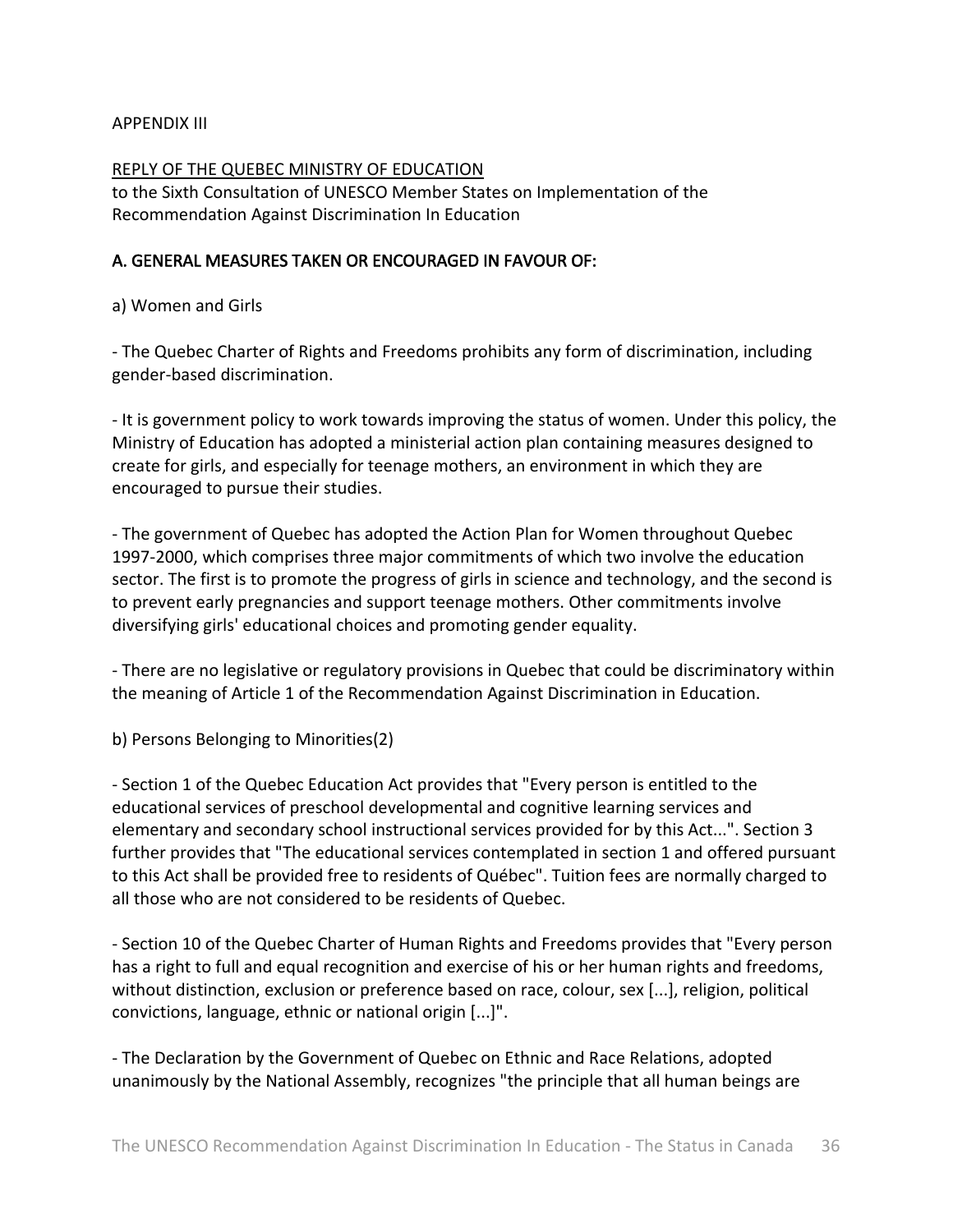equal in worth and dignity" and "categorically censures all forms of racism and racial discrimination".

‐ School boards have implemented special measures for underprivileged groups, in order to prevent difficult socioeconomic circumstances from becoming an obstacle to education for the groups involved.

‐ Measures are taken to assist in the acquisition of the language of instruction (i.e. French), including classes, special measures for new arrivals, francization, language support.

‐ Special budgets are made available to the multicultural sector for the promotion of sensitivity in teaching, for teacher development, and for the promotion of closer relationships between home and school.

Educational Services for Anglophones

In Quebec, students meeting the conditions set out in the Charter of the French Language may be educated in English upon request by one parent. Among those eligible are children whose father or mother is a Canadian citizen and who received elementary education in English in Canada, and children whose father or mother is a Canadian citizen and who have received or are receiving an elementary education in English in Canada.

Anglophone students follow the same curriculum as francophones, with the obvious exception of language of instruction and second‐language programs. The teaching of French as a second language is compulsory from grade 1 to the end of secondary school, as well as at the college level.

The government of Quebec funds approximately 82 per cent of school boards' operating costs. This funding is based on student numbers and is identical for both language sectors.

The anglophone system is served by all of the ministry's elementary and secondary sector units. In addition, the Ministry of Education includes two administrative units with specific responsibility for minority schools. The Direction de la production en langue anglaise (DPLA) translates and adapts ministry products and assesses the quality of educational materials submitted for ministerial assessment or approval. The Direction des politiques et des projets (DPP) identifies issues specific to the anglophone system and implements appropriate solutions or services, in concert with other units. It is also responsible for specific projects, in particular on small schools, school accountability, and professional development for school teams. An assistant deputy minister, Services to the English‐speaking Community, coordinates services and acts as the minister's representative to the anglophone minority.

Since January 1993, an Advisory Board on English Education has been mandated to advise the minister on issues relating to the quality of services provided in English‐language schools and to provide advice when requested by the minister.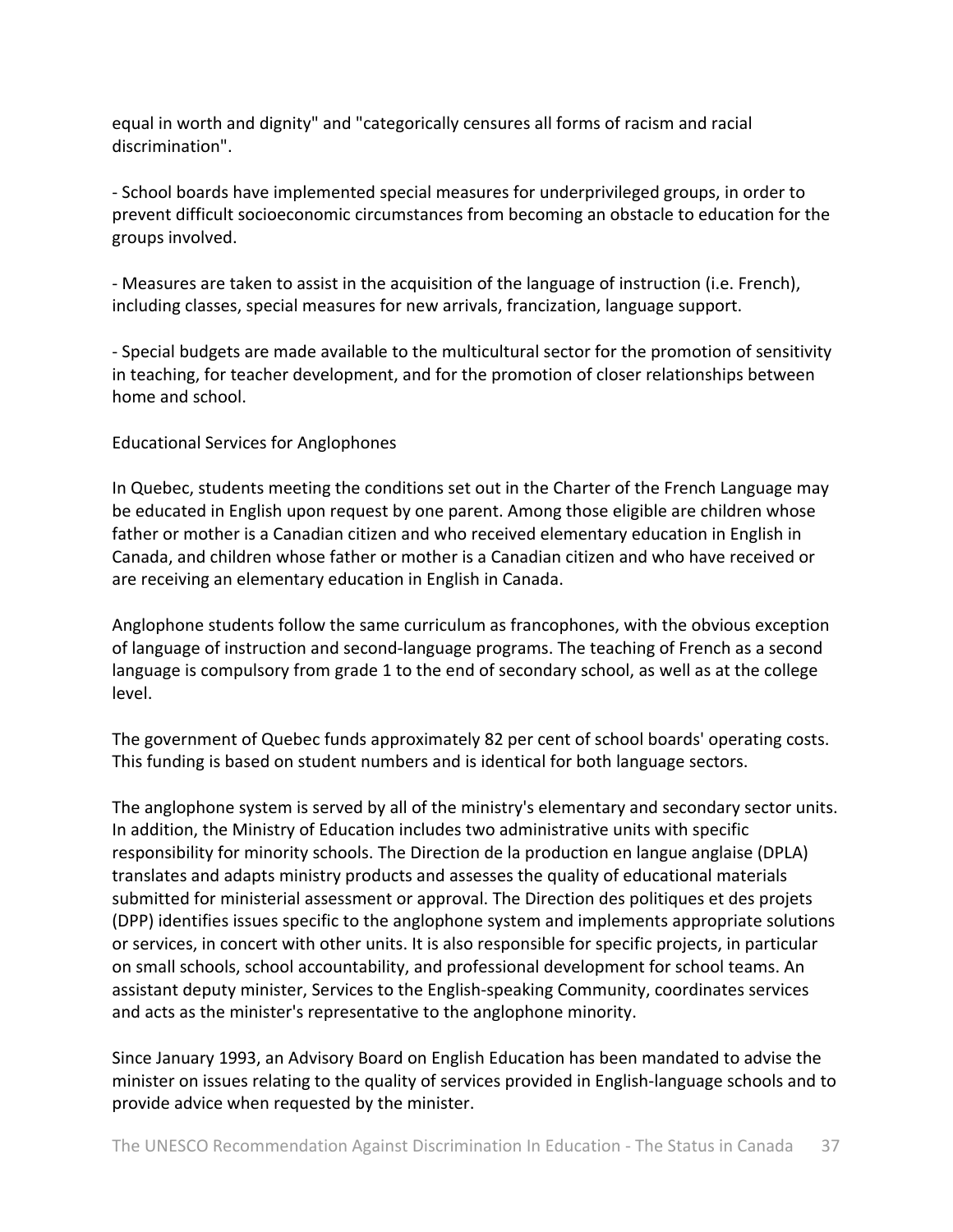c) Refugees(3)

The general measures described above also apply to refugees.

d) Indigenous peoples

The ten Indian nations and the Inuit nation represent approximately 1 per cent of the Quebec population. These groups are very diverse linguistically and geographically dispersed. They are also significantly younger than the overall population of the province (over half are under 25).

The James Bay and Northern Quebec (1975) and the Northeastern Quebec (1978) Conventions led to the creation of school boards in Quebec for the Inuit, Cree, and Naskapi nations and are funded jointly by the governments of Quebec and Canada. These boards operate similarly to other boards in the province. They have, however, three special functions. They can:

‐ negotiate agreements on postsecondary education;

‐ develop programs and learning resources designed to preserve and perpetuate Aboriginal languages and culture; and

‐ acquire or build and maintain housing for teaching personnel.

The federal government is responsible for education for other Aboriginal nations in Quebec. However, over the past 20 years, the Government of Canada has favoured the transfer of this responsibility to Native communities. The Ministry of Education assists schools in these communities whenever possible by providing expertise in the development of educational resources designed to improve educational services to these groups.

## B. SPECIFIC MEASURES TAKEN OR ENCOURAGED ON THE FOLLOWING ISSUES:

a) Women and girls: discouraging them from dropping out of school and encouraging them to pursue their studies in the fields of science and technology, and in those fields that are traditionally occupied by men and boys.

1. Under the Education Act, school attendance is compulsory until the age of 16.

2. Measures have been taken to eliminate gender stereotyping from programs and learning resources.

3. At the elementary and secondary levels, the sexual education portion of the personal and social skills curriculum addresses teenage pregnancies, one of the leading causes of school dropout for young women. An early‐pregnancy prevention program for school systems is one of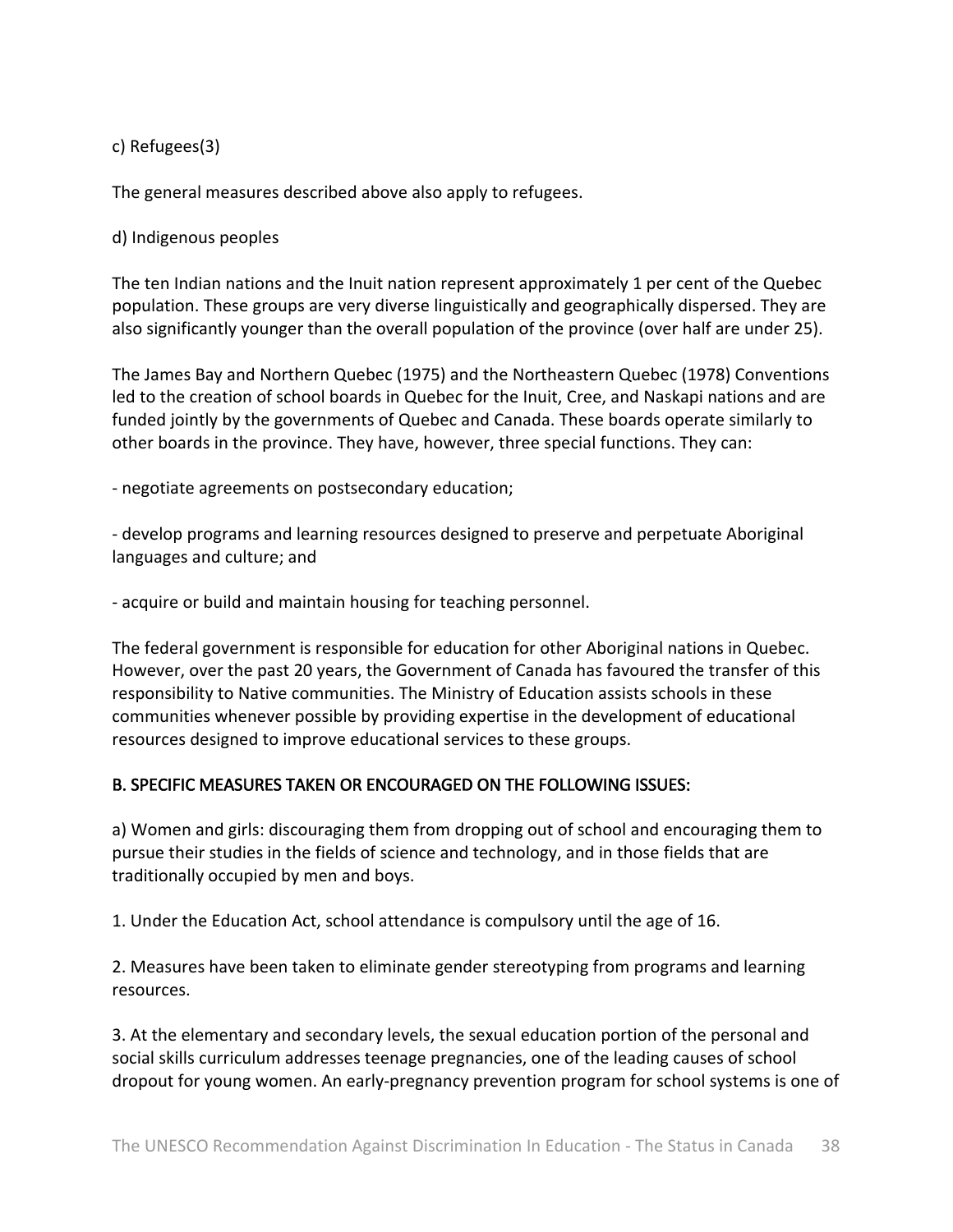the projects in which partners in the health and social services fields have joined the Ministry of Education.

4. Two promotional videos have been produced: the first targets young mothers and encourages them to continue their studies in order to become financially self‐sufficient; the second video urges school administrators to provide pregnant teenagers or new mothers with specialized services to facilitate their studies through to graduation.

5. The Quebec Ministry of Education recommends that universities include in teacher pre‐ service training components on gender equality, for example on discerning different forms of gender‐based discrimination and on selecting bias‐free teaching materials (Ref. Ministerial orientations with respect to the competencies expected of future teachers).

6. Professional development has been offered to school personnel on the acquisition of non‐ sexist attitudes and behaviours and skills to counter sexual and sexist harassment.

7. Several activities have been conducted on non-traditional training for women. For example, brochures and fact sheets on some trades and brochures on science careers have been produced. In partnership with labour market partners, contests have been organized and awards have been given to girls already enrolled in programs leading to employment in trades in which women are under‐represented; some of the awards consist of intensive job‐search training.

b) Persons belonging to minorities: measures and arrangements for using their mother tongue and taking account of their culture, even in the majority curriculum; do they benefit from equal access?

1. Schools in Quebec offer a program on international languages (Programme d'enseignement des langues d'origine). Approximately 6,000 students are involved each year.

2. The ethnic language program, organized by ethnic associations, reaches 15,000 students per year (Programme de langues ethniques).

c) Refugees: do they have the same access to education as that provided to the nationals of the countries that took them in; how have the language and culture of refugees been taken into account?

Specific measures set out above also apply to refugees.

d) Indigenous people: do they benefit from equal access; what arrangements concerning their language and culture have been make in basic education and also in the curriculum of the majority?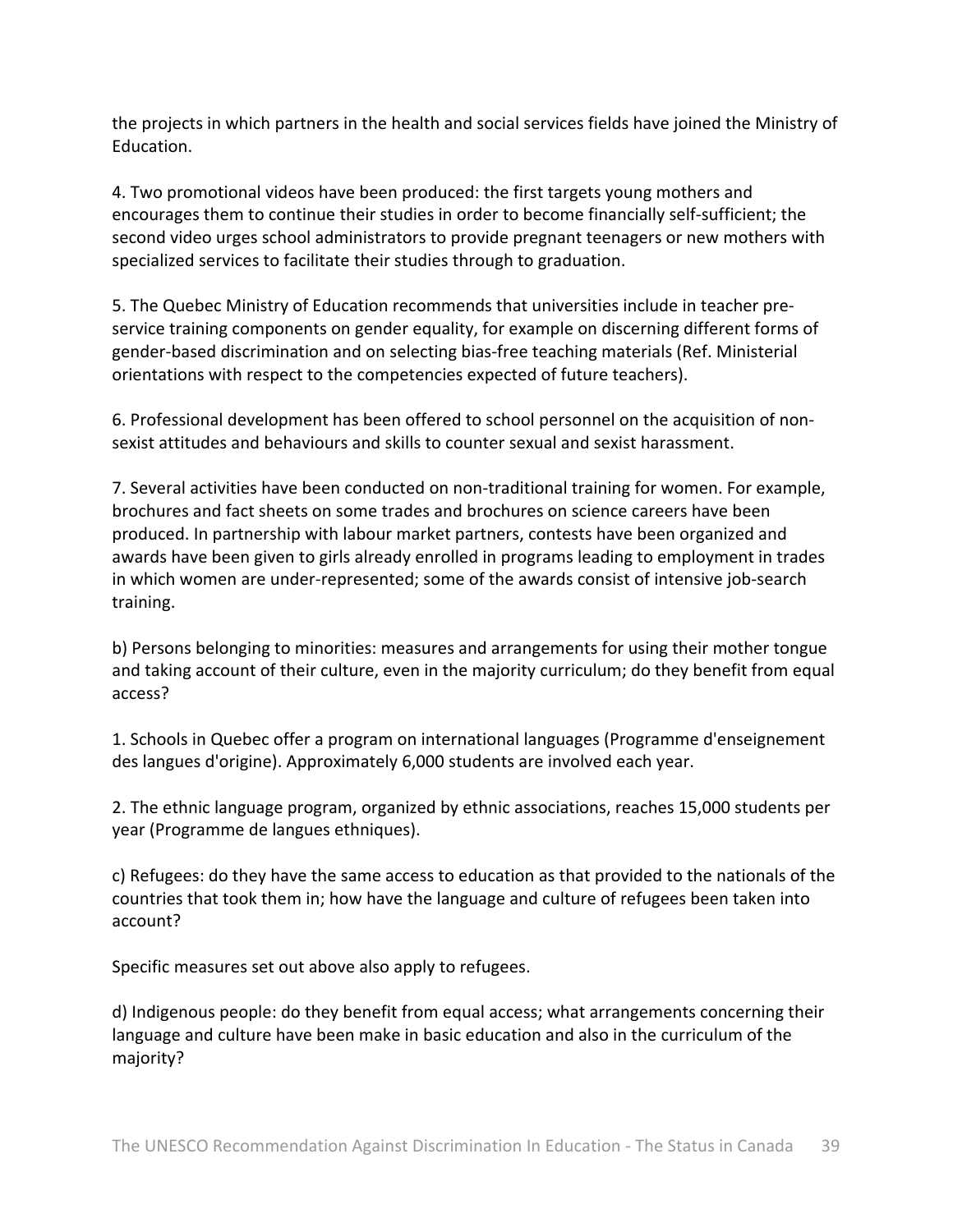1. To promote a better understanding of Quebec's Native peoples within the school system, the ministry is participating in the development and distribution of a series of documents on First Nations, showing the current lifestyle of six Native groups in the province (Inuit, Montagnais, Abenaquis, Algonquins, Attikameks, and Huron‐Wendats). These cultural discovery materials are intended for grade 4 to 6 teachers and students.

2. In 1994‐95, several measures were taken to facilitate the integration of Aboriginal students into the postsecondary education system:

‐ orientation and integration of Inuit and Indian students in CEGEPs (postsecondary institutes);

- ‐ tailored nursing program for Aboriginal students in one of these CEGEPs;
- ‐ student exchange programs at the CEGEP level;
- ‐ a field trip to Northern Quebec offered to students at one CEGEP;
- ‐ development of a certificate in social work for Inuit students at the university level;
- ‐ Aboriginal student support services (Concordia University); and

‐ conservation measures and promotion of Aboriginal culture (Université du Québec à Chicoutimi).

## C. & D. EVALUATION OF RESULTS OF GENERAL AND SPECIFIC MEASURES IN EDUCATION IN FAVOUR OF THESE FOUR GROUPS

## a) Women and Girls

Overall, women have made strides in education. They now represent the majority of students at the college and bachelor's and master's levels at university, while at the doctoral level they represent about 40 per cent of students. In 1994, 59 per cent of college graduates were women. At the university level, 59 per cent of bachelor degrees were granted to women; 50 per cent of master's degrees and 32 per cent of doctoral degrees were awarded to women. In terms of completion rates, in 1987, 20.7 per cent of women and 17.2 per cent of men earned a bachelor's degree; the proportions had risen to 33.1 per cent for women and 22.3 per cent for men, a gain of 12.4 per cent for women and 5.1 per cent for men.

Progress is slower in non‐traditional vocational and technical training. At the secondary level, sciences and technology courses are virtually shunned by girls: they prefer to opt for, at a rate of 92 per cent, 5 types of programs out of 21, notably, secretarial studies, esthetics, and restaurant and hospitality service programs.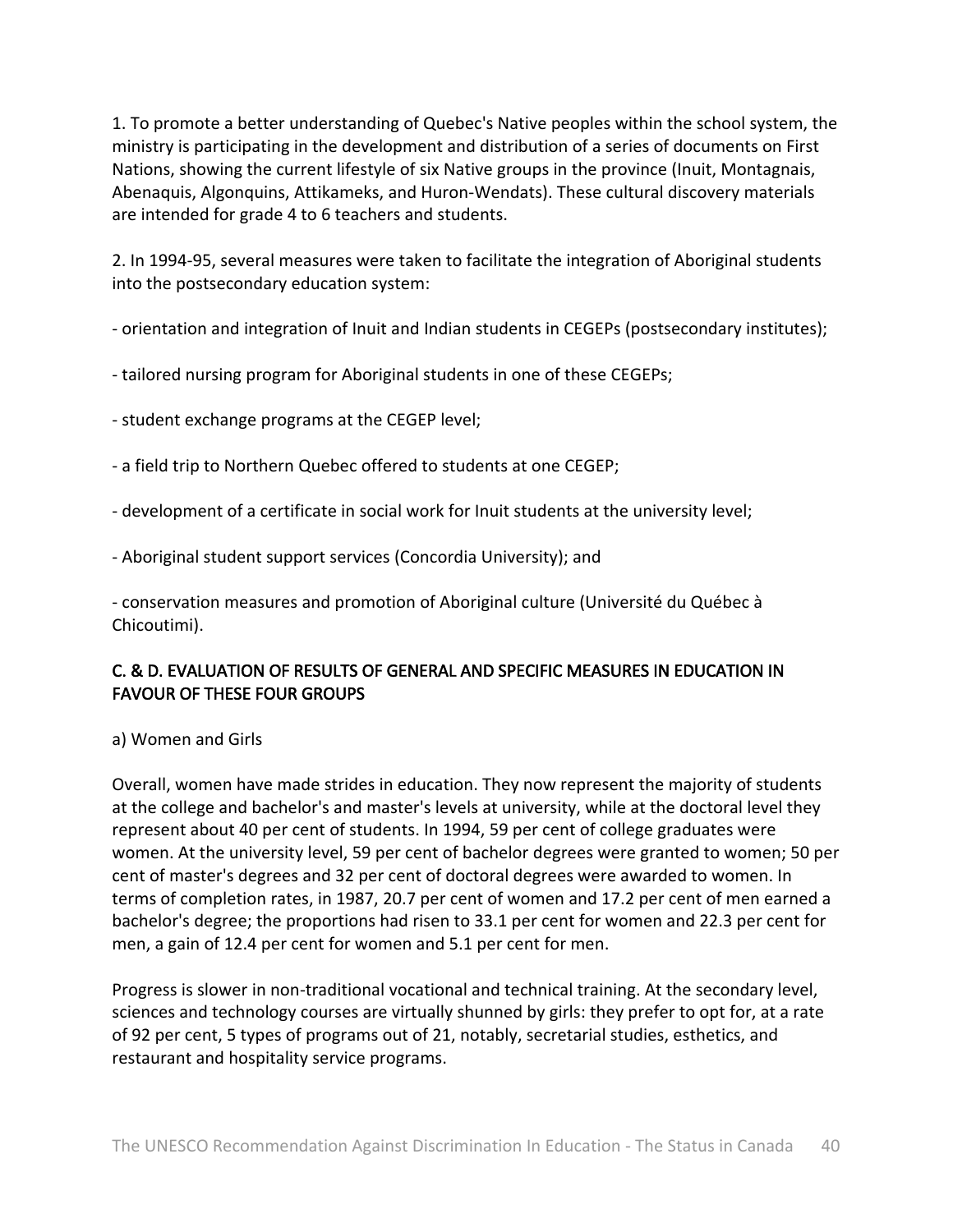While women do tend to diversify their choices at the postsecondary level, the proportion of women is less than 15 per cent in physical/technical areas at the collegiate level and only 16 per cent in engineering, 27 per cent in computer science, and 34 per cent in physical sciences among 1992 undergraduate degree holders.

The ministry has no specific data on the dropout rate for teenage mothers.

## b) Anglophone Minority

The success rate of anglophone students in single provincial examinations tends to be lower than that of francophone students. The graduation rate by cohort in the anglophone school system, however, is higher than the overall total. According to the 1991 census, 29 per cent of the population 15 and older stating English as a mother tongue had reached university, as compared to 18 per cent for the total population of Quebec.

## c) Ethnic Groups and Refugees

‐ The progress of immigrant children in Quebec who have participated in French‐language training is encouraging. Of students who entered kindergarten (at age 5) in 1990 and participated in the training, 70.6 per cent are at the same level as their non‐immigrant counterparts five years later; 26 per cent are behind one year; while 3.4 per cent are behind two years. On the other hand, immigrant children entering the school system during the primary years (6‐11 years of age) and who also participated in the language programs did not fare as well: five years later, in 1995, 37 per cent were keeping up; 40.2 per cent were behind one year; and 22.8 per cent lagged behind two years.

‐ Students arriving during secondary school years who required measures to assist them in acquiring the language of instruction had even more difficulty: after five years in the system, over 95 per cent had fallen behind.

‐ The results set out above mostly concern newcomers and non‐immigrant students with an insufficient mastery of French. Results for students from ethnic communities in general (both newcomers and second‐ and third‐generation Quebec residents) are comparable to those of francophone Quebec students.

In respect of Article V of the Convention and Recommendation:

‐ Parents can choose either enseignement moral or enseignement religieux within the context of the public education system, in furtherance of freedom of worship (cf. Article 5).

‐ Parents can also opt to send their children to state‐subsidized private schools that offer religious teachings related to their own convictions. These private schools must, however, follow the same curricula as public schools, to ensure equal treatment and equality of opportunity.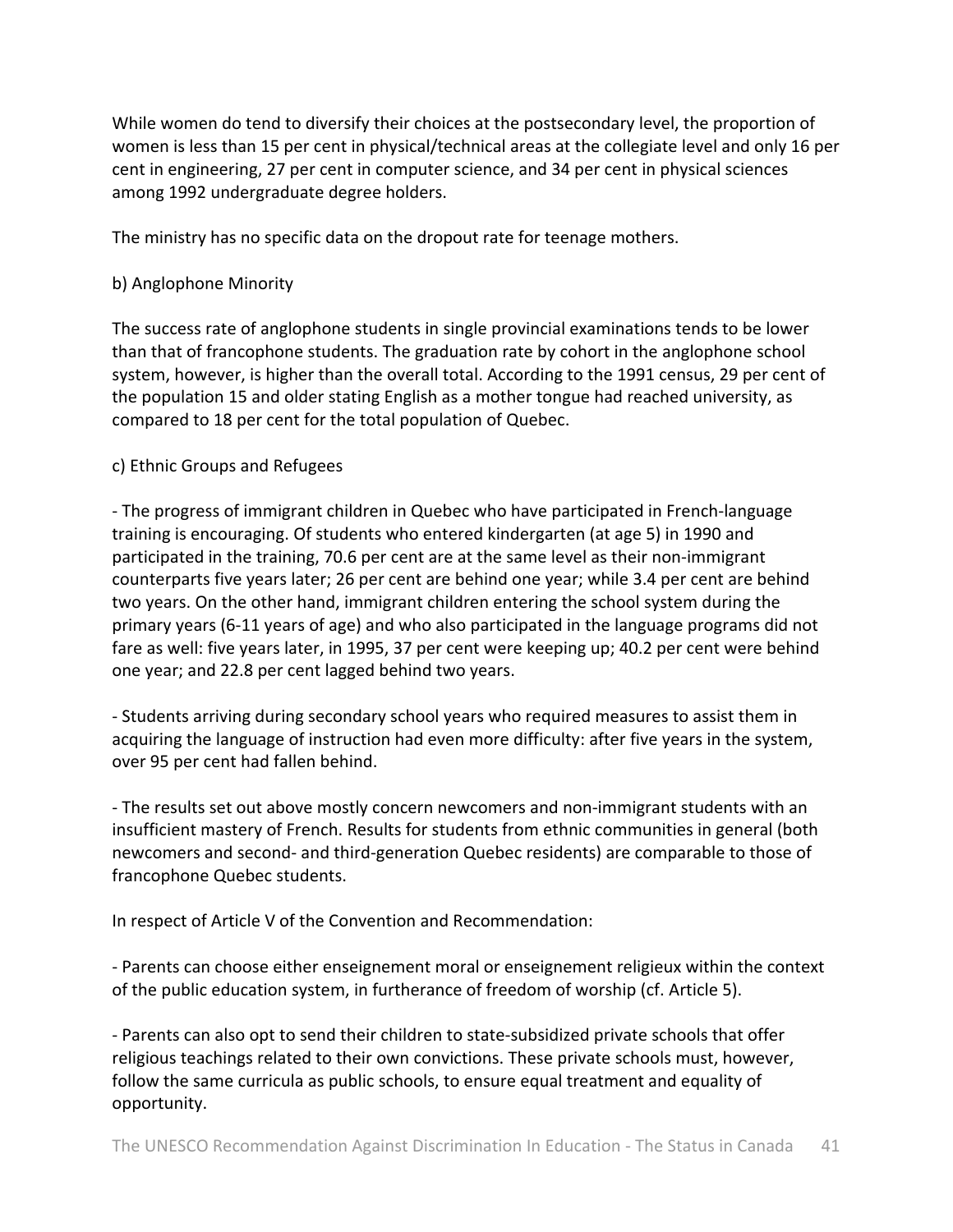d) Indigenous Peoples

Since the education of Native peoples is the responsibility either of relatively autonomous school boards or of the federal government, the Ministry of Education does not have qualitative or quantitative information on the results of measures taken to ensure access to education and non‐discrimination in education for these groups.

Appendix IV

## Contacts and Resources

Nova Scotia

Contact: Mr. Tom Rich Executive Director, Program Branch Department of Education and Culture Telephone (902) 424‐5799 Fax (902) 424‐0749 e‐mail richt@gov.ns.ca

Resources:

BLAC Report on Education, Black Learners Advisory Committee Community Resources for Multicultural/Anti‐Racism Education, August 1996 Human Rights in the Elementary Classroom, Maritime provinces Multicultural Education Resource Listing, August 1996

Quebec

Contact: Ms. Diane Viel Counsellor in International Cooperation Coordination of International and Canadian Affairs Ministry of Education Telephone (418) 646‐5855 Fax (418) 646‐9170 e‐mail diane.viel@meq.gouv.qc.ca

Resources: Charte des droits et libertés de la personne du Québec Declaration by the Government of Québec on Ethnic and Race Relations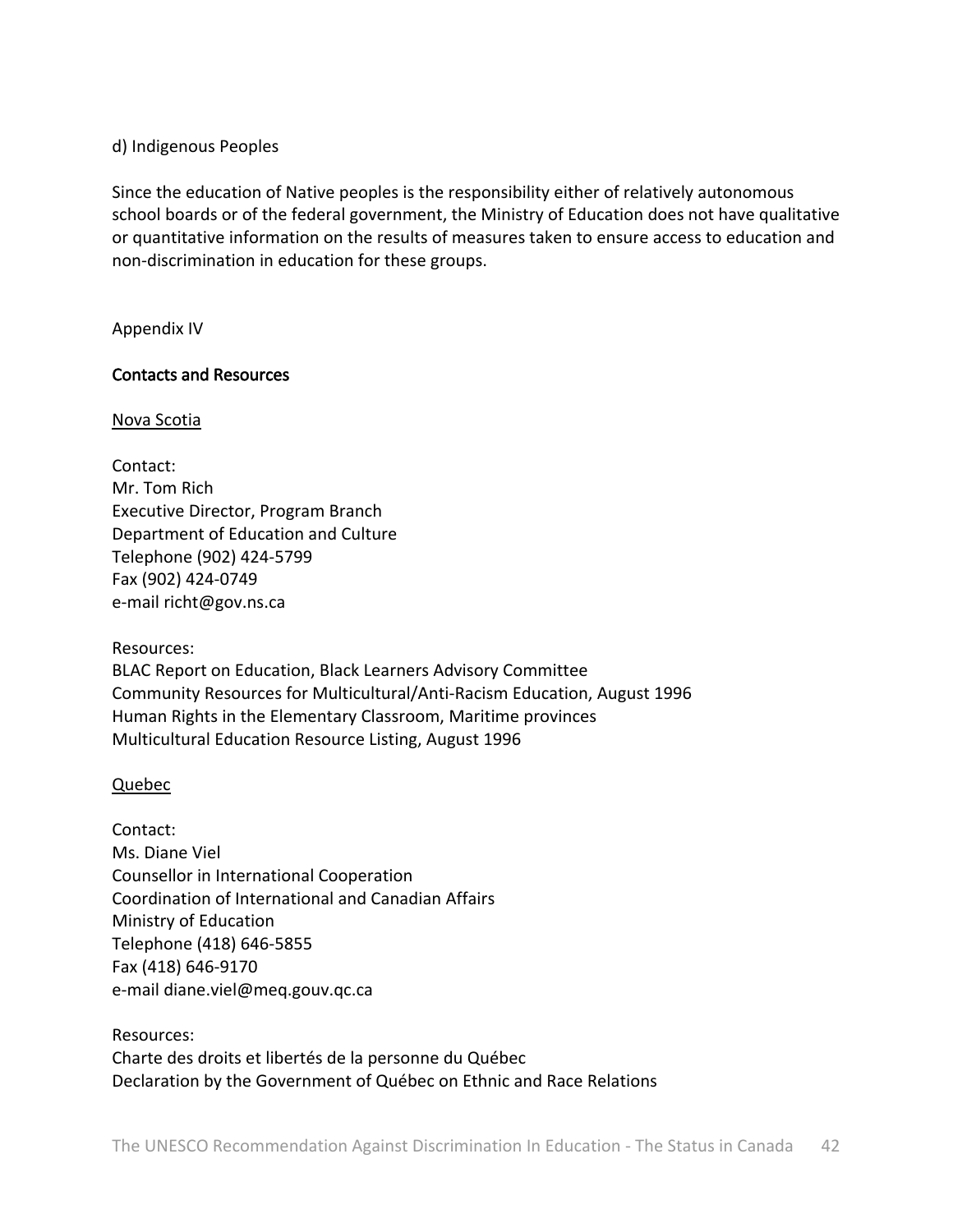Quebec Education Act Ministerial orientations with respet to the competencies expected of future teachers, Quebec Ministry of Education Action Plan for Women throughout Québec 1997‐2000

#### Ontario

Contact: Ms. Kamala‐Jean Gopie Operations and Field Services Branch Telephone (416) 314‐2969 Fax (416) 325‐2517

Resources:

Aircraft Maintenance Engineer (video), and facilitator's guide, Ontario Women's Directorate with the Aircraft Maintenance Engineers' Association

Antiracism and Ethnocultural Equity in School Boards: Guidelines for Policy Development and Implementation, Ministry of Education and Training, 1993

Background Materials and Curriculum Resources to Encourage Females into the Fields of Mathematics, Science and Technology: An Annotated Bibliography, Ontario Women's Directorate Be All You Can Do, Ontario Women's Directorate

Changing Perspectives: A Resource Guide for Antiracist and Ethnocultural‐Equity Education, Ministry of Education and Training

Common Curriculum: Policies and Outcomes, Grades 1‐9, Ministry of Education and Training, 1995

Development and Implementation of School Board Policies on Antiracism and Ethnocultural Equity, Policy/Memorandum No. 119, Ministry of Education and Training, July 1993

Eight Hours a Day (video), Ontario Women's Directorate Empowering minority students: A framework for intervention, Harvard Education Review, 56(1) by Jim Cummins, 1986

Gender Socialization: New Ways, New World, Ministers Responsible for the Status of Women, 1993

Joke's Over: Student to Student Sexual Harassment in Secondary Schools, Ontario Women's Directorate with the Ontario Secondary School Teachers' Federation and the Ministry of Education and Training

Meeting Women's Training Needs: Case Studies, Federal/Provincial/Territorial Joint Working Group of Status of Women and Labour Market Officials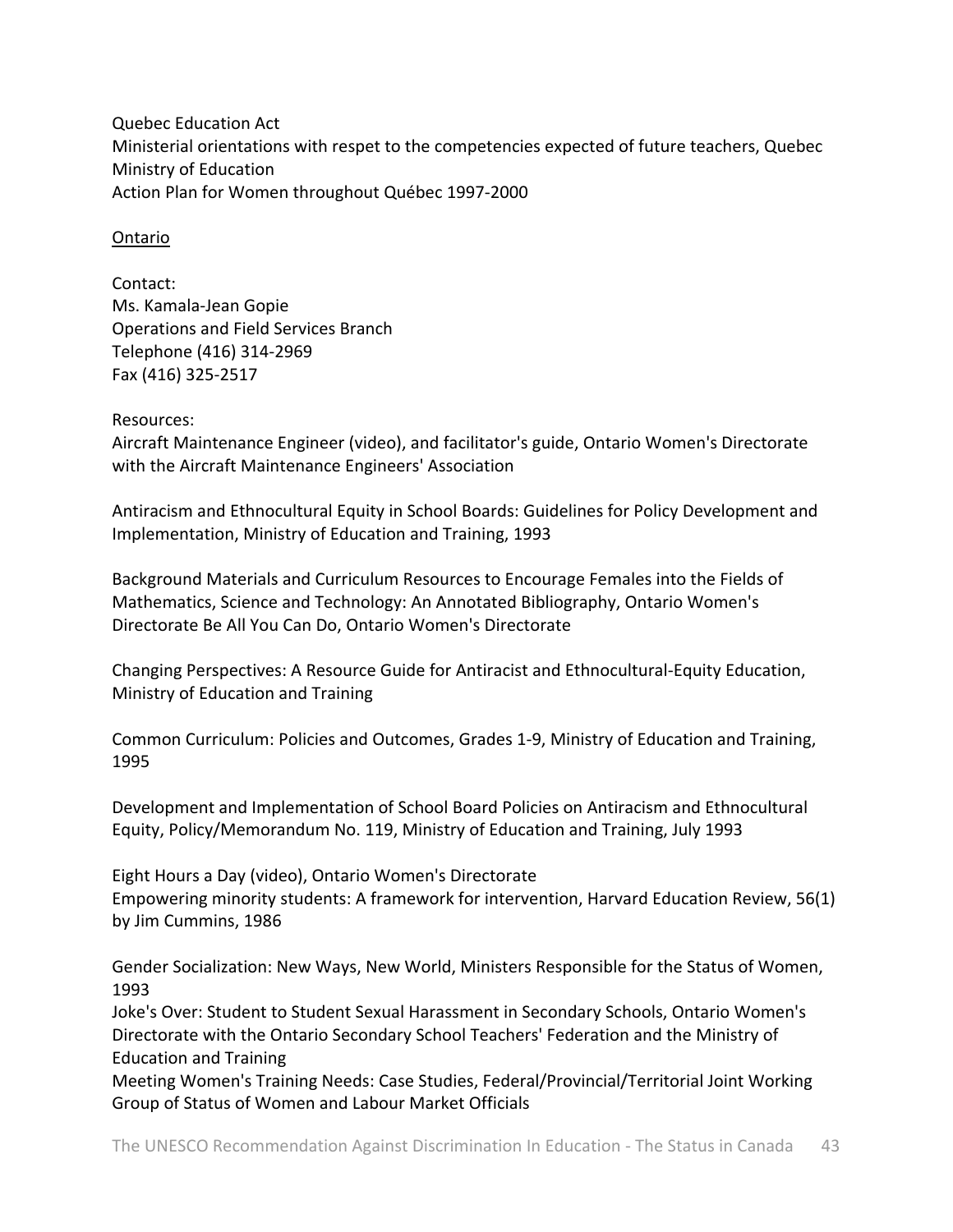More Than Just a Job (video), Ontario Women's Directorate

Non‐traditional Career Events: How‐to Kit, Ontario Women's Directorate Working Group of Status of Women

Teaching Human Rights in Ontario, Ontario Human Rights Commission in cooperation with the Ministry of Education and Training, 1995

#### Manitoba

Contact: Antonio J. (Tony) Tavares Provincial Specialist Multicultural Education and International Languages Manitoba Education and Training Telephone (204) 945‐6879 Fax (204) 945‐3042 E‐Mail atavares@minet.gov.mb.ca

Resources: A Foundation for Excellence, Manitoba Education and Training, 1995 Manitoba Human Rights Code Multicultural Education: A Policy for the 1990's, Manitoba Education and Training, 1992

Policy for Heritage Language Instruction, Manitoba Education and Training, 1992

Renewing Education: New Directions, Manitoba Education and Training

#### Saskatchewan

Contact: Jan Runnells Senior Policy Analyst Planning and Evaluation Branch Saskatchewan Education Telephone (306) 787‐6262 Fax (306) 787‐0277 e‐mail Jrunnells@SASKED.GOV.SK.CA

Resources: Education Act

#### Selecting Fair and Equitable Learning Materials, Saskatchewan Education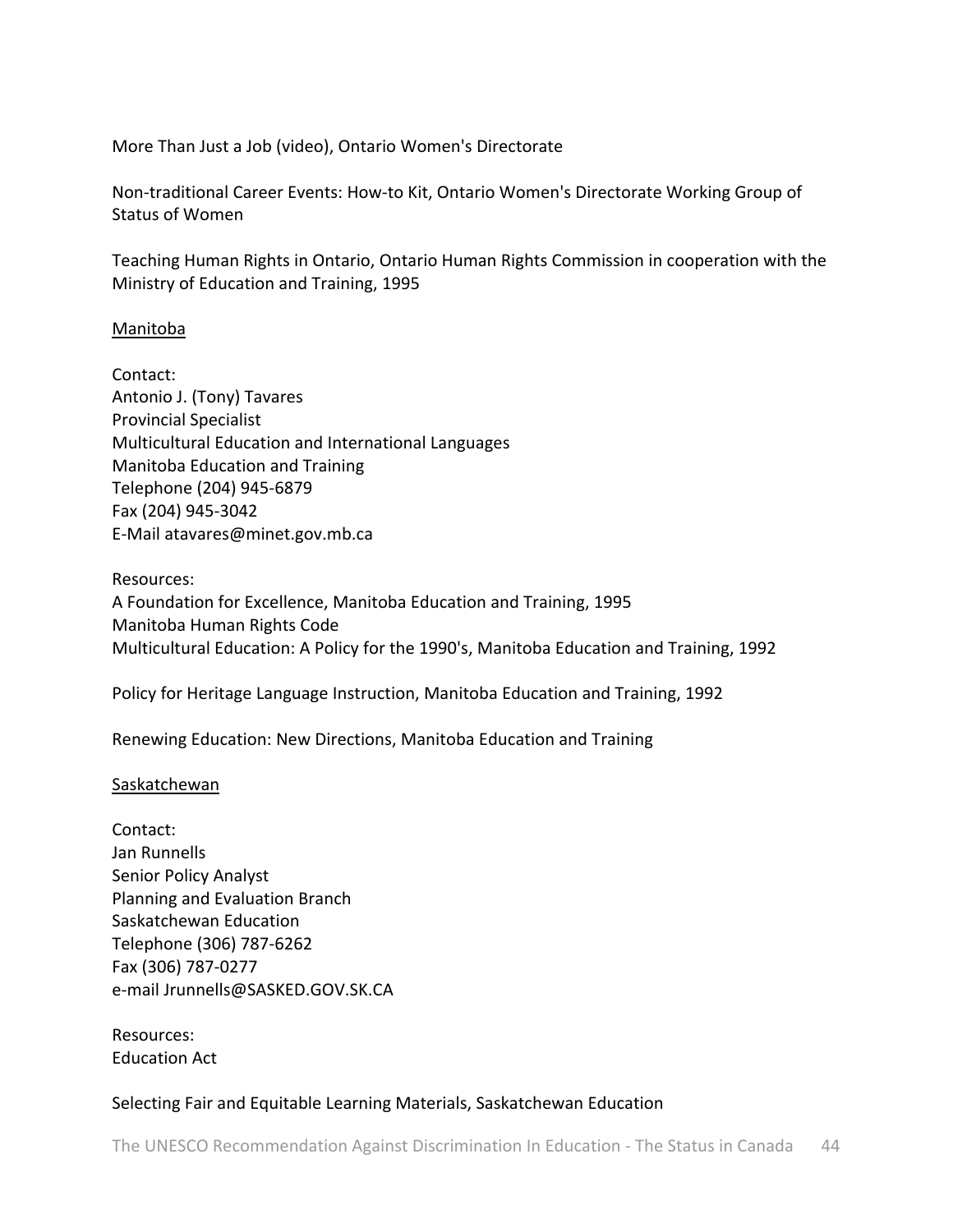Renewing the Vision: Human Rights in Saskatchewan, Saskatchewan Human Rights Commission

#### Alberta

Contact: Sharon Mott Learning Resources Officer, Curriculum Standards Branch Alberta Education Telephone (403) 427‐2984 Fax (403) 422‐3745 e‐mail smott@edc.gov.ab.ca

Resources: Annual Report, 1996‐1997, Alberta Education

Annual Report, Diploma Examinations Program, Alberta Education Achievement Testing Program Provincial Report, Alberta Education Guidelines for Tolerance and Understanding, Alberta Education, 1984 Language Studies: Giving our Students a Global Advantage, Alberta Education

Stepping Stones, Alberta Women's Secretariat

British Columbia

Contact: Douglas Hodgkinson Senior Policy Advisor Ministry of Education, Skills and Training Telephone (250) 356‐5962 Fax (250) 387‐0878 e‐mail douglas.hodgkinson@gems7.gov.bc.ca

Resources: Aboriginal Postsecondary Education and Training Policy Framework, Ministry of Education, Skills and Training, 1995 Charting a New Course, Strategies for British Columbia's College Institute and Agency System, Ministry of Education, Skills and Training College and Institute Act Curriculum Guide and Resource Book, Special Emphasis on the Needs of Women, Ministry of Education, Skills and Training Employment Equity Policy

Human Rights Act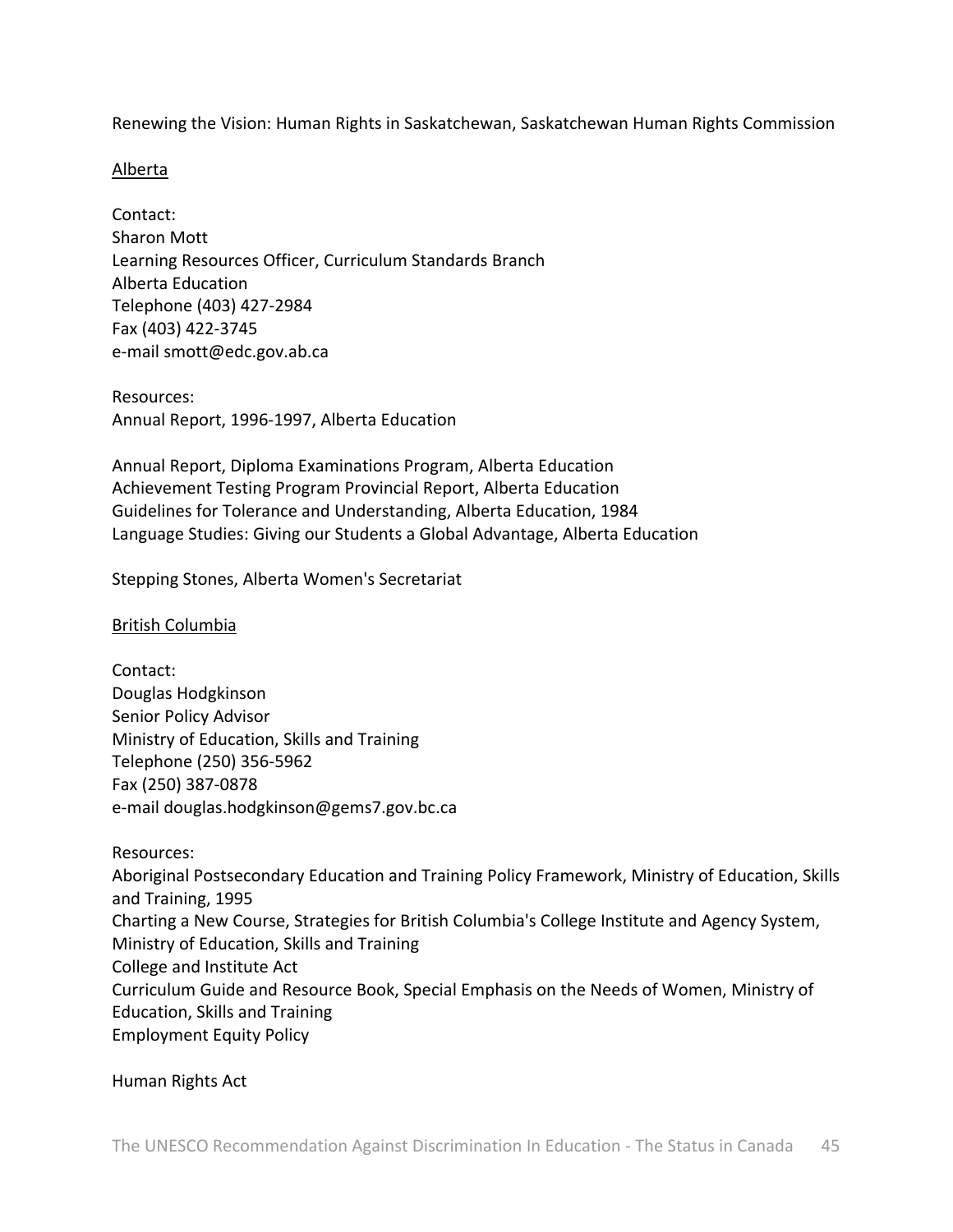Language Education Policy and Guidelines and Handbook for Parents and Communities, Ministry of Education, Skills and Training Multiculturalism Act

Public Services Act

Putting Policies into Practice Implementation Guide, Ministry of Education, Skills and Training, 1994 School Act

Council of Ministers of Education, Canada

Contact: Sheila Molloy International Desk Officer Telephone (416) 964‐2551, extension 247 Fax (416) 964‐2296 E‐mail smolloy@cmec.ca

Resources:

A Report on Education in Canada 1995, Council of Ministers of Education, Canada A Statistical Portrait of Education at the University Level in Canada, Canadian Education Statistics Council, Statistics Canada and Council of Ministers of Education, Canada, First Edition, September 1996.

A Statistical Portrait of Elementary and Secondary Education in Canada, Canadian Education Statistics Council, Statistics Canada and Council of Ministers of Education, Canada, Third Edition, April 1996.

Education Indicators in Canada, Pan‐Canadian Education Indicators Program, Canadian Education Statistics Council and Council of Ministers of Education, Canada, 1996.

#### Status of Women Canada

Contact: Duy Ai Kien Intergovernmental and International Relations Analyst Telephone (613) 947‐0935 Fax (613) 957‐3359

Resources: Charter of Rights and Freedoms of Canada Closing the Gender Gap: Educating Girls, Population Action International, 1994 Constitution Act, 1982 Federal Plan for Gender Equality, Government of Canada, 1995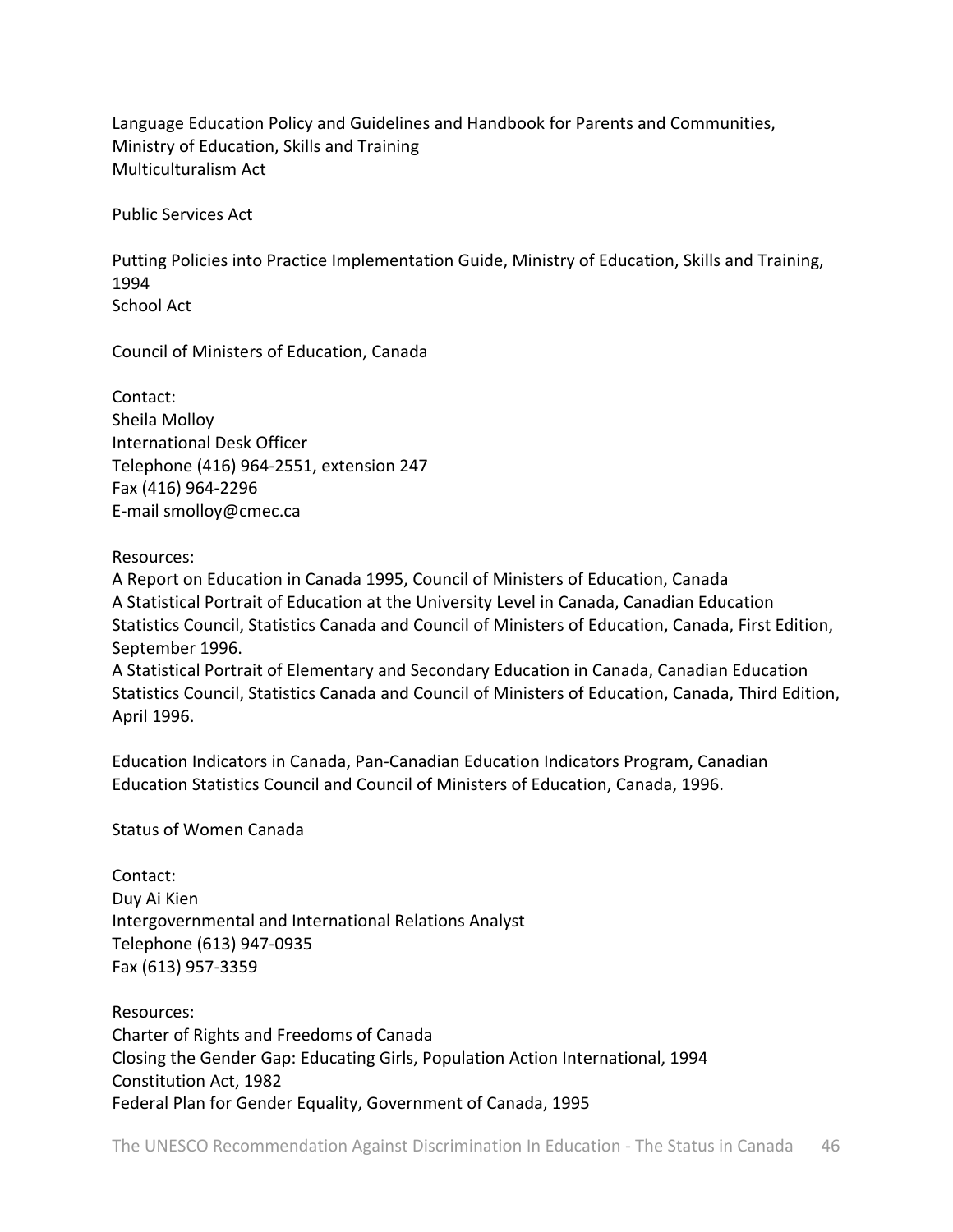Meeting Women's Training Needs: Case Studies in Women's Training, Status of Women Canada, 1994

Raising Young Voices (video), Status of Women Canada, 1995

Rethinking Training: Meeting Women's Needs, Status of Women Canada, 1994

Platform for Action, 4th UN World Conference on Women in Beijing, 1995

Women in Canada: A Statistical Report, Statistics Canada, August 1995

Citizenship and Immigration Canada

Contact: Ingrid Hauck **Director** Policy, Education and Promotion Telephone (613) 952‐2301 Fax (613) 952‐0594

#### Resources:

Education in Canada: A Newcomer's Introduction (video available in English, French, Arabic, Cantonese, Punjabi, Somali, Vietnamese and Spanish), Citizenship and Immigration Canada Canada: Day to Day (video available in English, French, and 6 additional languages), Citizenship and Immigration Canada.

1. Article 27 of the International Covenant on Civil and Political Rights (United Nations, 1966). See also Vienna Declaration and Programme of Action, World Conference on Human Rights (Vienna, 1993).

2. The UNESCO document is based on a definition of minorities that we believe refers to so‐ called national minorities. In Quebec, for example, Native peoples and anglophones are national minorities. In this response, however, we define the concept of "minority" more broadly, as a community of immigrants. We consider that groups who immigrated to Quebec one or two generations ago and who continue to preserve and share cultural and religious characteristics and to use their mother tongue in private and community life, are minorities in this sense.

3. The UNESCO document refers to Geneva Convention refugees. It should be noted that Canada hosts not only convention refugees but also refugee claimants (persons who are presumed to be refugees but whose cases have cot been assessed by Immigration Canada and whose status is pending). In youth education, the government of Quebec does not distinguish between the two categories; refugees and refugee claimants are treated equally, both in